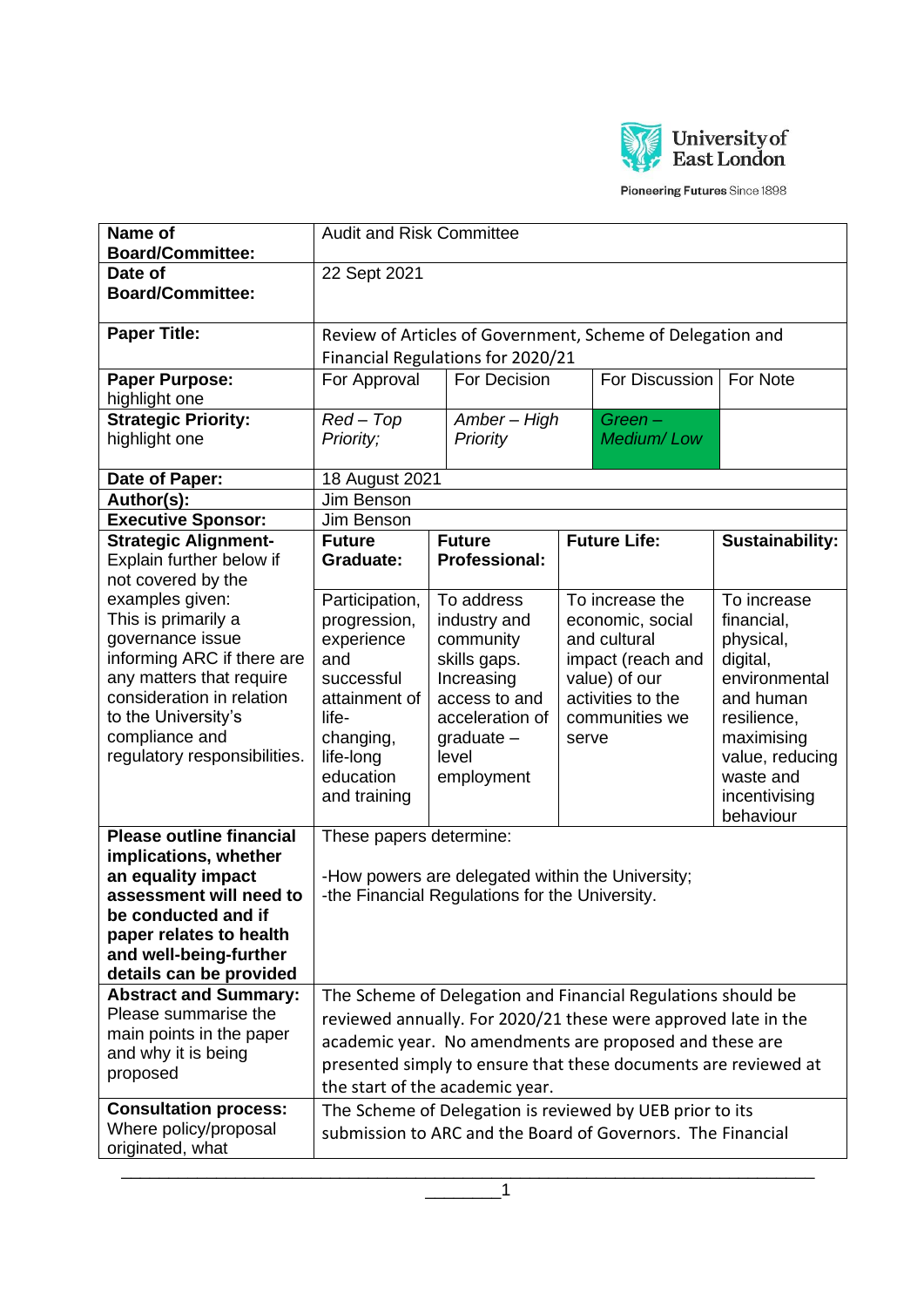| committees have<br>considered it etc        | Regulations are reviewed by UEB prior to their submission to FRC,<br>ARC and the Board of Governors.                                                                       |
|---------------------------------------------|----------------------------------------------------------------------------------------------------------------------------------------------------------------------------|
| <b>Action/Decision</b><br>required by Board | There are no changes to the Scheme of Delegation or the Financial<br>Regulations for 2021/22. ARC is invited to approve these for<br>submission to the Board of Governors. |

#### **1. Introduction**

1.1 The Board is required to approve amendments to the University's Articles of Government, Scheme of Delegation and Financial Regulations for 2021/22. The main changes in 2020/21 concerned the adoption of the CUC's model set of Primary Responsibilities of the Board. No amendments are proposed for 2021/22.

#### **Issues to be considered**

2.1 Since the Scheme of Delegation and Financial Regulations were reviewed late in the 2020/21 no changes are proposed for 2021/22.

#### **3. Conclusion**

3.1 ARC is invited to review and approve the University's Scheme of Delegation and Financial Regulations for 2021/22.

**Jim Benson University Secretary**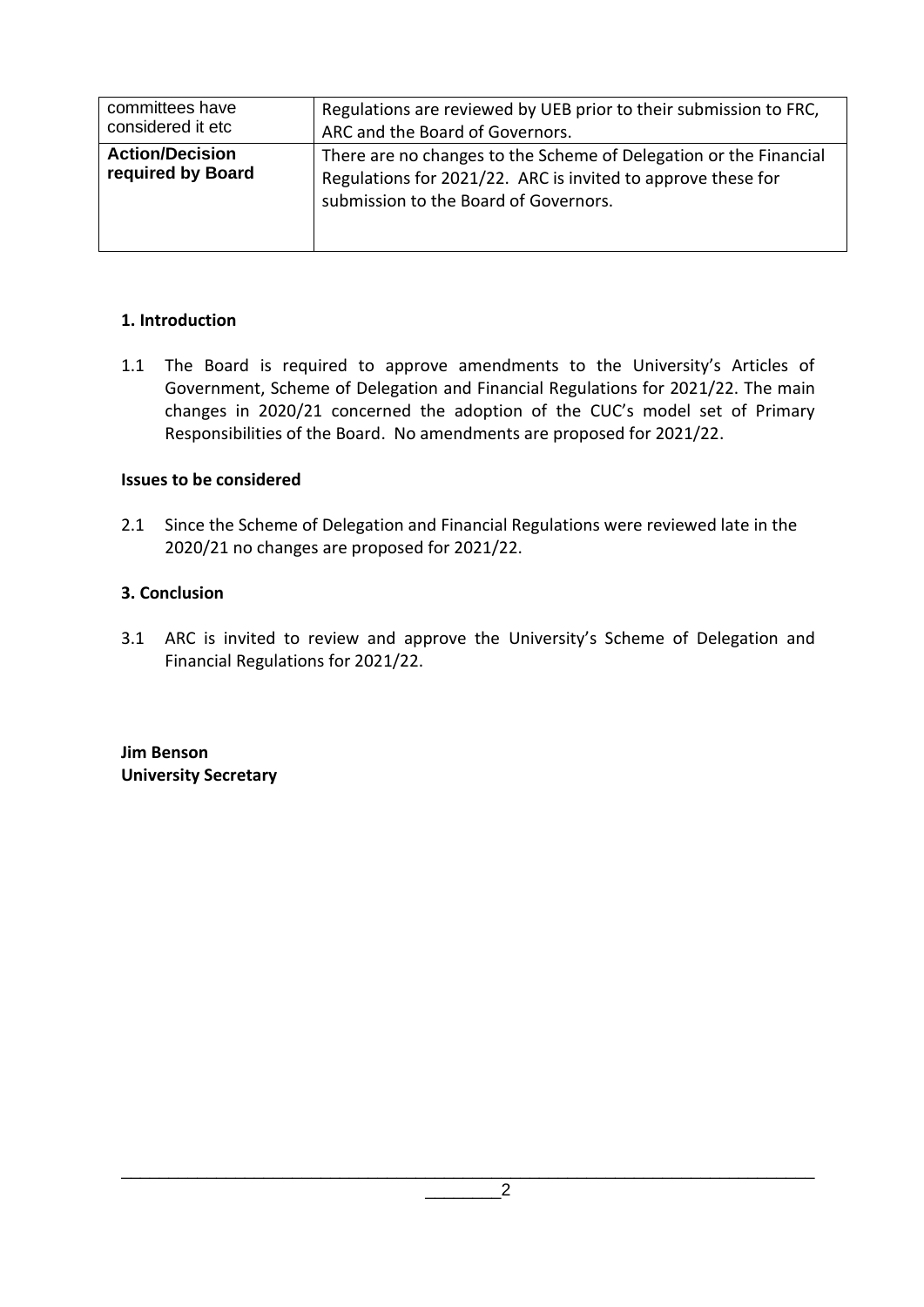# University of East London

# Board of Governors

# Statement of primary responsibilities and Scheme of delegation 2021-22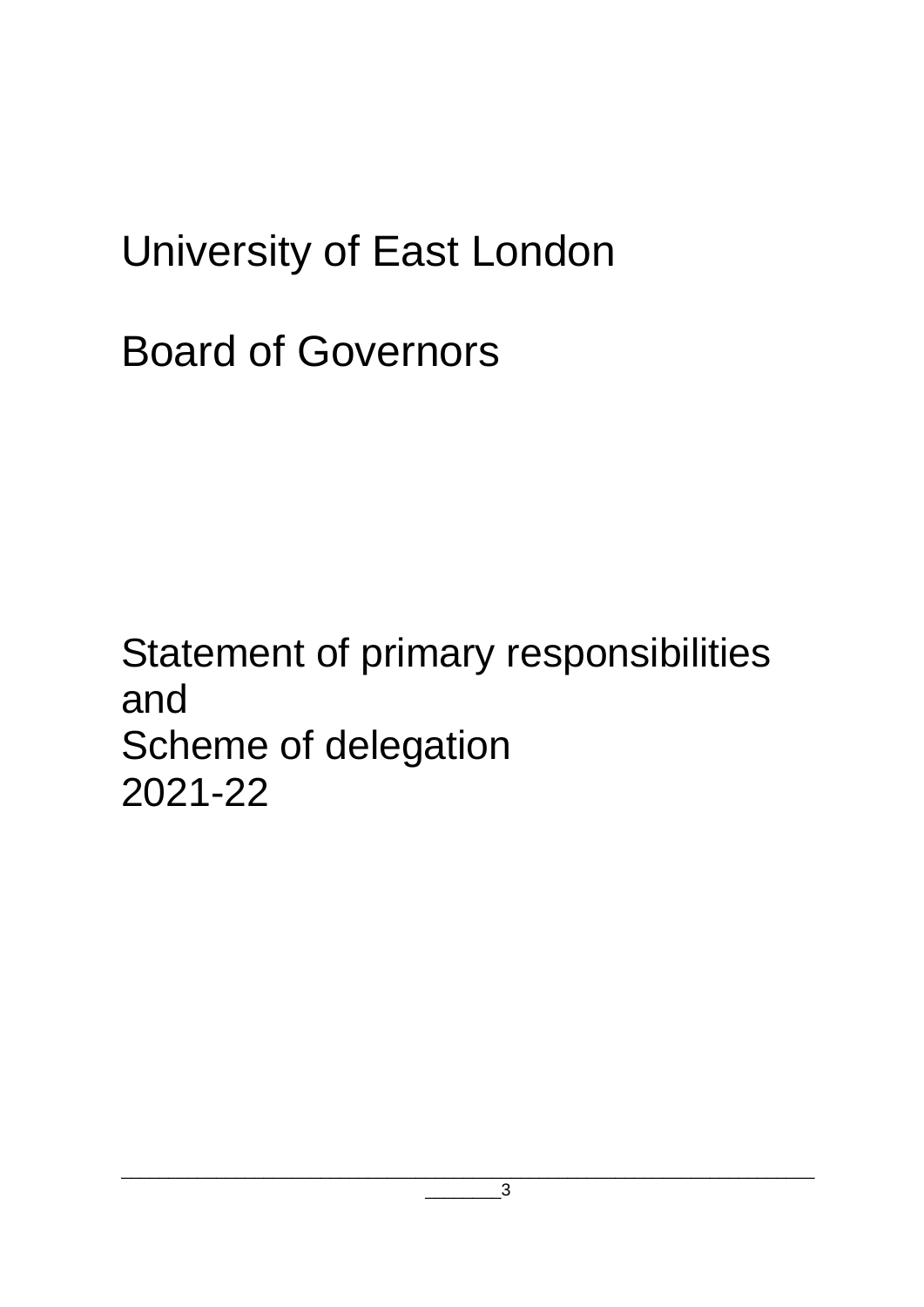#### **Contents**

- 1 Introduction
- 2 Board of Governors
	- 2.1 Statement of primary responsibilities
	- 2.2 Non-delegable powers of the Board and decisions it has decided to reserve to the full Board
- 3 Scheme of delegation delegated decision-making powers

#### **Committees**

- 3.1 Audit and Risk Committee
- 3.2 Finance and Resources Committee
- 3.3 Governance and Search Committee
- 3.4 Remuneration Committee
- 3.5 Academic Board and subcommittees
- 3.6 UEL subsidiary companies
- 3.7 Students' Union Board of Trustees

#### Individual postholders

- 3.8 Chair/Deputy Chair of Board of Governors
- 3.9 Chair of Academic Board/ other chairs
- 3.10 Vice-Chancellor & President (with University Executive Board and University Management Board)
- 3.11 Summary financial table
- 3.12 Principles of delegation on international activities
- 4 Chair's action between meetings
- 5 Confidentiality protocol, reserved business and conflicts of interest
- 6 Acronyms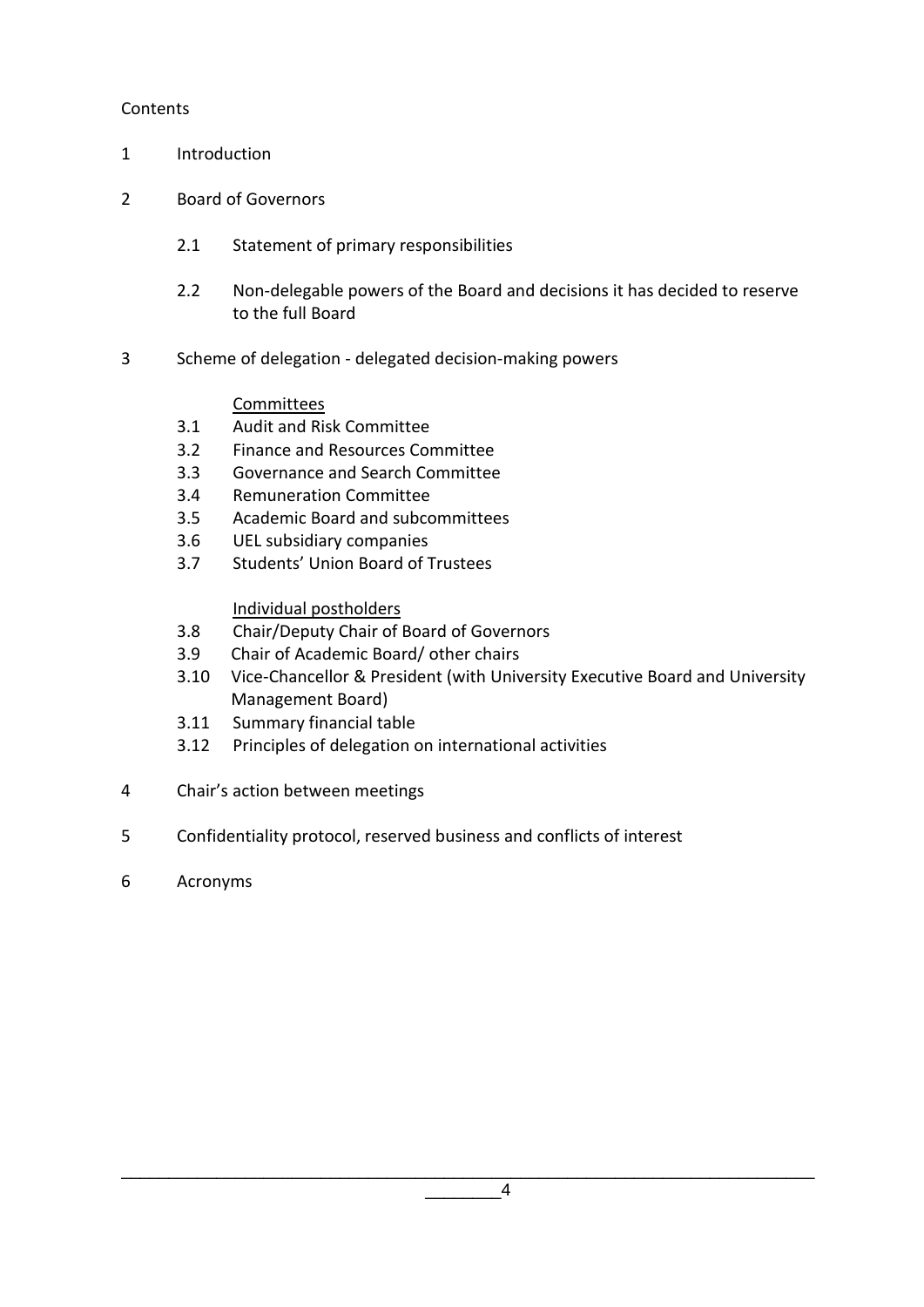#### 1 **Introduction**

- 1.1 The Board of Governors' Statement of primary responsibilities and our Scheme of Delegation ("Scheme") have been drawn up under the Instrument and Articles of Government of the University of East London. In the case of any discrepancies in wording between the two documents, the Instrument and Articles take precedence.
- 1.2 The Statement and Scheme are major parts of our overall governance framework. Together they are intended to help committees and individuals understand their roles and the limits of their powers and to ensure efficient decision-taking. They are also closely related to the University's Financial Regulations which should be consulted accordingly, but the Regulations are also subordinate to the Instrument and Articles of Government.
- 1.3 Our Scheme of Delegation has been drafted in accordance with the Committee of University Chairs (CUC) Code of Governance and model Statement of Primary Responsibilities. It follows the principle that it is efficient and cost-effective for decisions to be delegated to the lowest level possible, providing the body or individual has the requisite competence for seeing the matter in a broader policy perspective and capacity to make a well-informed decision. This frees up the senior committees and senior postholders to use their time to further our strategic objectives. Guidelines for the use of Chair's action are included.
- 1.4 However comprehensive the Statement of primary responsibilities and Scheme of Delegation are and however clear their principles, some matters will still be subject to interpretation. The University Secretary and the Chief Finance Officer will advise on matters which are not explicitly addressed in the Scheme, so if in doubt please approach them for guidance.
- 1.5 In this Scheme of Delegation reference is made to the Office for Students. Where appropriate, such reference shall also be deemed to include UKRI.

#### 2 **Board of Governors**

#### 2.1 **Statement of primary responsibilities**

Under the Articles of Government (the full wording of which takes precedence over what is below) and government and funding body regulations the Board of Governors is responsible for, in Article 3.1:

1. To set, and agree, the mission, strategic vision and values of the institution, with the Executive.

2. To agree long-term academic and business plans and key performance indicators and ensure that these meet the interests of stakeholders, especially staff and current and future students.

 $5$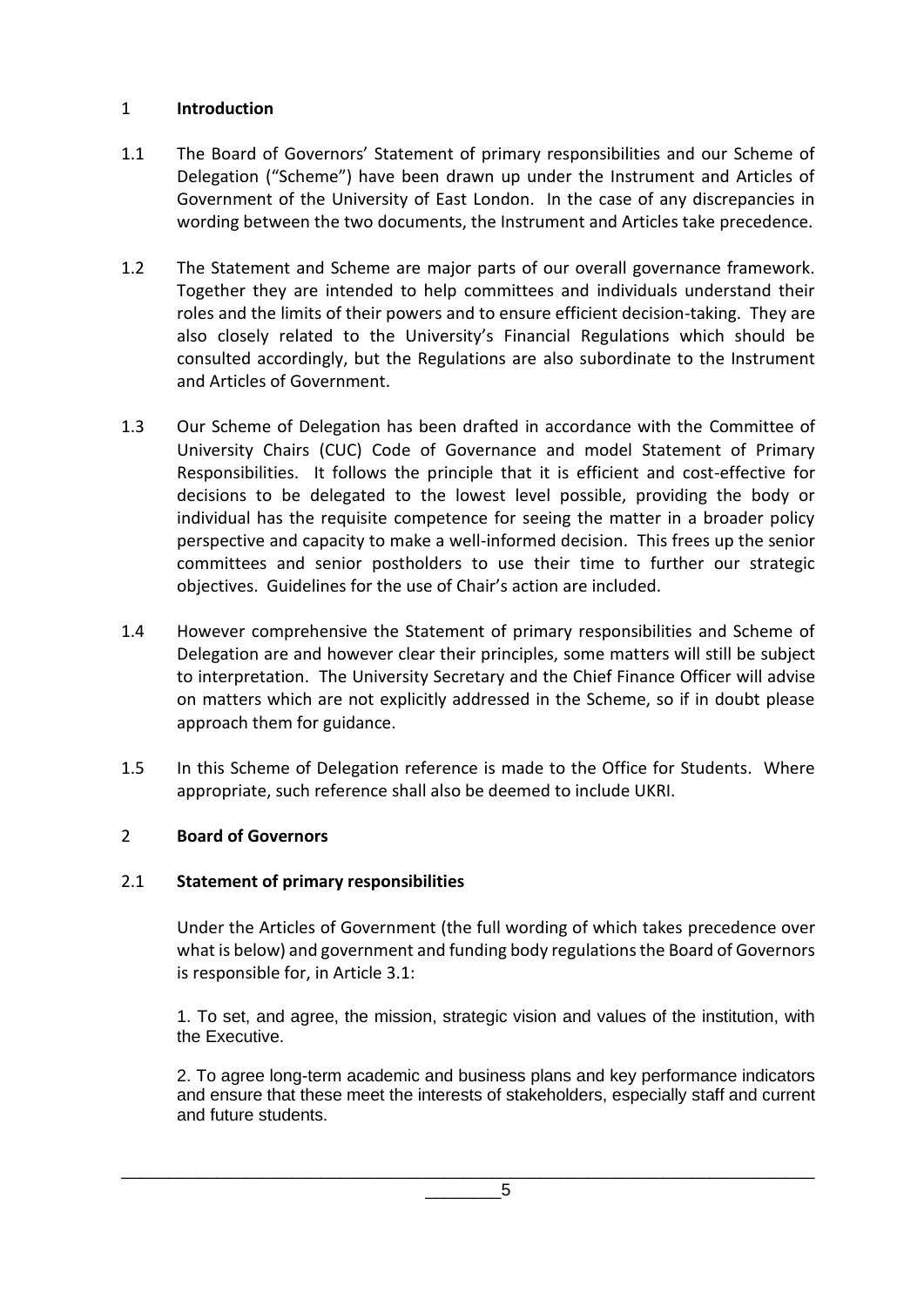3. To ensure that processes are in place to monitor and evaluate the performance and effectiveness of the institution against the strategy, plans and approved key performance indicators, which should be, where possible and appropriate, benchmarked against other comparable institutions.

4. To delegate authority to the head of the institution for the academic, corporate, financial, estate and human resource management of the institution and to establish and keep under regular review the policies, procedures and limits within such management functions as shall be undertaken by and under the authority of the head of the institution.

5. To ensure the establishment and monitoring of systems of control and accountability, including financial and operational controls, risk assessment, value for money arrangements and procedures for handling internal grievances and for managing conflicts of interest.

6. To establish processes to monitor and evaluate the performance and effectiveness of the Governing Body itself.

7. To conduct its business in accordance with best practice in HE corporate governance and with the principles of public life drawn up by the Committee on Standards in Public Life.

8. To safeguard the good name and values of the institution.

9. To appoint the head of the institution as Chief Executive, and to put in place suitable arrangements for monitoring his/her performance.

10. To appoint a Secretary to the Governing Body and to ensure that, if the person appointed has managerial responsibilities in the institution, there is an appropriate separation in the lines of accountability.

11. To be responsible for employing all staff in the institution and to be accountable for ensuring that an appropriate human resources strategy is established.

12. To be the principal financial and business authority of the institution, to ensure that proper books of account are kept, to approve the annual budget and financial statements, and to have overall accountability for the institution's assets, property and estate.

13. To be the institution's legal authority and, as such, to ensure systems are in place for meeting all the institution's legal obligations, including those arising from contracts and other legal commitments made in the institution's name. This includes accountability for Health, Safety and Security as Equality, Diversity and Inclusion.

14. To receive assurance that adequate provision has been made for the general welfare of students.

15. To act as trustee for any property, legacy, endowment, bequest or gift in support of the work and welfare of the institution.

16. To ensure that the institution's constitution is always followed, and that appropriate advice is available to enable this to happen.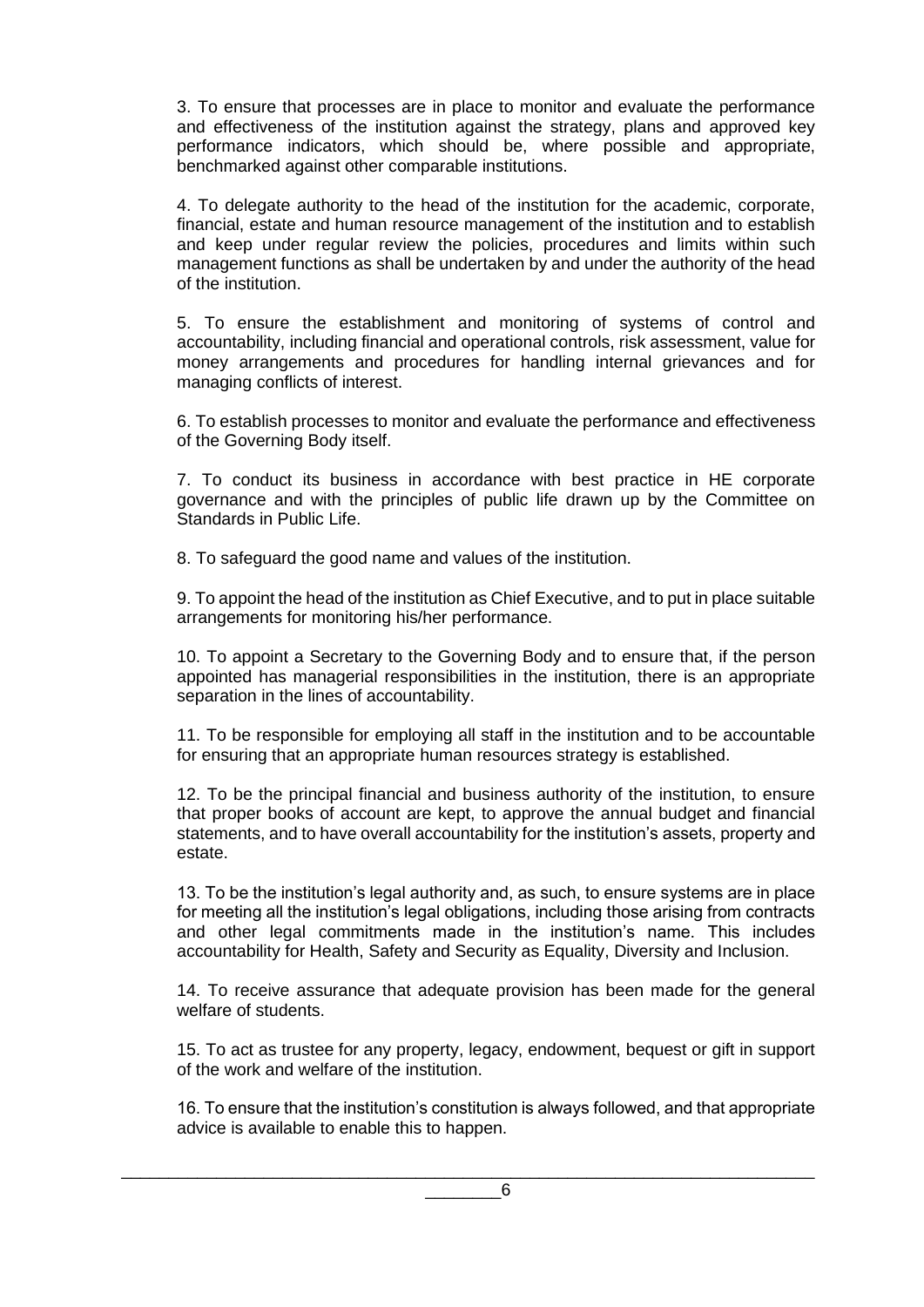17. To promotes a culture which supports inclusivity and diversity across the institution.

18. To maintain and protect the principles of academic freedom and freedom of speech legislation.

19. To ensure that all students and staff have opportunities to engage with the governance and management of the institution.

The Articles may be amended with the approval of the Board and on application to the Office for Students.

Other primary responsibilities of the Board of Governors which are mentioned explicitly in the Instrument and Articles of Government:

| Article No    | Primary responsibility                                                 |
|---------------|------------------------------------------------------------------------|
| 3.4           | Establishment of (sub)committees and approval of terms of<br>reference |
| 4.1           | Approval of membership of Academic Board                               |
| 7.2           | <b>Election of Chair and Deputy Chair</b>                              |
| 7.8           | Appointment of new Board members under the constitution                |
|               | outlined in the Articles of Government                                 |
| 9.1           | Approval of rules on staff conduct                                     |
| 9.2           | Ensuring academic freedom as defined in the Articles of                |
|               | Government                                                             |
| 10            | Approval of rules for the suspension and dismissal of staff            |
|               | including appeals                                                      |
| 11            | Approval of rules for staff grievances and public interest             |
|               | disclosures                                                            |
| 12.1          | Consultation on the Students' Union Constitution in accordance         |
|               | with the OfS Public Interest Principles and the CUC Code of            |
|               | Governancee                                                            |
| 12.1          | Receipt of Students' Union's accounts                                  |
| 12.2          | Approval of rules on student conduct                                   |
| 12.4          | Ensuring students can raise complaints and matters of concern          |
| 13.1          | Approval of tuition and other fees                                     |
| 13.2          | Keeping accounts, records and appointing auditors                      |
| 14            | Making rules and bye-laws for the good governance of UEL and           |
|               | compliance with the law.                                               |
| Instrument 4  | Determination of size of the Board of Governors                        |
| Instrument 9  | Approval of allowances for Governors (travel and subsistence,          |
|               | not remuneration for their work)                                       |
| Instrument 10 | Use of the Seal, delegated to two Governors or a Governor and          |
|               | the University Secretary                                               |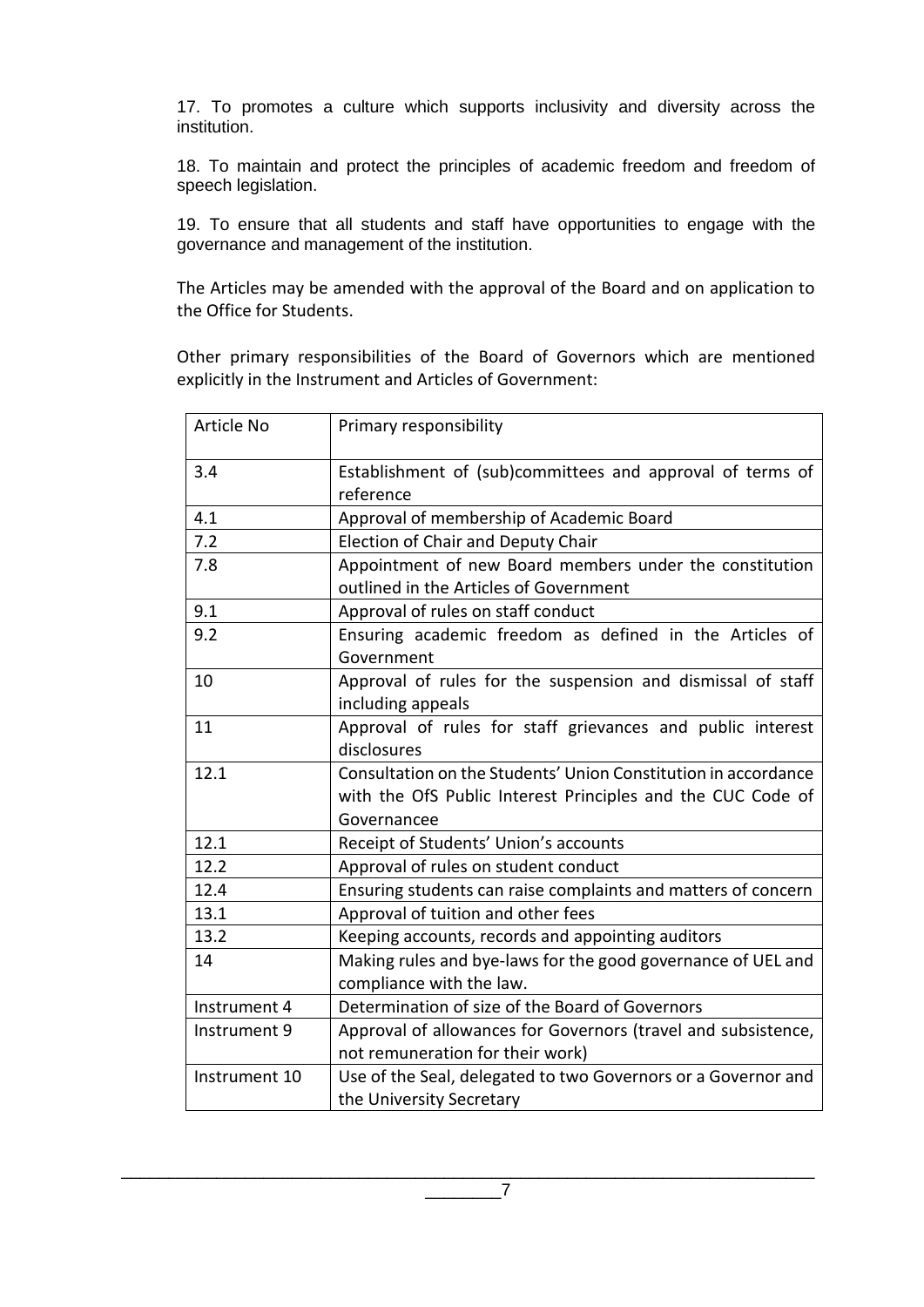Other legal and regulatory responsibilities deriving from UK legislation and funding body regulations not explicitly mentioned in the Articles.

Trusteeship of charitable funds and assets.

Guardianship of UEL degree awarding powers [which cannot be delegated, for example, to a partner institution], exercised by the Academic Board

Compliance with the OfS registration conditions and regulation Vice Chancellor & President acting as Accountable Officer

Internal and external audit

Ensuring compliance with relevant laws and regulations including charity, higher education, equalities, human rights, company, consumer, competition, information governance, freedom of information, employment law, health and safety, anti-terrorism, anti-money laundering, anti-bribery, anti-slavery and fundraising laws.

# 2.2 **Non-delegable powers of the Board**

We have seen above, in the *Statement of primary responsibilities*, what **cannot be delegated** by the Board according to the Articles of Government. The Board has agreed the following further interpretation on three matters in the Articles for operational purposes:

a) Educational character and mission

# It is reserved to the Board to approve:

- full Strategic Plan and Business Plan, [including the finance, estates, human resources and information strategies and key performance indicators]
- b) Financial sustainability

# It is reserved to the Board to approve:

- medium-term, five-year financial forecasts
- annual budget, in association with the financial forecasts
- major variations to the annual budget, for example emergency extensive cost-cutting or restructuring
- audited financial statements and annual report
- appointment of internal and external auditors
- purchase and disposal of land, buildings and other property outside the approved estates strategy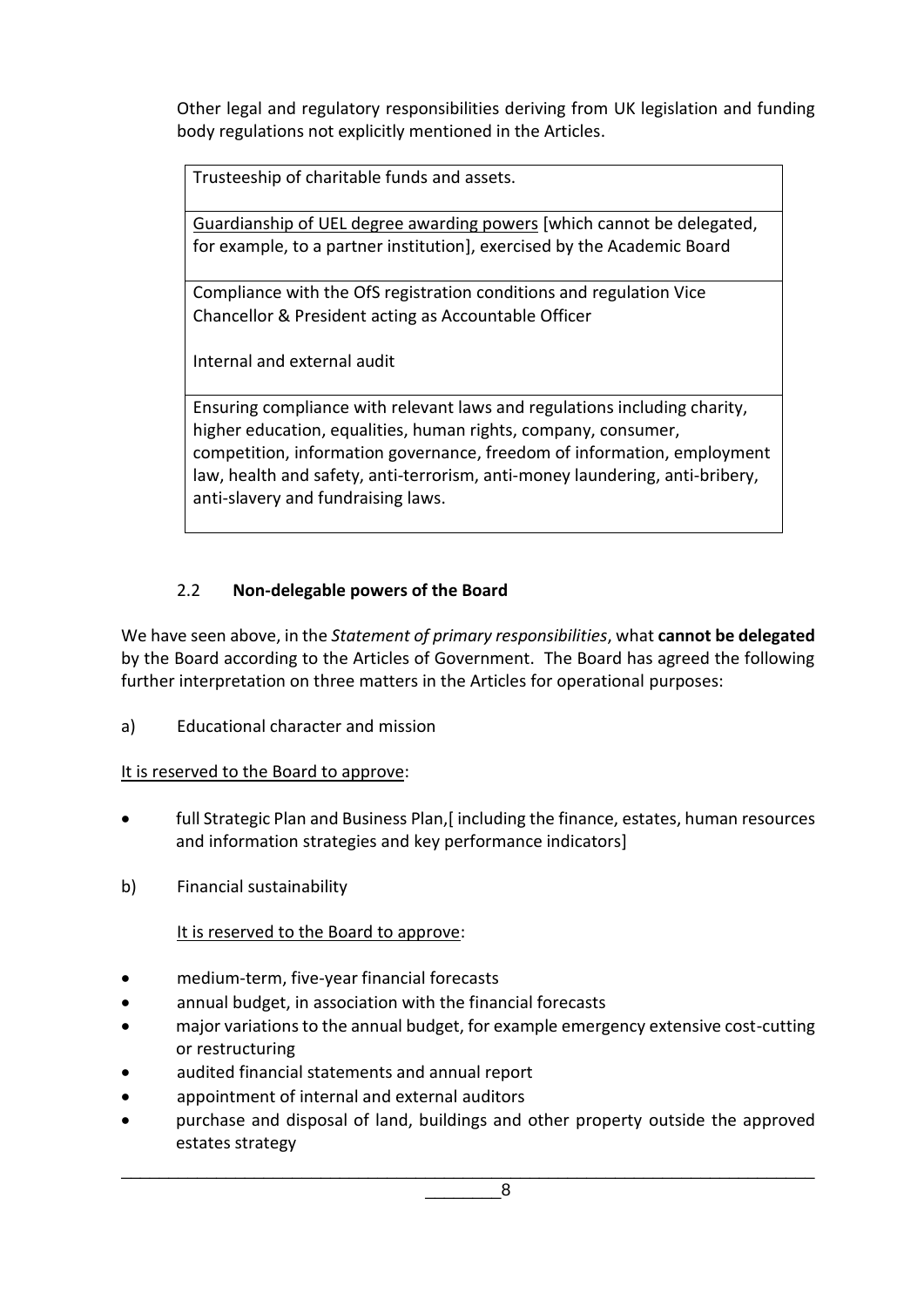- significant financial proposals such as capital projects, borrowing, lending and other financial transactions above a specified financial limit $1$
- major strategic partnerships above a specified income/investment level<sup>2</sup>, mergers, takeovers
- tuition fee policy
- establishment of major new income streams above a specified income level<sup>3</sup>
- Bank mandates where the bank requires full Board approval
- risk management strategy and policy and strategic risk register
- incorporation of new subsidiary companies and joint venture companies [where a business/tax case is made (financial regulations 22.2].
- c) Employment

#### It is reserved to the Board to approve:

• the appointment and dismissal of the Vice-Chancellor & President

but, in this Scheme, the Board has decided also to reserve to itself:

- appointment of a Chancellor of the University
- the broad employment terms and severance policy for senior postholders<sup>4</sup>
- Equality and Diversity Strategy
- Health and Safety Policy
- Data Protection Policy and related Information Assurance Strategy
- Conflict of Interest Policy
- Matters concerning meeting Conditions of Registration with the OfS

#### **3 Scheme of delegation - delegated decision-making powers**

It follows from Articles 3.1 and 5.4 that the Board can delegate all its responsibilities other than those underlined and shaded in yellow, as further interpreted by the list of items in Section 2 a), b), c) above. The rest of this Scheme of Delegation provides guidance on this, which can be further interpreted by the University Secretary or the Chief Finance Officer.

#### **Delegated powers of Committees**

3.1 Decisions delegated to the Audit and Risk Committee under its terms of reference and the Office for Students' Audit Code of Practice

Items for final decision/approval Annual internal audit plan and annual expenditure on internal audit

<sup>&</sup>lt;sup>1</sup> See summary financial table

<sup>&</sup>lt;sup>2</sup> See summary financial table

<sup>&</sup>lt;sup>3</sup> See summary financial table

<sup>&</sup>lt;sup>4</sup> See Remuneration Committee and senior appointments panels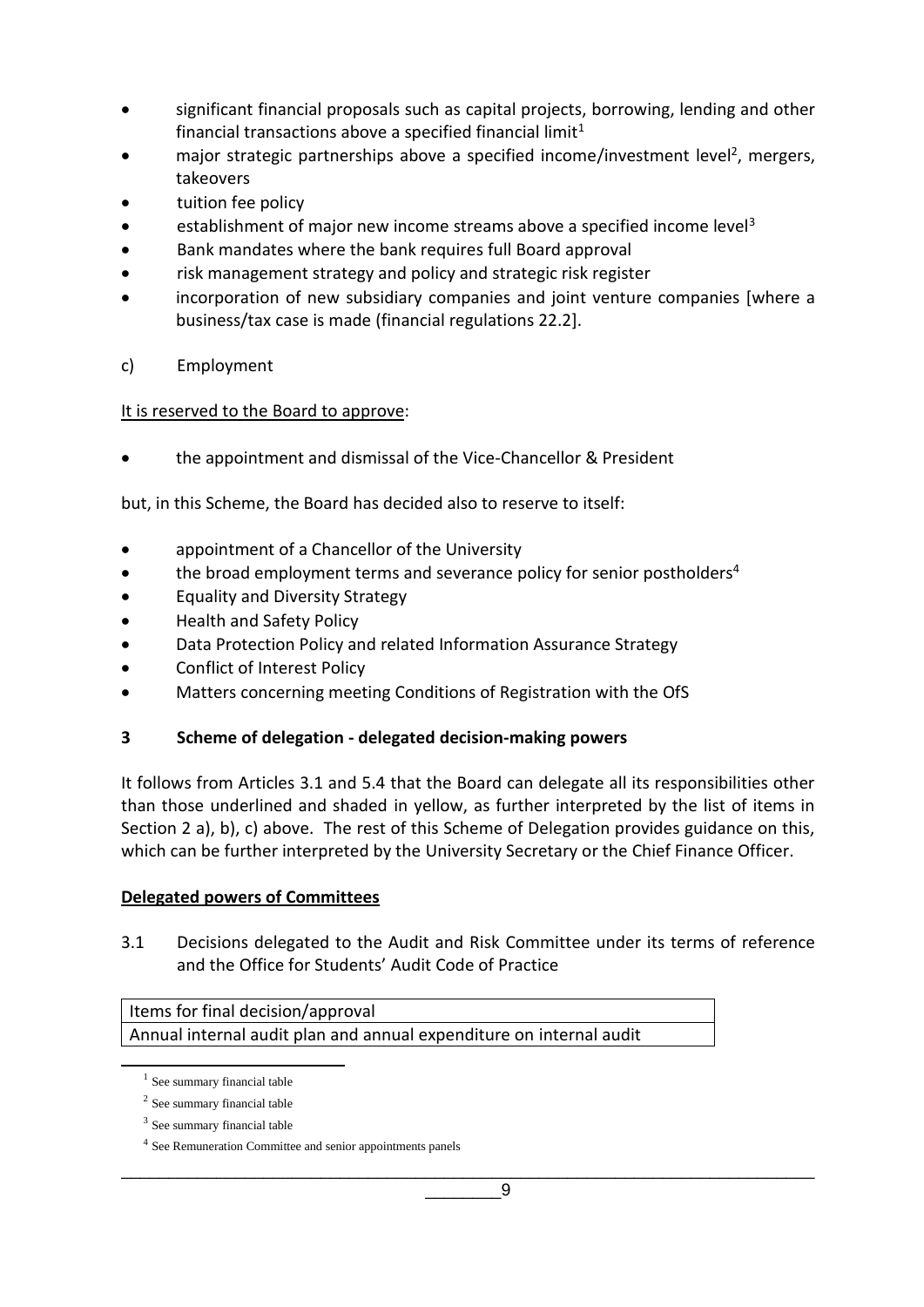Annual report to the Board of Governors plus attached reports such as internal and external audit and value for money annual reports

Acceptance of individual internal audit review reports

Internal control and fraud

Public Interest Disclosure, Anti-Bribery, anti-money laundering and antislavery and regular reports on such matters

Approving the Financial Regulations

Monitoring compliance with regulatory matters such as Prevent, information, safeguarding arrangements and OfS conditions of registration

3.2 Decisions delegated to the Finance and Resources Committee under its terms of reference and our approved financial regulations.

Items for final decision/approval

Grant applications and partnerships above a certain level of income<sup>5</sup>

Treasury management and investment policy

Annual financial strategy

Approving the terms of the sale, lease and purchase of land and property where the decision in principle has been taken by the Board within the Estates (sub)strategy and in compliance with the *Terms and conditions of funding for higher education institutions* 

Approving the final budget for construction, major maintenance above a certain level<sup>6</sup> of a building and appointing the contractor, subject to tender process and to budget set by Board

Approving the fee policy

3.3 Decisions delegated to the Governance and Search Committee under its terms of reference

Items for final decision/approval

Framework for recruitment and succession planning of Governors

Format and cost for reviews of the effectiveness of the Board

Membership and chairs/deputy chairs of committees to the Board, arrangements for appointment and terms of office of members to Academic Board

Arrangements for appointing a Chancellor

Policy on data collection from members of the Board of Governors to meet requirements contained in the OfS Regulatory Framework and the *Terms and conditions of funding for higher education institutions*

Policy and application of procedures in respect of Register of Interests, fit and proper person test and related party disclosures for Board members and senior staff

<sup>&</sup>lt;sup>5</sup> See summary financial table

<sup>&</sup>lt;sup>6</sup> See summary financial table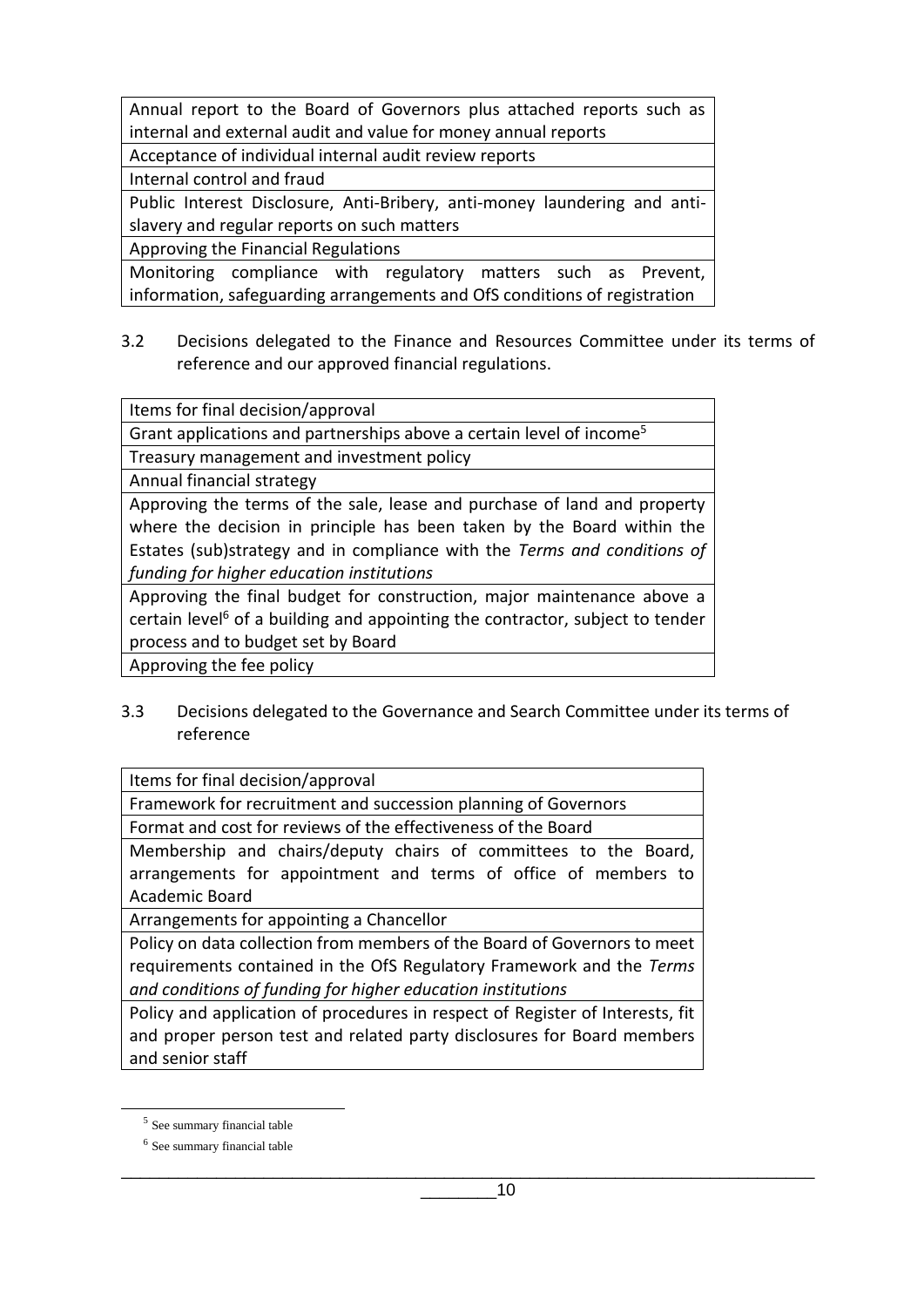3.4 Decisions delegated to the Remuneration and Staffing Committee under its terms of reference

Items for final decision/approval

Terms and conditions of service for individual senior postholders within the policy set by the Board

Remuneration packages, at initial appointment and at annual review, for individual senior postholders within the policy set by the Board

Performance management scheme for senior postholders

Severance packages for all postholders earning over £100K within the policy set by the Board and OfS

Policy on allowances and expenses for Board members

Staff policies, regulations and procedures within the overall human resources strategy

Staff hospitality and gifts policy and expenses policy

3.5 Primary responsibilities of Academic Board under Article 3.3. Academic Board may, from time to time, delegate its authority as set out in the Articles of Government

Items for final decision/approval

Within the 'educational character and mission' of the University and its strategic and business plans approved by the Board:

General issues relating to research, knowledge exchange, scholarship, courses, teaching and learning, including the Learning and Teaching Strategy

Admission criteria

Appointment/removal external examiners

Assessment policy (inc. best practice for continuation and progression)

Curriculum approval (to inc. provision for professional fitness and mental wealth)

Academic standards

Validation/review of programmes

Award/revocation of awards (inc. honourees)

Honorary appointments and visiting titles

Expulsion for academic reasons

Academic activity development and resource implications

Rules for conduct of students, to include discipline, suspension and expulsion

Approval/amendment academic regs

Collaborative provision compliance and enhancement

TEF - readiness

KEF - readiness

REF-readiness & research performance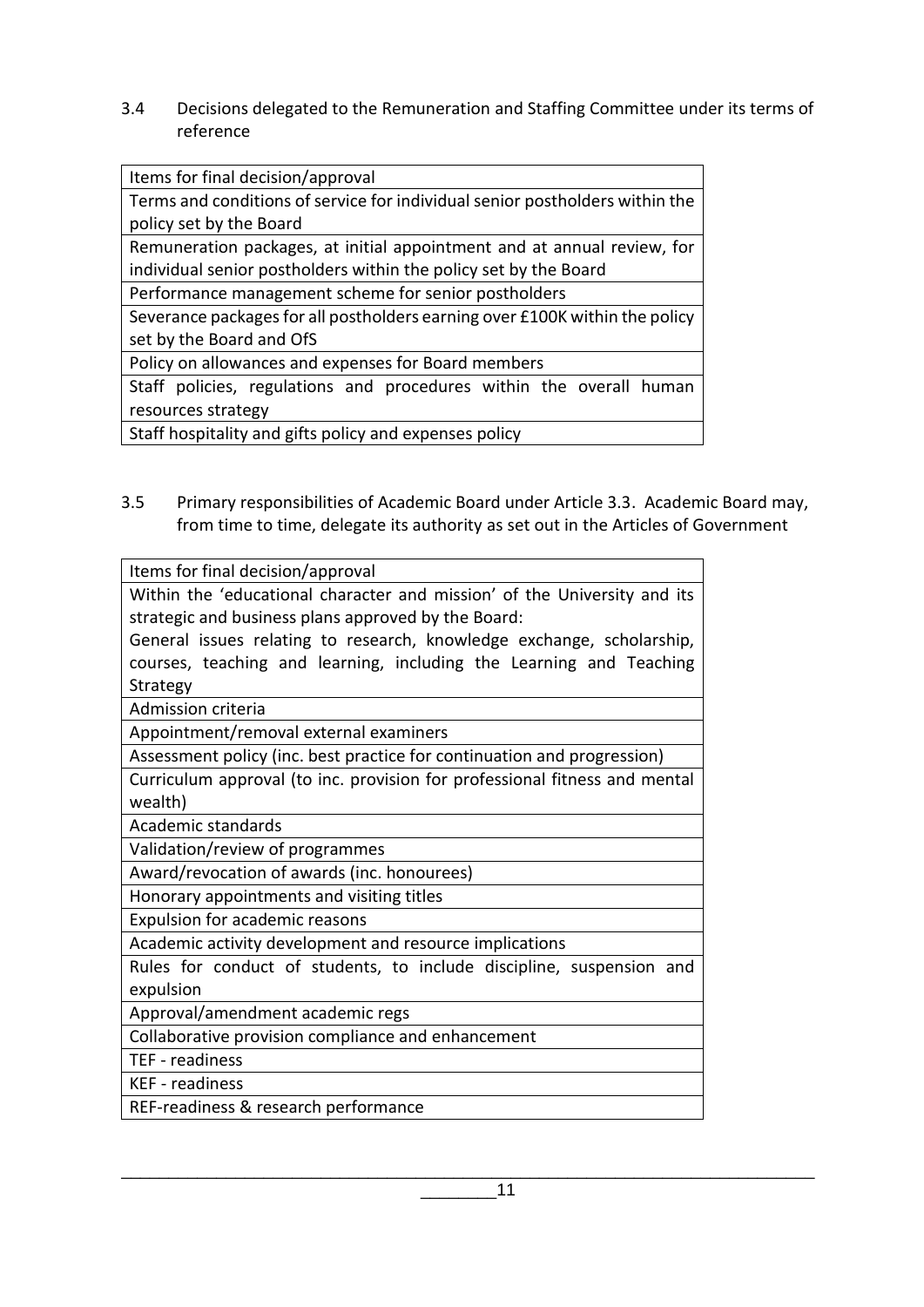Vision 2028 objectives relating to matters within academic board's primary responsibilities

Access and Participation Plan-consultation

Student Protection Plan-consultation

3.6 Decisions reserved to the board of directors of a UEL subsidiary company under its Memorandum and Articles of Association

| Items for final decision/approval                                  |  |  |  |
|--------------------------------------------------------------------|--|--|--|
| Appointment of directors                                           |  |  |  |
| Annual budget                                                      |  |  |  |
| Audited financial statements and annual report                     |  |  |  |
| Appointment of auditors save where consolidated accounts will be   |  |  |  |
| prepared                                                           |  |  |  |
| Employment decisions relating to management of seconded staff      |  |  |  |
| All other matters normally reserved to Directors under company law |  |  |  |

3.7 Decisions reserved to the Board of Trustees of the Students' Union under its approved constitution and regulated by the Charity Commission

| Items for final decision/approval                                          |
|----------------------------------------------------------------------------|
| Membership of board of trustees                                            |
| Annual budget, for referral to Finance and Resources Committee             |
| Audited financial statements for presentation to the Finance and Resources |
| Committee                                                                  |
| Staff policies and procedures where employed by Students' Union            |
| Appointment of external auditors to the Students' Union                    |
| All other matters normally reserved to Trustees under company and charity  |
| law                                                                        |

# **Delegated powers of individual postholders**

The use of these powers from time to time should normally be recorded in writing.

3.8 Decisions delegated to Chair/Deputy Chair of Board of Governors

| Article 10.1 | Suspension of a senior postholder                      |  |  |  |  |
|--------------|--------------------------------------------------------|--|--|--|--|
| Article 10.5 | Appointment of two independent Governors to            |  |  |  |  |
|              | investigate conduct of senior postholder and report to |  |  |  |  |
|              | a Special Committee                                    |  |  |  |  |

Also see summary financial table (3.11) and Chair's action between meetings (4) below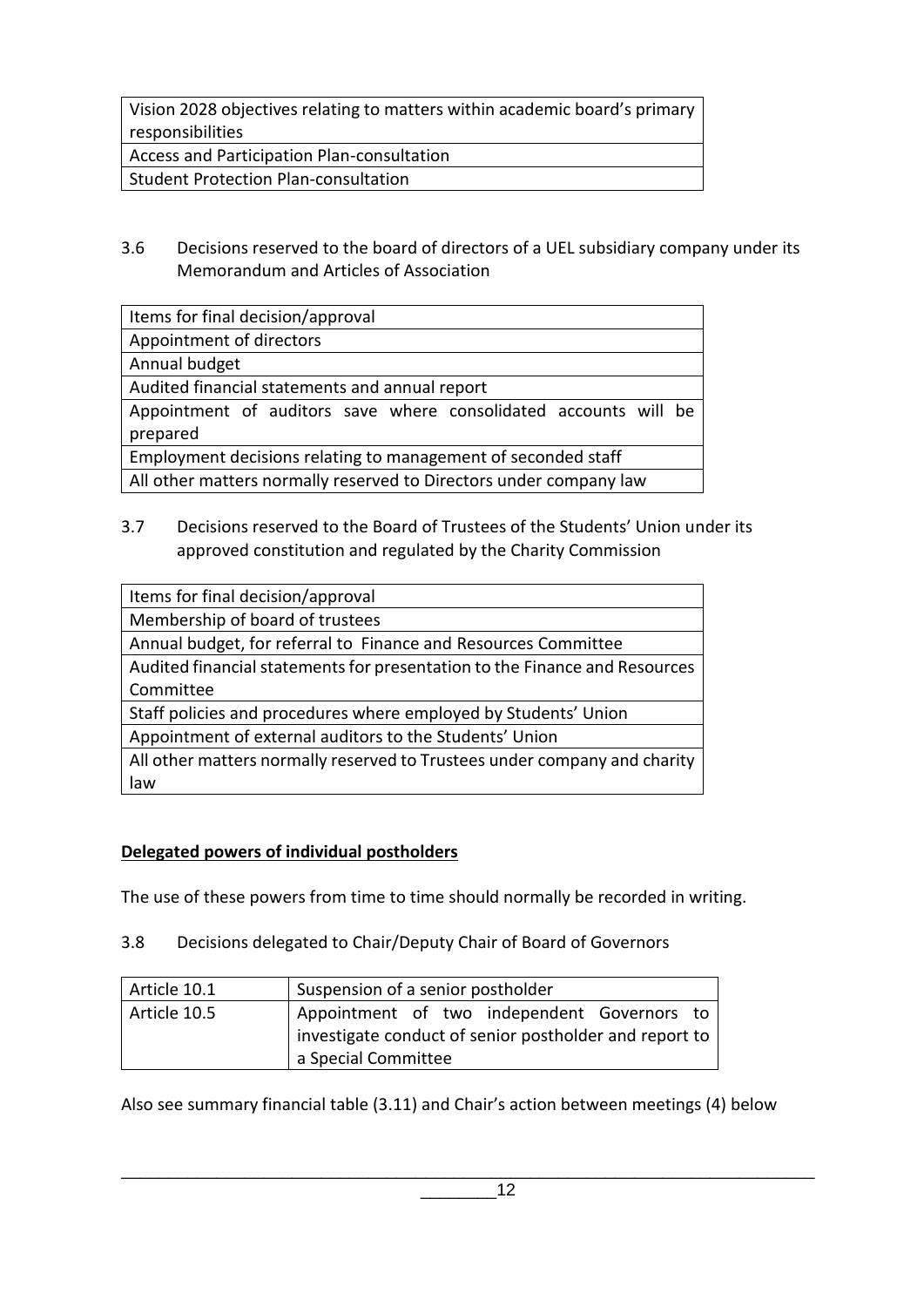3.9 Decisions delegated to the chairs of other Board and Academic Board committees and panels

See summary financial table (3.11) and Chair's action between meetings (4) below

## 3.10 Primary responsibilities of the Vice-Chancellor & President

It follows that the Vice-Chancellor & President has overall executive responsibility for all matters not reserved to the Board of Governors. The Vice-Chancellor & President shall be responsible for devising the structure of the University Executive Board (UEB) and delegating authority for all such matters accordingly. The Board of Governors may from time to time request such evidence of such authority as it shall require.

3.11 **Summary financial table** to be read in conjunction with the Financial Regulations, the wording of which takes precedence)

Approval of routine transactions within approved budgets/business plans (Financial regulations Appendix 2). All limits include VAT.

| <b>Purchasing authority</b><br>for capital and revenue               | <b>BoG</b><br><b>FRC</b>             | <b>Delegation</b>                                                                    |
|----------------------------------------------------------------------|--------------------------------------|--------------------------------------------------------------------------------------|
| expenditure per                                                      |                                      |                                                                                      |
| transaction                                                          |                                      |                                                                                      |
| >£250,000                                                            |                                      | VC&P / CFO                                                                           |
| Up to £250,000                                                       |                                      | <b>UEB Members</b>                                                                   |
| Up to £100,000                                                       |                                      | Dean of School / Corporate Director                                                  |
| Up to £25,000                                                        |                                      | <b>Budget Holder</b>                                                                 |
| Up to £2,000                                                         |                                      | School / Directorate Authorised Buyer                                                |
|                                                                      |                                      | Approval limits for expenditure on Construction/Digital Projects and income on       |
| <b>Partnerships</b>                                                  |                                      |                                                                                      |
| >f10m                                                                | Conducted                            | Board approval required following                                                    |
|                                                                      | in                                   | endorsement by TPC and FRC                                                           |
| £5m to £10m                                                          | accordance                           | FC approval required following endorsement                                           |
|                                                                      | with the                             | by UEB and TPC                                                                       |
| £2m to £5m                                                           | Financial                            | UEB approval required                                                                |
| £500k to £2m                                                         | Regulations                          | VC&P / CFO                                                                           |
| $<$ £500 $k$                                                         |                                      | CFO, specifically for Income from partnerships<br>PVC for C&E                        |
|                                                                      |                                      | Approval limits for expenditure on Capital Projects where budgets have been exceeded |
| post contract                                                        |                                      |                                                                                      |
| >£2m and/or exceeding<br>contingency and/or<br>programme impact      | Conducted<br>in<br>accordance        | Approval required by FRC                                                             |
| >£500k and/or<br>exceeding contingency<br>and/or programme<br>impact | with the<br>Financial<br>Regulations | Approval required by UEB                                                             |
| >£100k and/or<br>exceeding contingency                               |                                      | Approval required by Project Board and CFO                                           |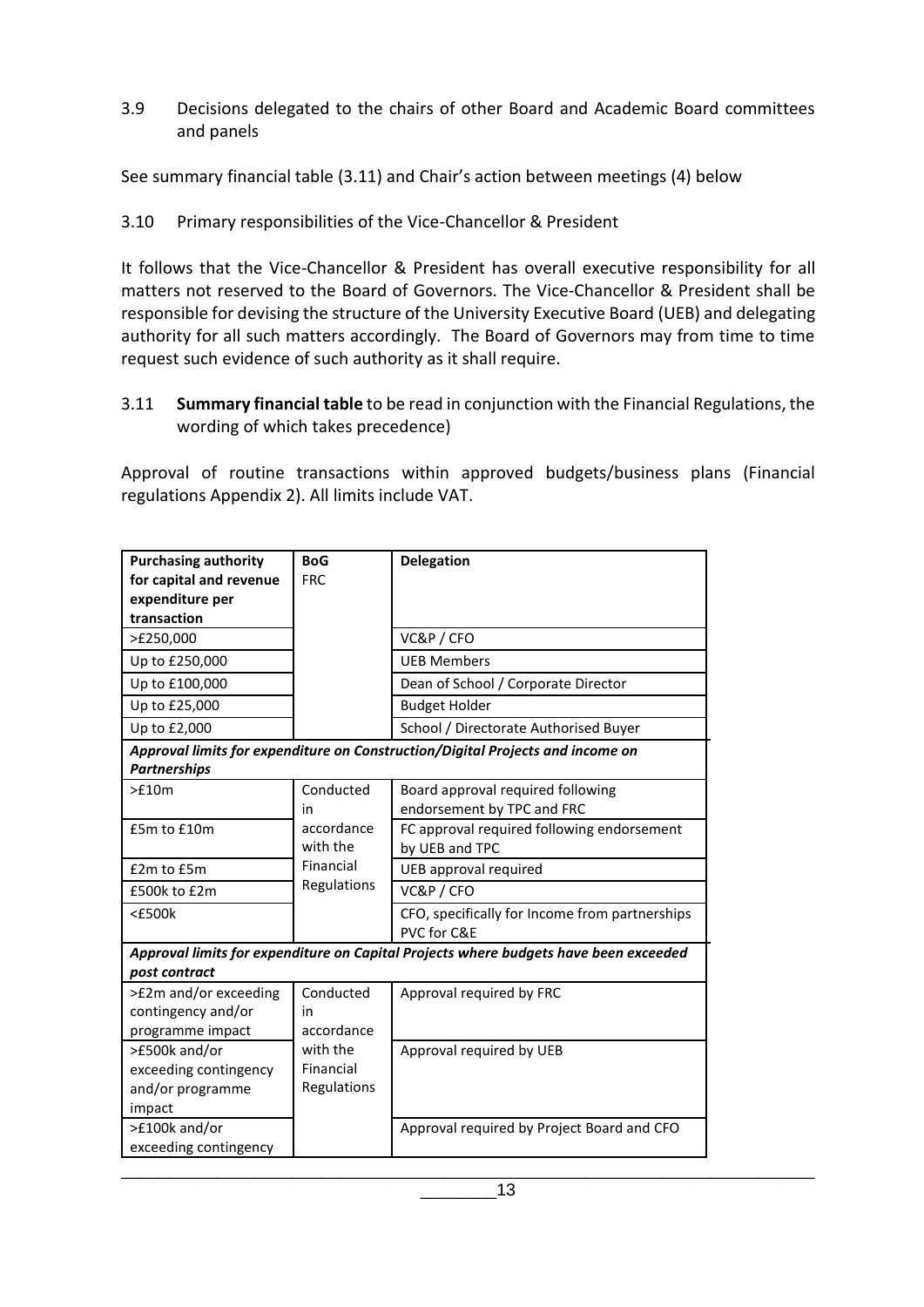| and/or programme |                     |
|------------------|---------------------|
| impact           |                     |
| <£100k within    | Director of Estates |
| contingency no   |                     |
| programme impact |                     |

#### 3.12 **Principles of delegation on international initiatives**

The approved position, which reflects the general principles throughout this paper, is that where no UEL investment of its own assets, other than management or staff time and travel costs, is involved and where the objects of the partner or initiative fit with the educational character and mission of the University, then the Vice-Chancellor & President, with Academic Board, has the power to approve international partners and other projects.

Where, however, a financial investment is to be made, or where a legal interest is being taken in a property, the Board or its committees should take the decision to approve the partnership or project and it will expect to see a Business Plan, KPIs, risk assessment and evidence that due diligence has been conducted and independent legal advice taken. Compliance with Charity law and the terms and conditions of funding for higher education institutions is essential.

Where any partnership or project would alter UEL's strategy or educational character the Board is the approving authority as these matters cannot be delegated. The following table shows who has authority to approve international initiatives.

#### **Summary international table**

|                 | Items for final decision/approval                                 |  |  |  |
|-----------------|-------------------------------------------------------------------|--|--|--|
| Vice-Chancellor | Recruitment agents                                                |  |  |  |
| & President,    |                                                                   |  |  |  |
| UEB nominee or  | Appointment of staff overseas                                     |  |  |  |
| Academic Board  |                                                                   |  |  |  |
|                 | Overseas offices where no UEL legal interest or investment of     |  |  |  |
|                 | financial assets is involved                                      |  |  |  |
|                 |                                                                   |  |  |  |
|                 | Academic collaborative partners and articulation agreement (see   |  |  |  |
|                 | Quality Manual) where no UEL financial assets are invested        |  |  |  |
|                 | Memoranda of Understanding/Cooperation                            |  |  |  |
|                 |                                                                   |  |  |  |
|                 | <b>Bursary schemes</b>                                            |  |  |  |
|                 |                                                                   |  |  |  |
|                 | Exchange schemes                                                  |  |  |  |
| Finance and     | Leases, licences for premises overseas involving up to £1,250,000 |  |  |  |
| Resources       | investment                                                        |  |  |  |
| Committee       |                                                                   |  |  |  |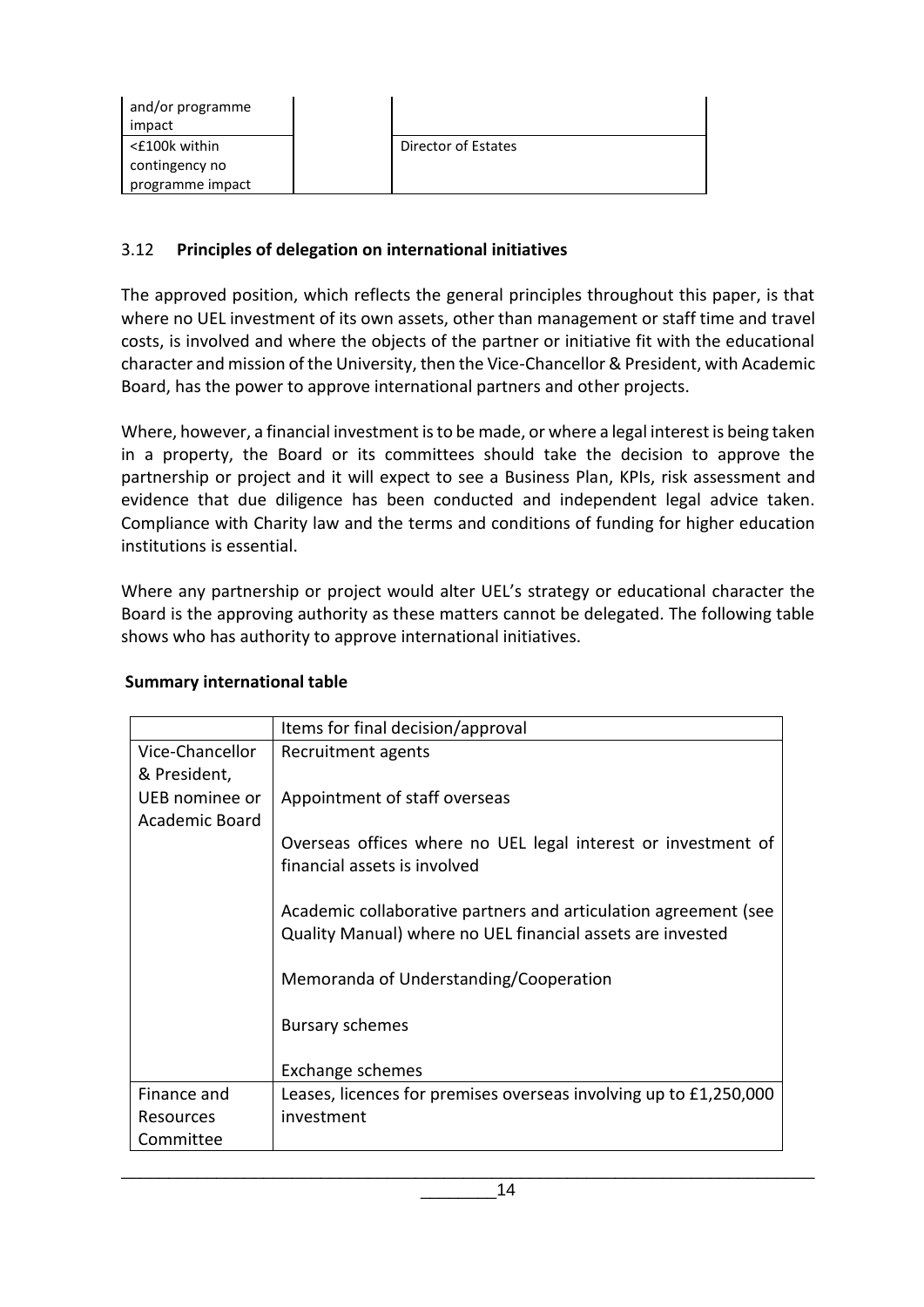| <b>Audit and Risk</b> | Where referred upwards by the Vice-Chancellor & President,                                                    |  |  |  |  |
|-----------------------|---------------------------------------------------------------------------------------------------------------|--|--|--|--|
| Committee             | tactics for major litigation with overseas agents or partners                                                 |  |  |  |  |
| Board of              | International strategy within overall Strategic Plan                                                          |  |  |  |  |
| Governors             |                                                                                                               |  |  |  |  |
|                       | Strategic international partnerships involving any investment of                                              |  |  |  |  |
|                       | UEL assets beyond staff and management time and travel costs                                                  |  |  |  |  |
|                       | Sale or purchase of premises overseas                                                                         |  |  |  |  |
|                       | Leases, licences for premises overseas involving above £1,250,000<br>investment                               |  |  |  |  |
|                       | Major new initiatives which have not been operated by UEL<br>previously such as the Global Examinations Board |  |  |  |  |
|                       | Establishment of new subsidiary or partly owned companies                                                     |  |  |  |  |
|                       | Joint ventures                                                                                                |  |  |  |  |

#### 3.13 **Principles of delegation in relation to research, consultancy and knowledge exchange**

The Vice-Chancellor & President has delegated authority to execute agreements relating to research, consultancy and knowledge exchange to the PVC Impact & Innovation who may in turn delegate authority within the general limits set out in paragraph 3.11.

# 4 **Chair's action between meetings**

The following categories of business may be conducted by the Chair of the Board of Governors, Academic Board or any of their subcommittees and panels and by chairs of boards of directors of subsidiary companies. Chairs should use reasonable endeavours to contact all other members before taking Chair's action.

The first three delegations are minuted in advance and then reported back at the next meeting of the board or committee.

The fourth to sixth delegation are requested in writing by officers between meetings, supported by background information and then reported back at the next meeting of the board or committee

The relevant board or committee will monitor the use made of Chair's action.

 $1$  Business which is unfinished at a board or committee meeting for lack of information but on which a clear steer is given to guide the decision when the information becomes available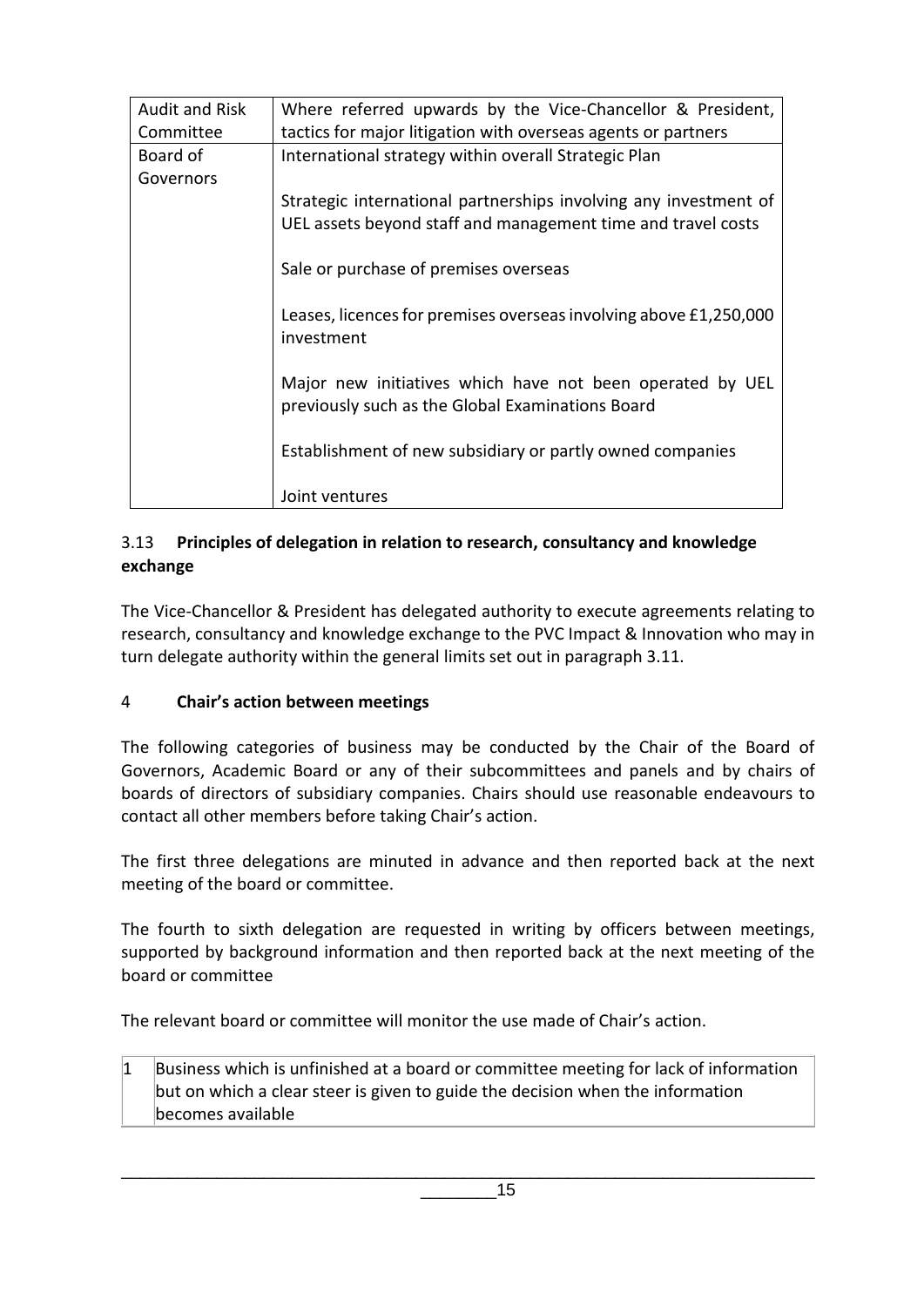- $2$  Business which is approved at a board or committee subject to certain conditions to be met by the management or other parties and signed off by the chair
- $3$  Business involving signature/s to the detailed formal paperwork associated with a prior decision of a board or committee such as the sale of a building
- $4$  The signing of routine contracts that commit UEL, or a subsidiary company, above a certain level of expenditure
- 5 Routine decisions on senior postholders (Chair of the Board/Remuneration Committee only)
- $6$  Urgent business between meetings, canvassing the support of other board and committee members as far as possible by phone or email. Such decisions should not involve changes of policy of the board or committee and should only be taken where there is material risk to UEL, or a subsidiary company

# **5 Confidentiality protocol, reserved business and conflicts of interest**

- 5.1 All Governors are bound by the protocols regarding confidentiality set out in the Statement of Expectations
- 5.2 The Chair of the Board of Governors and University Secretary will confirm when matters before the Board should be regarded as 'reserved business' and not subject to disclosure.
- 5.3 All Governors and members of the University Executive Board are Bound to disclose any conflicts of interest on an annual basis or when any such issue arises.

#### **6 Acronyms**

| OFS.       | <b>Office for Students</b>             |
|------------|----------------------------------------|
| QSC        | <b>Quality and Standards Committee</b> |
| UKRI       | United Kingdom Research & Innovation   |
| <b>UEB</b> | University Executive Board             |
| UMB        | <b>University Management Board</b>     |

# **Version Control**

| Date of<br>Approval | <b>Board/Committee</b>          | <b>Responsible Officer</b>  | <b>Review Date</b> |
|---------------------|---------------------------------|-----------------------------|--------------------|
| V1 16 Feb<br>2021   | BoG on advice of<br>ARC and FRC | <b>University Secretary</b> | Sept 2021          |
| V2 Sept 2021        | BoG on advice of<br>ARC and FRC | <b>University Secretary</b> | Sept 2022          |
|                     | BoG on advice of<br>ARC and FRC | <b>University Secretary</b> |                    |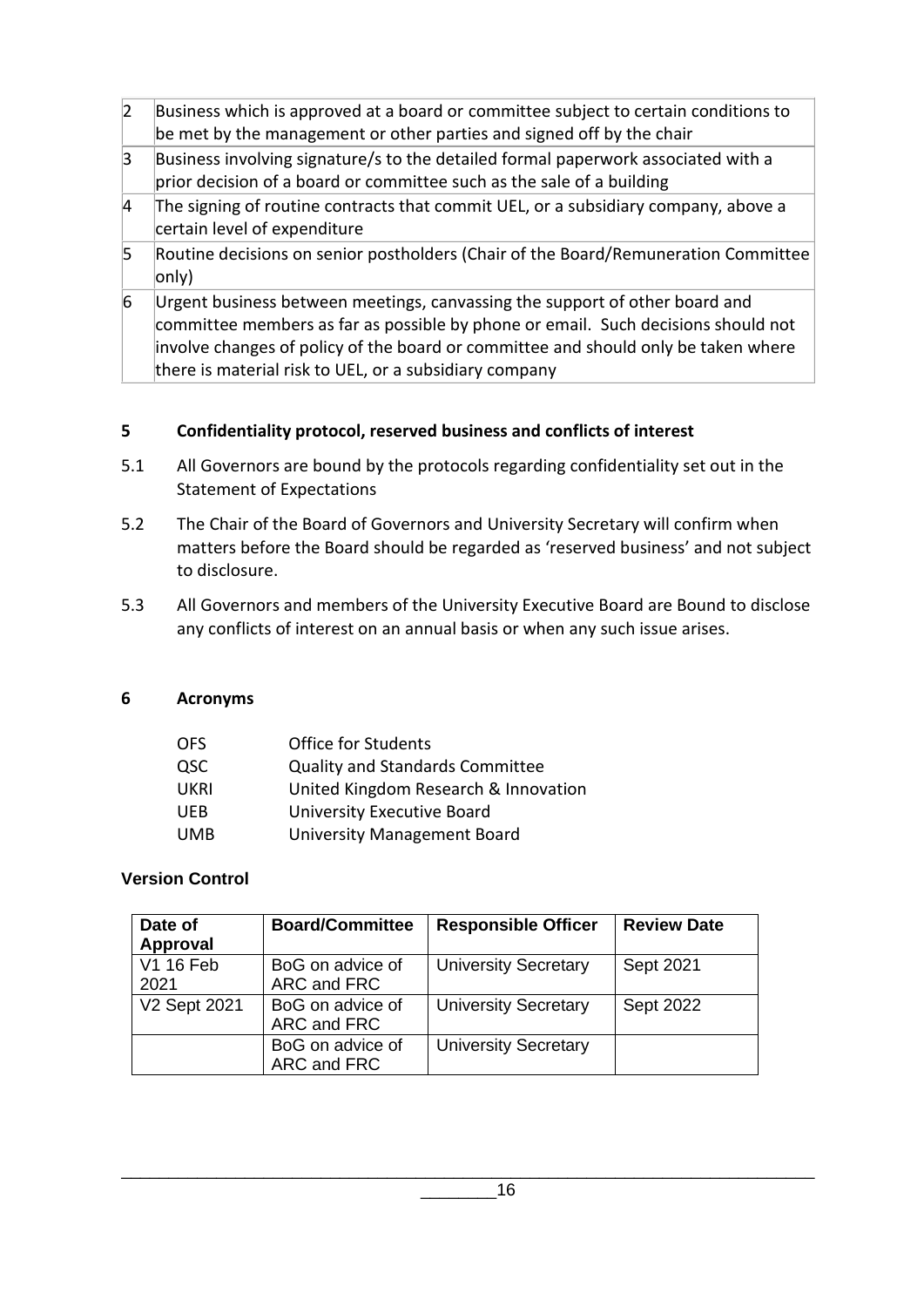

Pioneering Futures Since 1898

# University of East London Financial Regulations

The Regulations were approved by the Board of Governors on 16 February 2021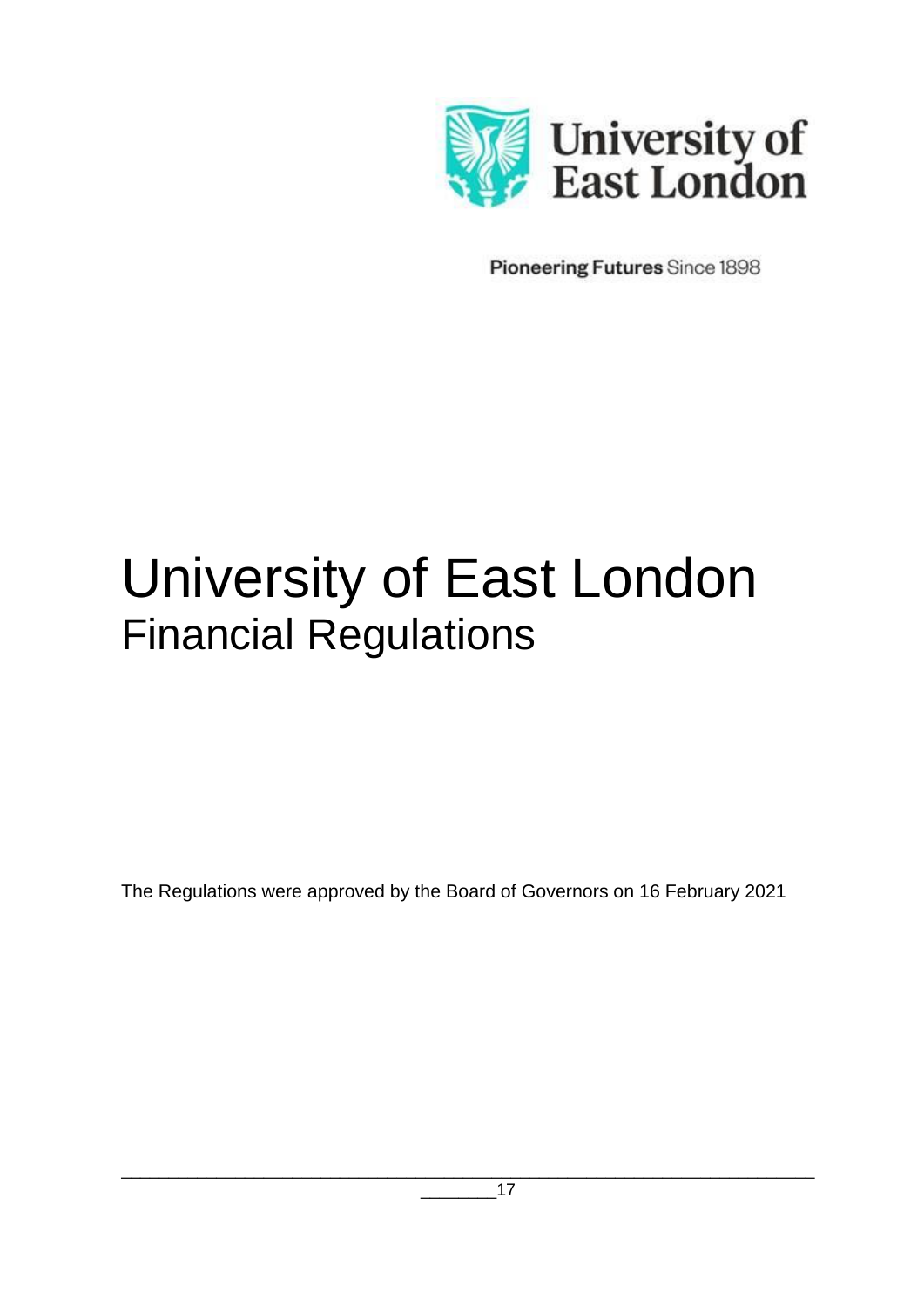# **CONTENTS**

| A | <b>General Provisions</b>                                                            | Page           |
|---|--------------------------------------------------------------------------------------|----------------|
|   | 1. Background                                                                        | 3              |
|   | 2. Status of Financial Regulations                                                   | 3              |
| В | <b>Corporate Governance</b>                                                          |                |
|   | 3. Board of Governors                                                                | 5              |
|   | 4. Designated Officer                                                                | 5              |
|   | 5. Committee Structure                                                               | 5              |
|   | 6. Responsibility for Financial Matters                                              | 6              |
|   | 7. Risk Management                                                                   | $\overline{7}$ |
|   | 8. Whistle blowing                                                                   | 8              |
|   | 9. Code of conduct                                                                   | 8              |
| C | <b>Financial Management and Control</b>                                              |                |
|   | 10. Financial Planning                                                               | 10             |
|   | 11. Financial Control                                                                | 11             |
|   | 12. Accounting Arrangements                                                          | 12             |
|   | 13. Audit Requirements                                                               | 14             |
|   | 14. Treasury Management                                                              | 16             |
|   | 15. Income                                                                           | 18             |
|   | 16. Research Grants and Contracts                                                    | 21             |
|   | 17. Other Income Generating Activity                                                 | 22             |
|   | 18. Expenditure                                                                      | 23             |
|   | 19. Staff Costs                                                                      | 28             |
|   | 20. Assets                                                                           | 30             |
|   | 21. Funds Held on Trust                                                              | 32             |
|   | 22. Other                                                                            | 32             |
| D | <b>Glossary and Terminology</b>                                                      | 35             |
| Е | <b>Appendices</b>                                                                    |                |
|   | Appendix 1: The Seven Principles of Public Life from the Report                      | 36             |
|   | Parliamentary Committee for Standards in<br>of the<br>Public Life (The Nolan Report) |                |
|   | Appendix 2: Summary of Delegated Authority                                           | 37             |
|   |                                                                                      |                |
|   | Appendix 3: Summary of value limits for particular transaction<br>types              | 39             |
|   | Appendix 4: Bank payments approval mandate                                           | 40             |
|   |                                                                                      |                |

#### **A. General Provisions \_\_\_\_\_\_\_\_\_\_\_\_\_\_\_\_\_\_\_\_\_\_\_\_\_\_\_\_\_\_\_\_\_\_\_\_\_\_\_\_\_\_\_\_\_\_\_\_\_\_\_\_\_\_\_\_\_\_\_\_\_\_\_\_\_\_\_**

**\_\_\_\_\_\_\_**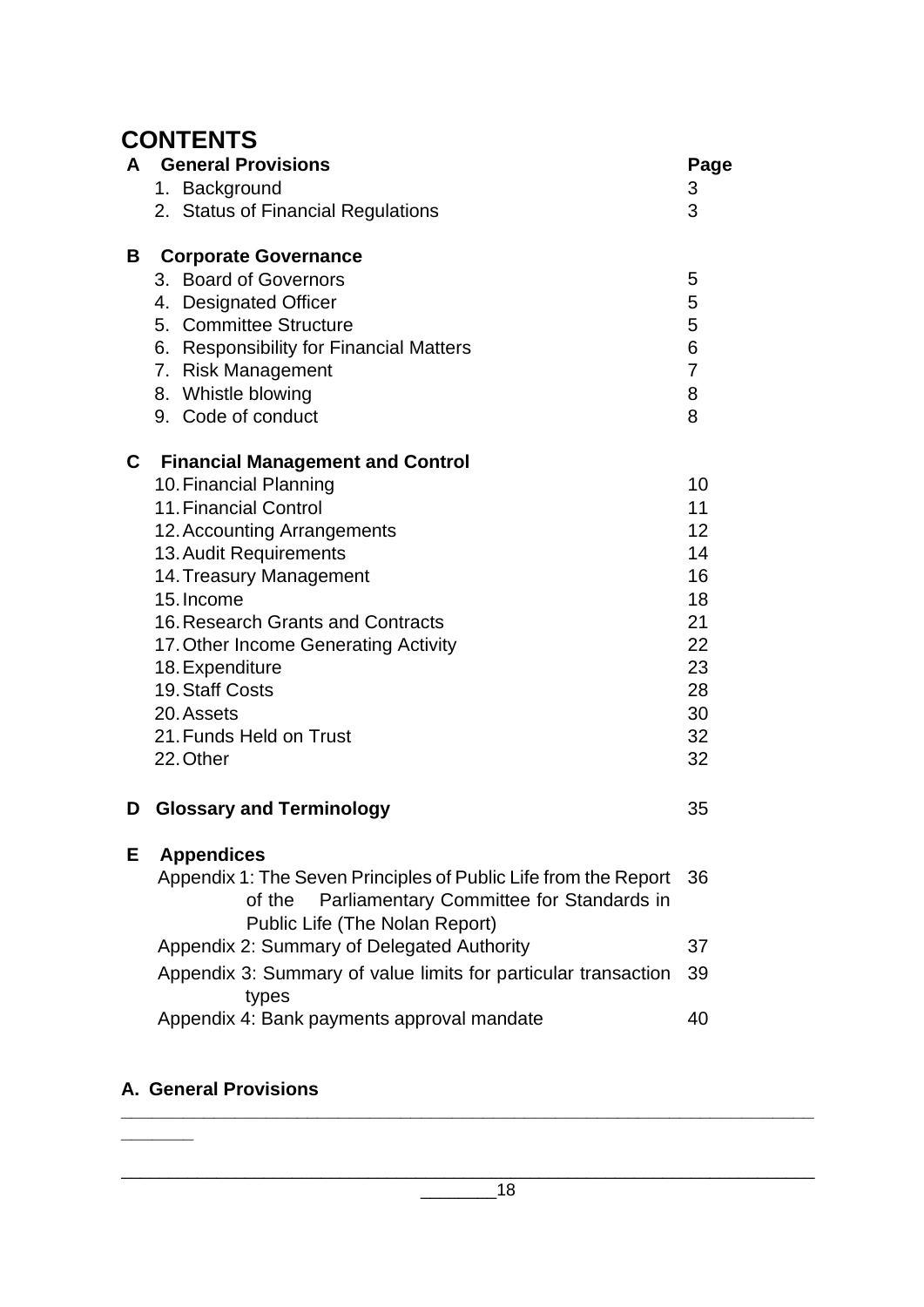# **1. Background**

**1.1**The University of East London is a higher education corporation as defined under the Education Reform Act 1988. The powers of higher education corporations are defined by that act and include the power to provide higher and further education and to carry out research. Information about its governance is given in the corporate governance statement which is set out on page 43 of the Annual Report and Financial Statements which can be found here: <https://uelac.sharepoint.com/sites/finance/SitePages/Financial-Statements.aspx>

**1.2** The University of East London is an exempt charity by virtue of the Charities Acts 2011.

**1.3 The Regulatory advice** between the Office for Students (OfS) and the University sets out the terms and conditions on which grant is made. The new regulator, Office for Students (OfS) and United Kingdom Research and Innovation (UKRI), were set up by the Higher Education and Research Act of 2017, and the regulatory framework will come into full force from 1 August 2019.

The Board of Governors is responsible for ensuring that conditions of grant are met. For the remainder of this document only the OfS will be referenced, UKRI requirements are to be treated as having the same meaning as far as they are relevant as OfS in the remainder of this document. The University is now a registered provider and must adhere to the Office for Students Regulatory Framework and which requires it to have sound systems of financial and management control. The financial regulations of the University form part of this overall system of accountability.

# **2. Status of Financial Regulations**

- **2.1** This document sets out the University's financial regulations. It translates into practical guidance our broad policies relating to financial control, drawing where necessary on appropriate legislation from OfS Regulatory Framework, the CUC HE Code of Governance, guidance from HM Treasury, the select committee of Public Accounts, the National Audit Office, and resolutions of the Board of Governors. The document itself refers to schedules, protocols and detailed guidance maintained by Finance, HR Services and the University Secretary that are available on their parts of our website.
- **2.2** These financial regulations are subordinate to the laws currently in force, our Instrument and Articles of Government, the Scheme of Delegation and the OfS Regulatory Framework.
- **2.3** These financial regulations apply to all staff throughout our organisation including our subsidiary companies.
- **2.4** Each member of the University Executive Board (UEB) shall ensure that all new employees joining their teams are informed of the existence of the financial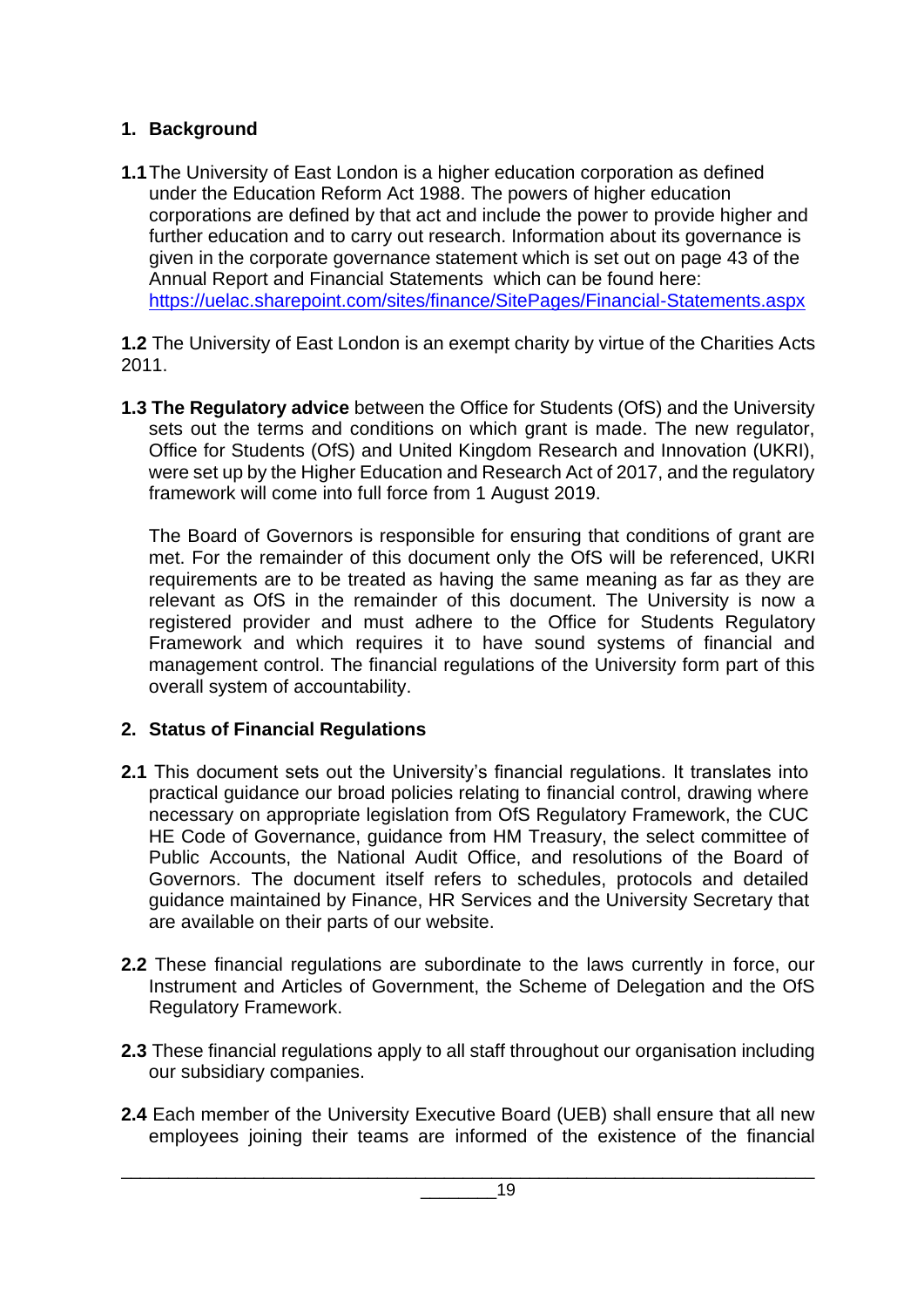regulations and their obligations under them on their first day of attendance. Training and retraining for existing members of staff can be provided by agreement with Finance or HR Services.

- **2.5** Any member of staff who fails to comply with these financial regulations may be subject to disciplinary action. Contractors will not have any authority to commit the University to income or expenditure. However, to the extent that a contractor's role allows, a contractor who fail to comply with these financial regulations will be regarded as in breach of their contract.
- **2.6** Conversely, a good protection for any member of staff subject to an accusation of fraud or irregularity is to demonstrate that at all relevant times they followed the guidance set out in these financial regulations.
- **2.7** The contracts of employment specify that our employees are bound by the financial regulations. All members of staff should regard themselves to be bound by them.
- **2.8** The procedure for dealing with actual and suspected breaches of financial regulations and other irregularities is set out in section 13.5. The Audit and Risk Committee shall receive an annual report on the operation of the financial regulations and shall advise the Board of any changes that they consider necessary. These shall be reviewed and brought to the Board of Governors for approval.
- **2.9** Any major breaches of these regulations discovered shall be reported to the Audit and Risk Committee.
- **2.10** The Board of Governors approved this document on 16 February 2020.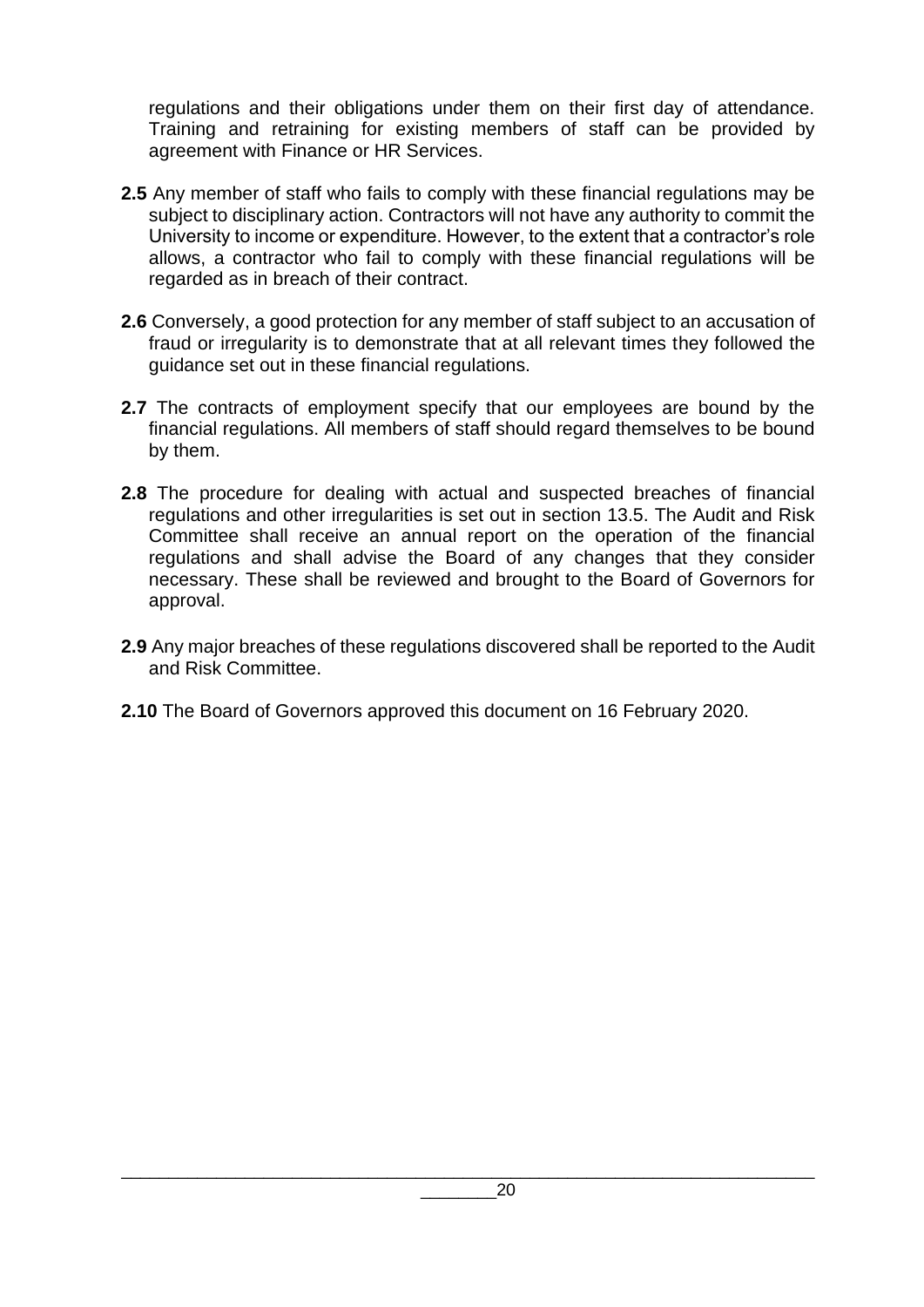# **B. Corporate Governance**

**\_\_\_\_\_\_\_**

# **3. The Board of Governors**

3.1 As set out in the Articles of Government, the Board of Governors shall be responsible for:

**\_\_\_\_\_\_\_\_\_\_\_\_\_\_\_\_\_\_\_\_\_\_\_\_\_\_\_\_\_\_\_\_\_\_\_\_\_\_\_\_\_\_\_\_\_\_\_\_\_\_\_\_\_\_\_\_\_\_\_\_\_\_\_\_\_\_\_**

(a) the determination of the educational character and mission of the University and for oversight of its activities;

(b) the effective and efficient use of resources, the solvency of the University and the Corporation and for safeguarding its assets;

(c) approving annual estimates of income and expenditure;

(d) the appointment, assignment, appraisal, suspension, dismissal and determination of the pay and conditions of service of the Vice Chancellor and President and the Clerk to the Board of Governors and the holders of such other senior posts as the Board of Governors may from time to time determine; and (e) setting a framework for the pay and conditions of service of all other staff.

#### **4. Designated Officer**

**4.1** The Vice-Chancellor and President as Chief Executive is the University's designated Accounting Officer under the OfS Regulatory Framework, and has ultimate executive responsibility for the organisation, direction, management including financial management of the University. The Vice-Chancellor and President must advise the Board if, at any time, any action or policy under consideration by them appears to be incompatible with the Regulatory Framework. If the Board decides nevertheless to proceed, the Vice-Chancellor and President must immediately inform in writing the Chief Executive of OfS.

As the designated Accounting Officer, the Vice-Chancellor and President may be required to justify any of the University's financial matters to the Public Accounts Committee at the House of Commons.

# **5. Committee Structure**

**5.1** The Board of Governors has ultimate responsibility for the University's finances, but delegates specific powers<sup>7</sup> and processes to the various sub-committees listed below. These committees are accountable to the Board of Governors. The constitution, membership and terms of reference of the Board of Governors and its sub-committee can be found at:

#### **https://www.uel.ac.uk/about/about-uel/governance/committees/board-ofgovernors**

 $<sup>7</sup>$  As set out in the Statement of Primary Responsibilities and Scheme of Delegation</sup>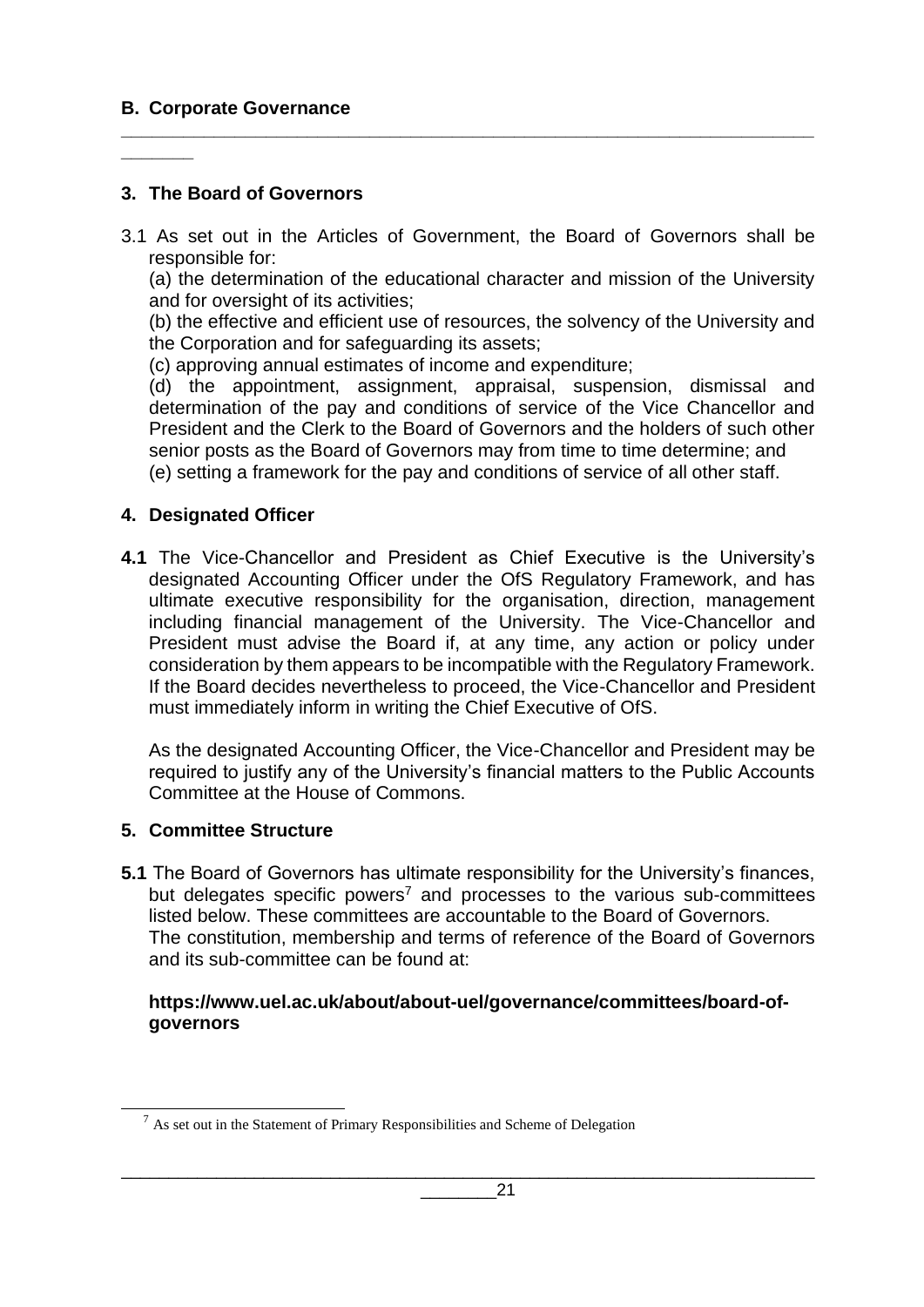# **5.2 Sub-committees are:**

- Audit and Risk Committee
- Finance and Resources Committee
- Governance and Search Committee
- Remuneration Committee
- Transformation Projects Committee
- Academic Board and its sub-committees

**5.3** The Board delegates oversight and decision making in **UEL's subsidiary companies** (Knowledge Dock Ltd and UEL Professional Services Ltd) to their Boards of Directors, which report regularly to the Board of Governors. These Financial Regulations apply to the subsidiary companies in the same way as they do to the University.

# **6. Responsibility for Financial Matters**

- **6.1** Everyone connected with the University has a duty to ensure that the University's resources are used legitimately, wisely and effectively for the purpose and objectives of the University.
- **6.2** The **Board of Governors** has ultimate responsibility for the University's financial matters. Delegation of specific powers and processes relating to financial matters is given to the Finance and Resources, Audit and Risk and Remuneration committees. The membership of these committees and terms of reference are set out as per paragraph 5.1 above. The day to day responsibility for the financial affairs of the University is delegated by the Vice-Chancellor & President to the Chief Finance Officer.
- **6.3** The financial administration is controlled by the **Chief Finance Officer**, who is responsible for:
	- preparing annual capital and revenue budgets and financial plans;
	- **•** preparing management information, monitoring and reporting on expenditure against budgets and financial operations;
	- preparing the University's annual accounts and other financial statements and accounts which the University is required to submit to other authorities;
	- ensuring that the University maintains satisfactory financial systems;
	- **•** providing professional advice on all matters relating to financial policies and procedures;
	- achieving efficient financial processes; and
	- liaison with internal and external auditors.
- **6.4 Deans of Schools and Directors of Services** are advised by the Chief Finance Officer in executing their financial duties. They are ultimately responsible for:
	- the monitoring of resources within their area in line with the agreed strategic and annual plans,
	- taking appropriate and prompt corrective action to control budget variances,

\_\_\_\_\_\_\_\_\_\_\_\_\_\_\_\_\_\_\_\_\_\_\_\_\_\_\_\_\_\_\_\_\_\_\_\_\_\_\_\_\_\_\_\_\_\_\_\_\_\_\_\_\_\_\_\_\_\_\_\_\_\_\_\_\_\_\_\_\_\_\_\_\_

■ ensuring that all staff within the schools and services are aware of value for money agenda and have plans in place to achieve value for money,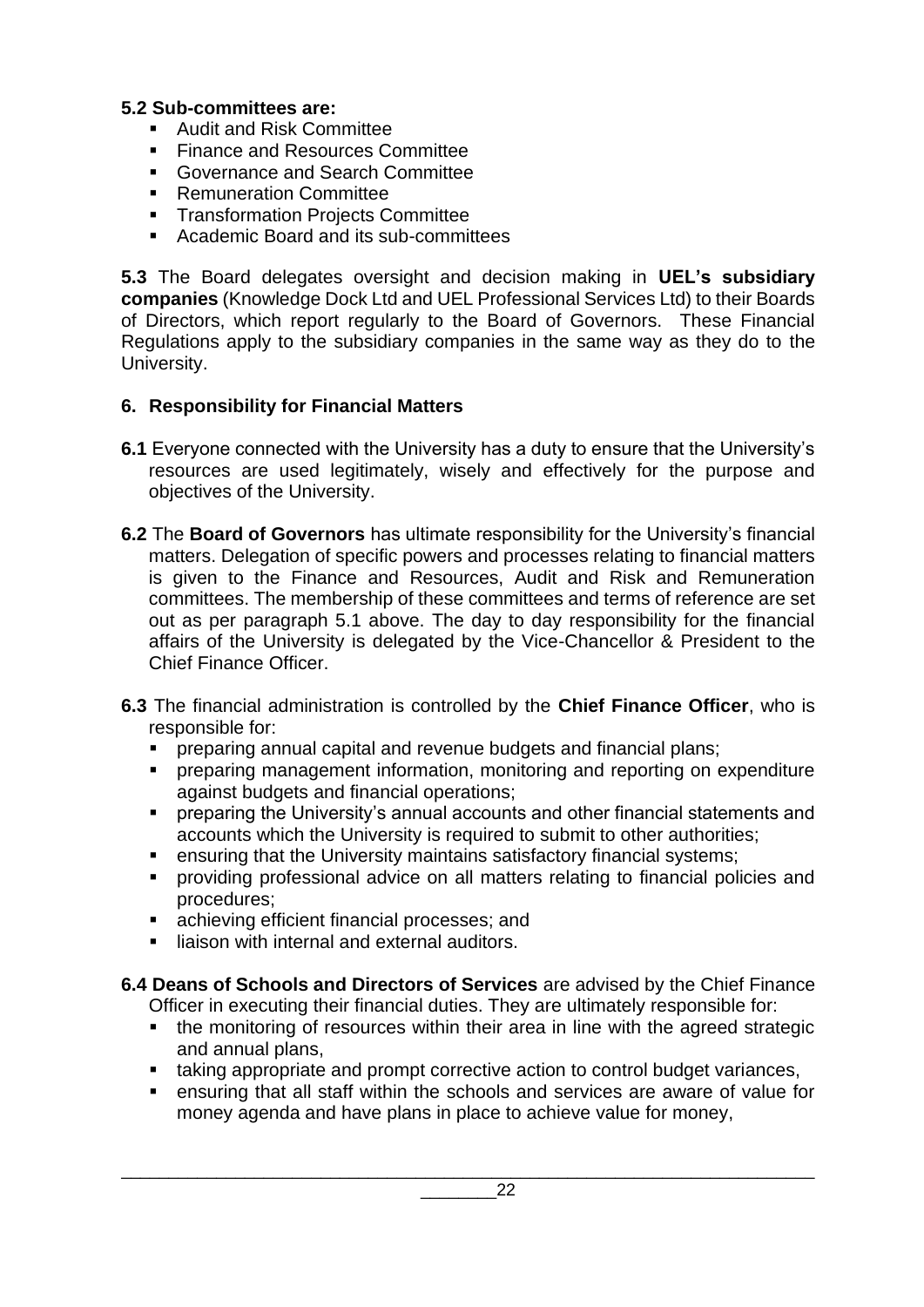- ensuring members of staff are aware that they have a general responsibility for the security of the University's property,
- **EXED IMM** immediately notifying the Chief Finance Officer whenever any matter arises that involves, or is thought to involve, irregularities concerning, *inter alia*, cash or property of the University,
- The Chief Finance Officer shall take such action as is considered necessary by way of investigation and report.
- **6.5 All Members of Staff** should be aware that they have a general responsibility for the security of the University's property, for avoiding loss and for economic use of resources.
	- They should ensure that they are aware of the University's financial authority limits and the values of purchases for which quotations and tenders are required.
	- They shall make available any relevant records or information to the Chief Finance Officer or his or her authorised representative in connection with the implementation of the University's financial policies, these financial regulations and the system of financial control.
	- **EXT** They shall provide the Chief Finance Officer with such financial and other information as he or she may deem necessary, from time to time, to carry out the requirements of the Vice-Chancellor & President and the Board of Governors.
	- They shall immediately notify the Chief Finance Officer whenever any matter arises that involves, or is thought to involve, irregularities concerning, inter alia, cash or property of the University. The Chief Finance Officer shall take such action as he or she considers necessary by way of investigation and report.

# **7. Risk Management**

- **7.1** The University acknowledges the risks inherent in its business and is committed to managing those risks that pose a significant threat to the achievement of its business objectives and financial health.
- **7.2** The University has in place a risk management framework, including detailed procedures for managing and monitoring identified University risks.
- **7.3** The University Secretary, as advised by the University's Risk Manager, is responsible for the promotion, support and oversight of the strategy's implementation across the University, and for maintenance of the risk register. The risk register is reported through the Audit and Risk Committee and subsequently through the Board. The Audit and Risk Committee advises the Board on the University risk management policy and procedures and reviews the effectiveness of the arrangements for managing and monitoring identified University risks. Deans and Directors are responsible for risk management within their areas and ensure that the principles of risk management are embedded in the University's operational procedures at all levels.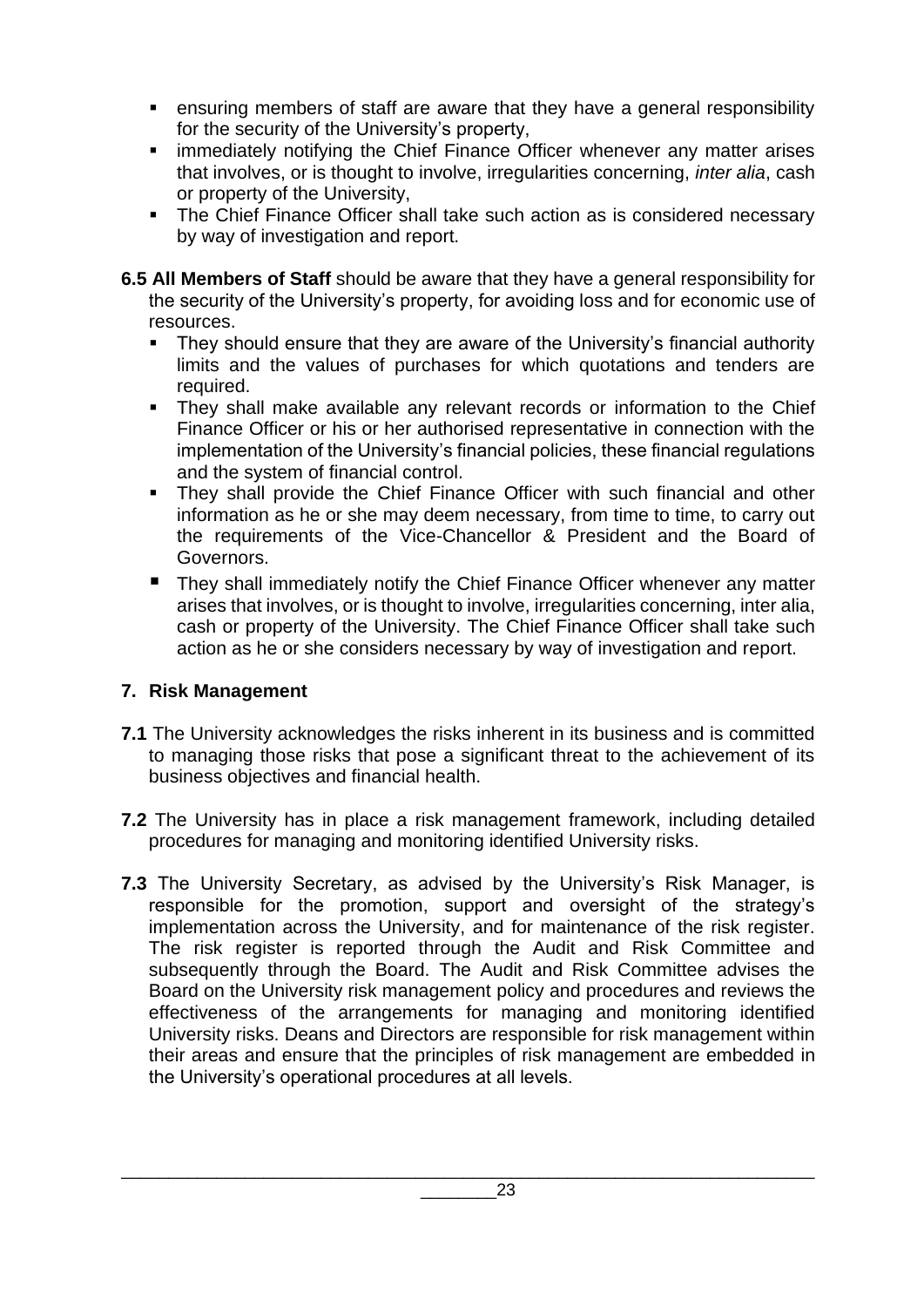# **8. Whistleblowing**

- **8.1** The University is committed to ensuring that staff can speak with confidence if they have any concerns in relation to this policy or need to ask for assistance. If they suspect or observe anything which might contravene this policy, they have an obligation to report it. Staff are encouraged to report any such concerns to their line manager in the first instance. If this should not be possible, staff should contact Governance and Legal Services or make use of the Public Interest Disclosure (Whistleblowing) Policy.
- **8.2** No retaliation of any type will be tolerated against those who raise concerns or report what they genuinely believe to be in appropriate behaviour. All such reports will be treated in the strictest confidence.
- 8.3 This policy forms part of a suite of anti-bribery and corruption measures  $\frac{d}{dx}$ [Anti](https://uelac.sharepoint.com/sites/hr/Shared%20Documents/Policies%202020/Anti-bribery%20Policy.pdf?web=1)[bribery Policy.pdf](https://uelac.sharepoint.com/sites/hr/Shared%20Documents/Policies%202020/Anti-bribery%20Policy.pdf?web=1) and should be read in conjunction with the following:
	- **Financial Regulations**
	- Gifts and Hospitality Policy
	- Procurement Strategy and Policy
	- **EXPENSES Policy Travel and Expenses Policy**
	- Register of Interests Policy
	- Public Interest Disclosure (Whistleblowing) Policy
	- Student Disciplinary Regulations
	- Staff Disciplinary Policy

# **9. Code of Conduct**

- **9.1** The University is committed to the highest standards of openness, integrity and accountability. It seeks to conduct its affairs in a responsible manner, having regard to the principles established by the Committee on Standards in Public Life (formerly known as the Nolan Committee), which members of staff at all levels are expected to observe. These principles are set out at Appendix 1.
- **9.2** All members of staff who have a beneficial financial or other interest in any contract between the University and a third party must disclose that interest to their Head of Department, the Chief Finance Officer and the University Secretary.
- **9.3** As a result of the Bribery Act 2010, it is illegal for any employee to accept or offer a personal inducement or bribe. It is also a corporate offence to fail to prevent bribery.
- **9.4** Members of staff should not accept any gifts, rewards or hospitality from any organisation or individual with whom they have contact in the course of their work that would cause them to reach a position whereby they might be, or might be deemed by others to have been, influenced in making a business decision as a consequence of accepting such hospitality. The frequency and scale of hospitality accepted should not be significantly greater than the University would be likely to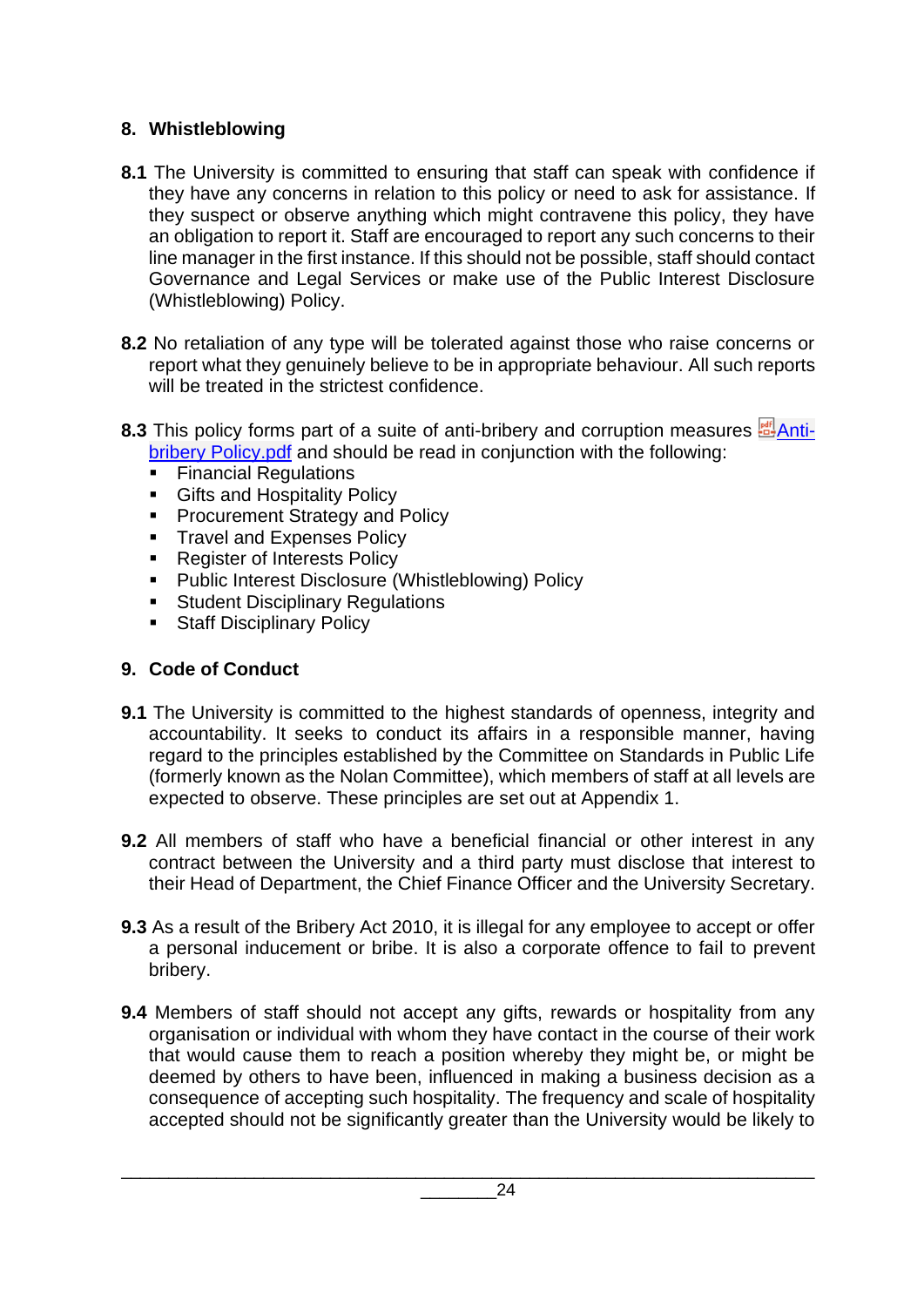provide in return. For further guidance, employees are referred to UEL's Gifts and Hospitality Policy.

- **9.5** The University itself must not provide levels of hospitality or entertainment for students, external visitors, alumni, external stakeholders or actual/potential business partners that could be deemed to be an attempt to influence decision making.
- **9.6** When it is not easy to decide between what is and what is not acceptable in terms of gifts or hospitality, the offer should be declined or advice should be sought from the relevant head of department or the Chief Finance Officer.
- **9.7** In order to address the implications of the Act, the University has developed an anti-bribery and corruption policy which details the principles that it will adhere to and includes guidance for staff concerning specific activities:

**[Anti-bribery Policy.pdf](https://uelac.sharepoint.com/sites/hr/Shared%20Documents/Policies%202020/Anti-bribery%20Policy.pdf?web=1)**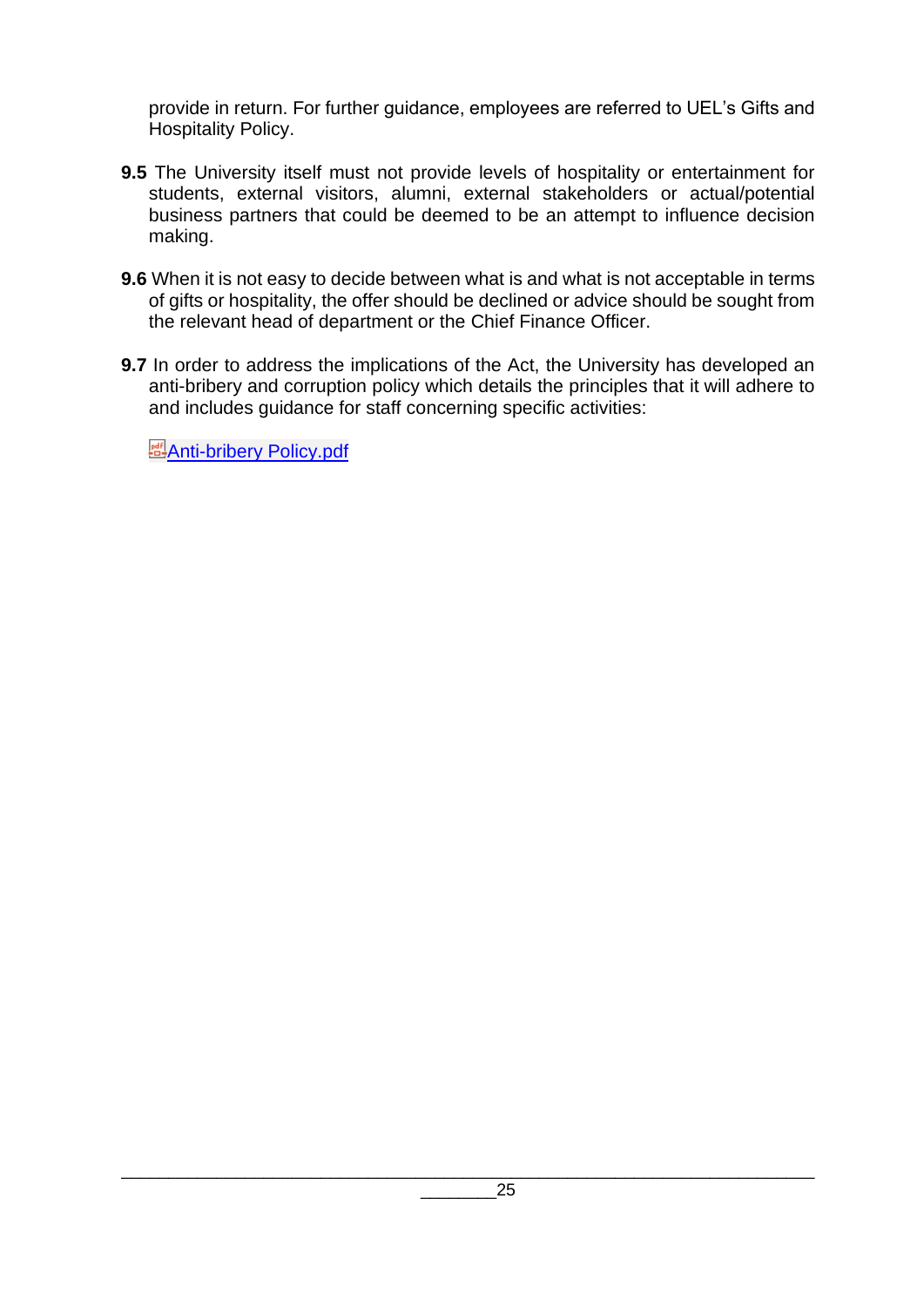# **C. Financial Management and Control**

## **10. Financial Planning**

#### **10.1 Financial Planning**

The Chief Finance Officer will prepare a budget to be presented to the Board for their approval after having first been reviewed by the Finance and Resources Committee.

\_\_\_\_\_\_\_\_\_\_\_\_\_\_\_\_\_\_\_\_\_\_\_\_\_\_\_\_\_\_\_\_\_\_\_\_\_\_\_\_\_\_\_\_\_\_\_\_\_\_\_\_\_\_\_\_\_\_\_\_\_\_\_\_\_\_

The Board will also approve the 5-year financial plan, prior to its submission to Office for Students.

#### **10.2 Budget objectives**

Prior to approving the budget, the Board may set some overall financial targets. This process will be facilitated by the production of different scenario plans by the Chief Finance Officer, to be reviewed and discussed at a Board Planning Day.

#### **10.3 Budget Preparation**

The budget presented to the Board for approval should include:

- An income and expenditure account
- A breakdown of the budgeted contribution and cost base of the Schools and Services
- A capital budget
- A closing balance sheet for the year
- A profiled monthly cash flow projection
- A covenant statement demonstrating adherence to those covenants

The budget once approved will not normally be changed. However, in exceptional changes (for example a large shortfall in student recruitment) a revised budget may need to be approved in-year. This will be proposed by the Chief Finance Officer and approved by the Finance and Resources Committee and the Board.

#### **10.4 Resource allocation**

The overall budget approved by the Board will be underpinned by detailed operational budgets for each School and Service. The Chief Finance Officer will propose the methodology for allocating resources, and any consequent internal resource allocation decisions will be overseen by the University Executive Board.

The budget process should be participative, inclusive and transparent.

# **10.5 Approval of capital spend**

Estates capital projects, defined as new builds or major redevelopment of existing estate, and other capital items such as equipment and IT developments, where spend is below £1.25m, must be approved by the University Executive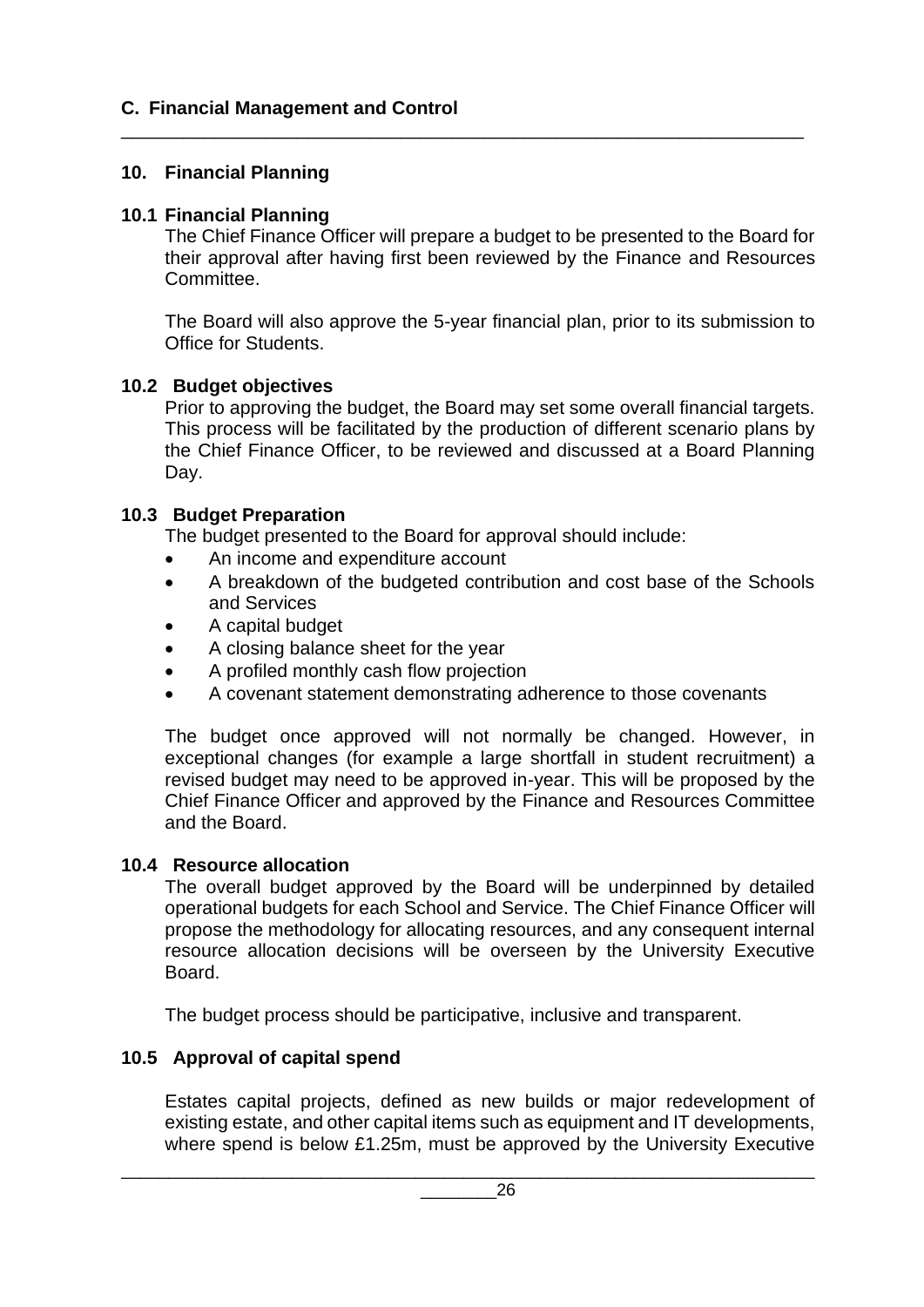Board and spend exceeds £1.25m it must also be approved by the Board. (see approval limits as set in the table under section 18.2).

Virement of capital budgets: any underspend on the specified project budget cannot be spent against another project. The amount underspend on the project has to be handed back and any new project will have to be approved as per the table at 18.2.

Write-offs and write-downs: Before the year end, Finance will scrutinise and ensure that where there is no firm prospect of a lasting asset being created, such transactions charged to the capital projects will be written off to revenue account. We will report and produce a list of expenditure written off to the University Executive Board and the Board.

# **10.6 New business developments**

It is expected that any business activity outside of the core activities of teaching and research will plan to make a surplus to help fund UEL's core activities.

Subject to advice from taxation advisors, profit making non-core activities will normally be carried out through UEL's subsidiary company (Knowledge Dock Ltd). Any new business venture or commercial partnership that involves a financial investment or legal interest must be approved by the University Executive Board and, if deemed appropriate, considered by the Transformation Projects Committee. In addition, any development involving an investment over £1.25m must be approved by the Finance and Resources Committee and by the Board.

# **11. Financial Control**

# **11.1 Budgetary Control**

- Control of income and expenditure within an agreed budget is the responsibility of the designated budget holder, who must ensure that dayto-day monitoring is undertaken effectively.
- Budget holders are responsible to their line manager for income and expenditure appropriate to their allocated budget.
- Significant departures from agreed budget targets must be reported immediately to the Chief Finance Officer by the budget holder and corrective action taken to remove or mitigate any forecast budget overspend.

# **11.2 Financial Information**

- The Chief Finance Officer is responsible for supplying budgetary reports on all aspects of the University's finances to the Finance and Resources Committee on a basis determined at that Committee, but subject to any specific requirements of OfS.
- Each Dean of School, Director of Service and other major budget holders shall be supplied with monthly management account and payroll reports. Each report shall include income and expenditure to date, forecasts for the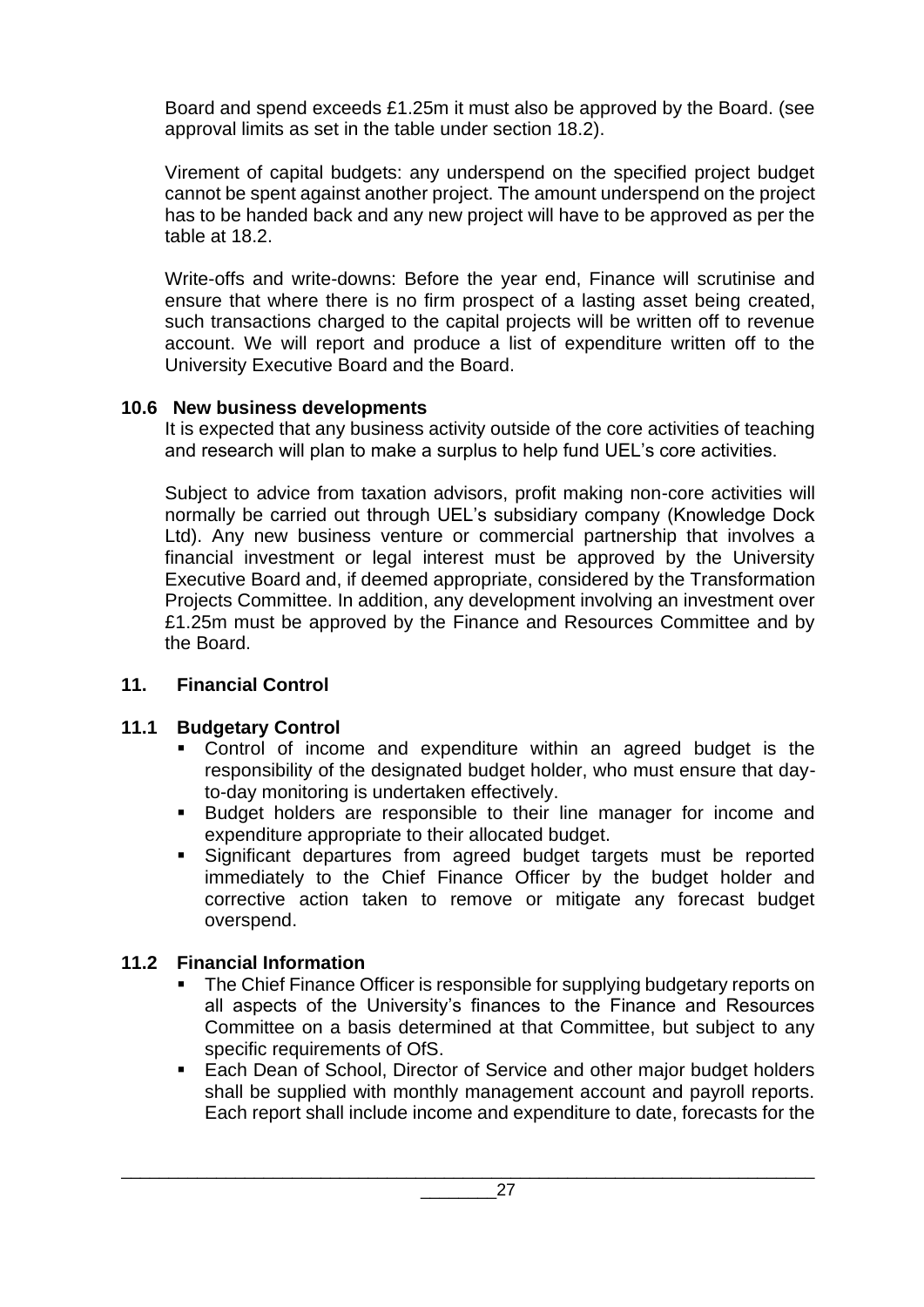remaining months of the year, variances against the year to date and yearend budgets and commentaries on financial performance.

■ The University's financial performance shall be reported regularly at the University Executive Board.

# **11.3 Virement of revenue budget**

In principle, Deans and Directors have the authority to vire revenue budget between account codes and cost centres while ensuring that the overall budget total is maintained. Finance will be informed of the virement for reporting purposes.

Any virement of budgets between Schools and Services will have to be approved by the Chief Finance Officer.

# **11.4. Changes to overall budget**

Changes proposed to the University's overall budget will be considered and approved by the Finance and Resources Committee, which will report such changes to The Board of Governors.

# **12. Accounting Arrangements**

# **12.1 Financial year**

The University's financial year runs from 1 August until 31 July the following year.

# **12.2 Basis of accounting**

The consolidated financial statements are prepared on the historical cost basis of accounting and in accordance with applicable accounting standards.

# **12.3 Format of the financial statements**

The financial statements are prepared in accordance with the Statement of Recommended Practice: Accounting for Further and Higher Education and applicable United Kingdom Accounting Standards.

# **12.4 Accounting Policies**

A statement of the principal accounting policies that the University applies is set out within the annual financial statements.

# **12.5 Capitalisation and depreciation**

New land and buildings will be recorded in the balance sheet at actual build or acquisition cost, except where received as gifts, where they will be recorded at depreciated replacement value. Buildings will be depreciated in equal instalments over their estimated remaining useful life. Freehold land will not be depreciated.

Expenditure incurred on repair, refurbishment or extension of existing buildings will not be capitalised unless it can be demonstrated that the resultant value of the building, on the basis of depreciated replacement value, is greater than the current book value.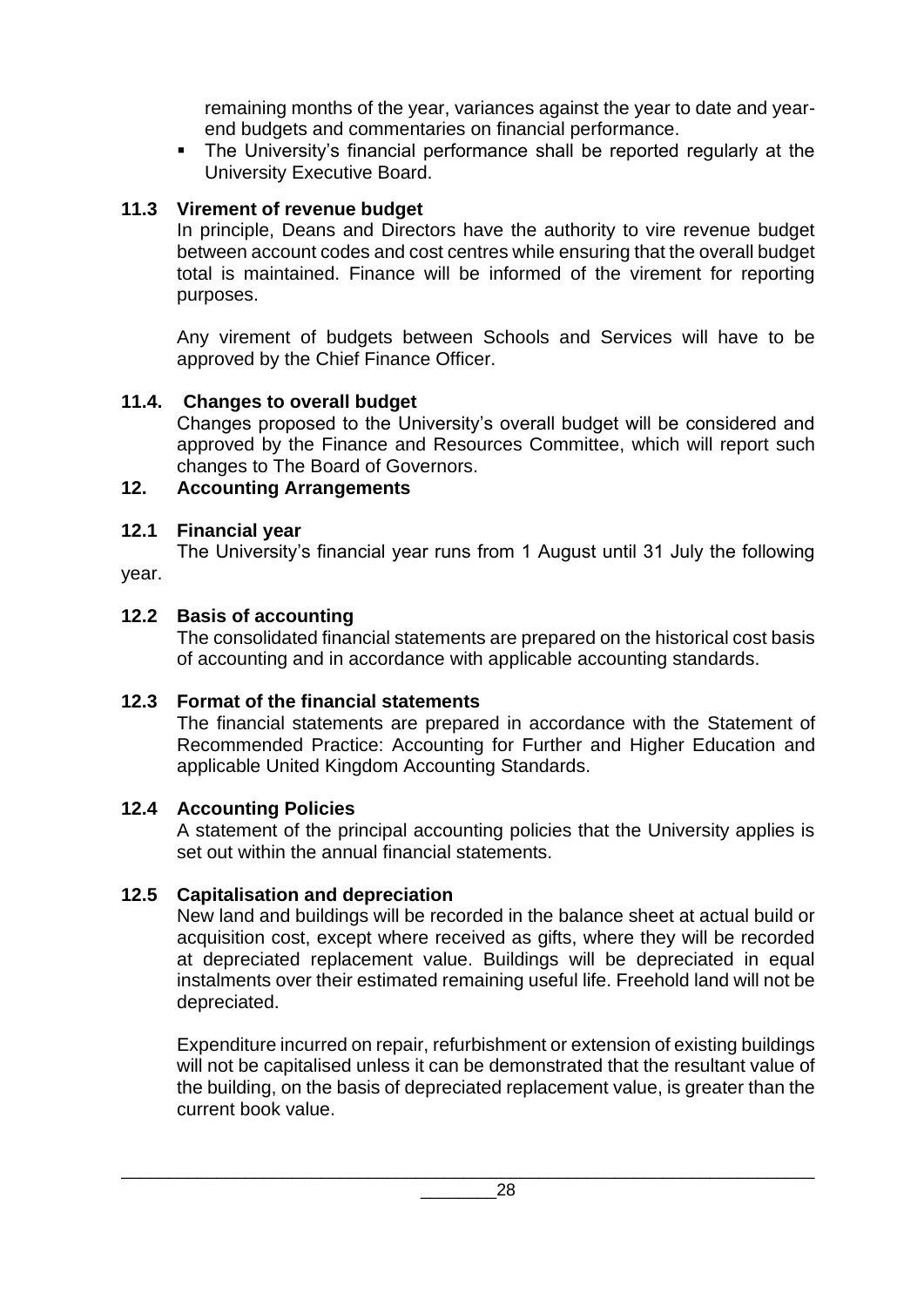Expenditure incurred on the acquisition of assets will be recorded in the balance sheet where the acquisition cost per item or group of items making up one asset is £20,000 or more. Depreciation will be charged on a straight-line basis commencing in the month of acquisition at the rates as set out in our annual financial statement accounting policies.

# **12.6 Accounting Records**

The Chief Finance Officer is responsible for the retention of financial documents. These should be kept in a form that is compliant and acceptable to the applicable authorities. The University is required by law to retain prime documents for six years. These include:

- official purchase orders;
- paid invoices:
- bank statements:
- copies of receipts:
- paid cheques; and,
- payroll records, including part-time lecturers' contracts.

The Chief Finance Officer will make appropriate arrangements for the retention of electronic records.

Members of staff should ensure that retention arrangements comply with any specific requirements of applicable funding organisations. Additionally, for auditing and other purposes, other financial documents should be retained for three years or as determined by the funder.

# **12.7 Taxation**

Under the Chief Finance Officer, the responsibility for taxation is split between the Finance and Human Resource departments as follows:

- a) Finance is responsible for value added tax and for corporation tax;
- b) Human Resource is responsible for income tax and national insurance as it applies to employees.

Therefore, the Chief Finance Officer who oversees the two departments is responsible for

- **Example 2** advising Deans and Directors, in the light of guidance issued by the appropriate bodies and relevant legislation as it applies to the University, on taxation issues, and
- maintaining the University's tax records, making all tax payments, receiving tax credits and submitting tax returns by their due date as appropriate.

The University is an exempt charity and as such exempt from corporation tax in respect of income or capital gains to the extent that such income or gains are applied exclusively for charitable purposes.

The University receives no similar exemption in respect of VAT, except in the case of medical equipment and advertising.

To preserve corporation tax exemption, all profitable commercial activities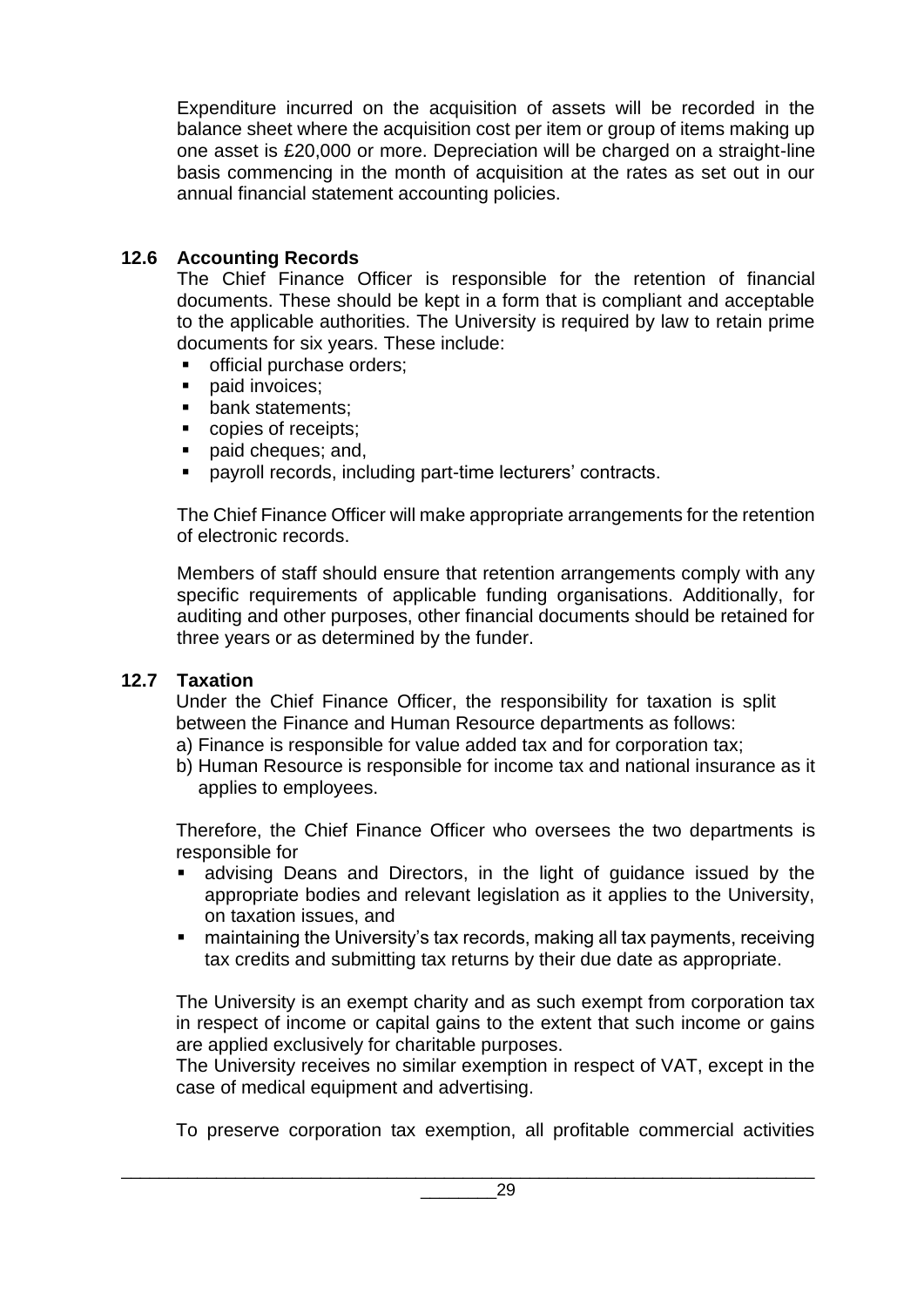must be channelled through the University's trading subsidiary Knowledge Dock Limited (KDL). KDL is subject to corporation tax and VAT in the same way as any commercial organisation.

It is the responsibility of all colleagues to ensure that all matters relating to taxation are dealt with in compliance with HMRC regulations. Please consult with the respective teams if you have any queries in relation to:

- VAT and corporation tax Financial Accounts team
- **EXEDENT Income tax and national insurance Payroll Team**

#### **13. Audit Requirements**

#### **13.1. General**

External auditors and internal auditors shall have authority to:

- access all assets, records, documents and correspondence relating to any financial and other transactions of the University;
- **EXECTE FEQUITE And receive such explanations as are necessary concerning any** matter under examination;
- require any employee of the University to account for cash, stores or any other University property under his or her control; and
- access records belonging to third parties, such as contractors, when required.

The Chief Finance Officer is responsible for drawing up a timetable for financial statements purposes and will advise staff and the external auditors accordingly.

Following consideration by the Finance and Resources Committee, the financial statements should be reviewed by the Audit and Risk Committee. On the recommendation of the Audit and Risk Committees they will be submitted to the Board for approval.

#### **13.2 External Audit**

The appointment of external auditors will take place annually and is the responsibility of the Board of Governors, on the recommendation of the Audit and Risk Committee. The primary purpose of the external audit is to report on the University's financial statements and to carry out such examination of the statements and underlying records and control systems as are necessary for the auditors to reach their opinion on the statements and to report on the appropriate use of funds. Their duties will be in accordance with advice set out in the Auditing Practices Board's Statements of Auditing Standards and, where appropriate, the applicable guidance contained within the Regulatory Framework of OfS.

#### **13.3 Internal Audit**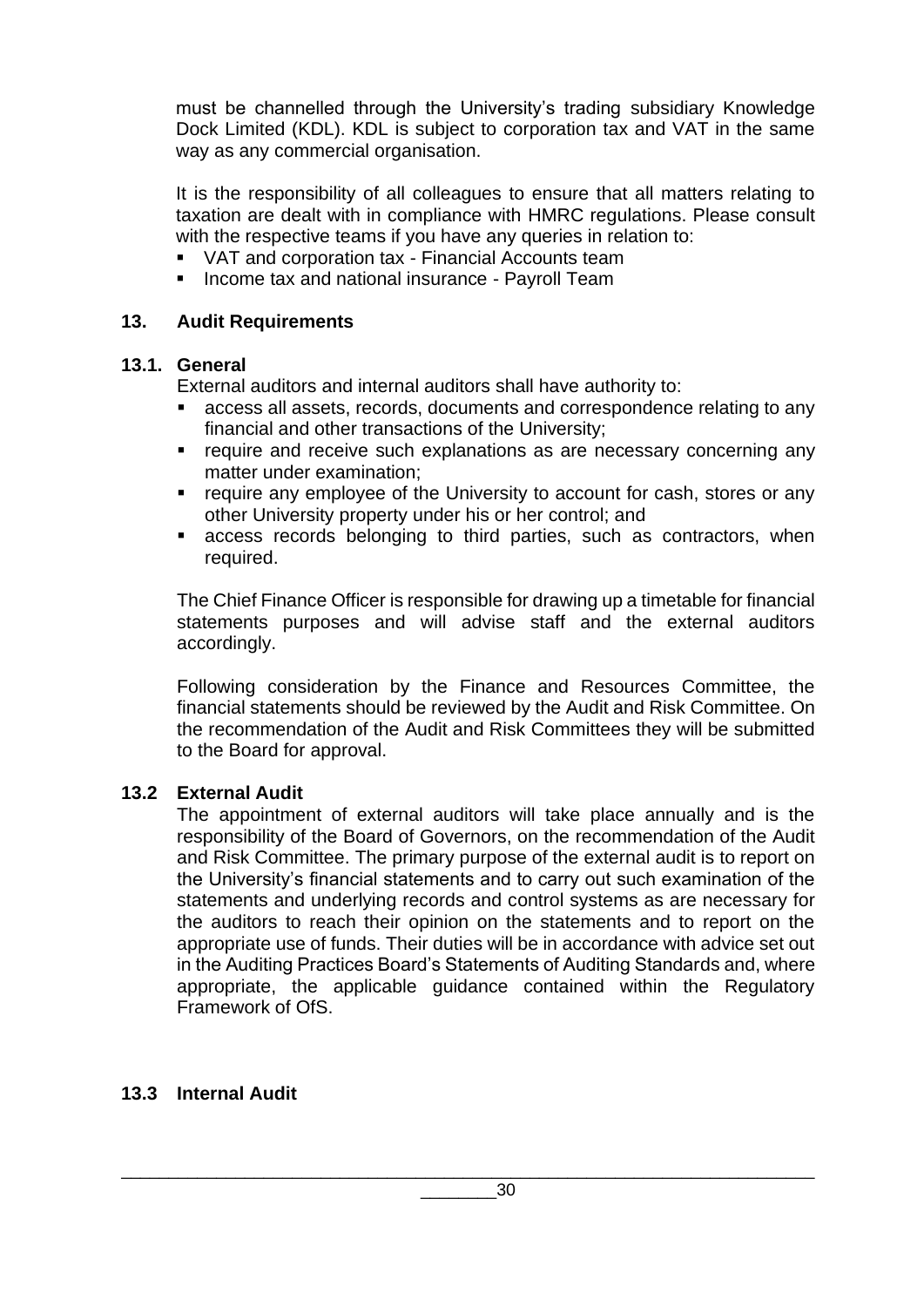The arrangements for the provision of an internal audit service are approved by the Board of Governors on the recommendation of the Audit and Risk Committee.

The OfS requires that the University has an effective internal audit function and their duties and responsibilities must be in accordance with advice set out in OfS Regulatory Framework. The main responsibility of internal audit is to provide the Board of Governors, the Vice-Chancellor and President and University Executive Board with assurances on the adequacy of the internal control system.

The internal audit service remains independent in its planning and operation but has direct access to the Board of Governors, the Vice-Chancellor and President and Chair of the Audit and Risk Committee.

The internal auditor will also comply with the Auditing Practices Board's auditing guideline *Guidance for Internal Auditors.*

#### **13.4 Other Auditors**

The University may, from time to time, be subject to audit or investigation by external bodies such as OfS, the National Audit Office, the European Court of Auditors and HM Revenue and Customs. They have the same rights of access as external and internal auditors.

#### **13.5 Breaches of Financial Regulations, Fraud and corruption**

All colleagues who encounter evidence that there has been a breach of our financial regulations, or that a fraud may have occurred, (or be in process) or that a loss of assets has been incurred, or of other financial irregularity should report the evidence to their line manager and the Chief Finance Officer.

It is the responsibility of the Chief Finance Officer to create a fraud awareness culture and to make relevant staff aware of concrete and topical fraud risks.

Colleagues also have the ability to follow the procedure set out in our *Policy on Public Interest Disclosure (Whistleblowing)* set out on our website [https://www.uel.ac.uk/about/about-uel/governance/compliance/policy-on](https://www.uel.ac.uk/about/about-uel/governance/compliance/policy-on-public-interest-disclosure)[public-interest-disclosure](https://www.uel.ac.uk/about/about-uel/governance/compliance/policy-on-public-interest-disclosure) as described in section 8 of this document. The University is committed to preserving high ethical standards in all operations and activities wherever these are located. Consequently, the University expects every business operation and individuals performing Services for it, or on its behalf, to do so in a manner, which is both professional and honest. Refer to the **Anti-Bribery and Corruption Policy<sup>8</sup>** statement set out on our HR Services website.

<sup>8</sup> http://www.uel.ac.uk/ CHECK LINK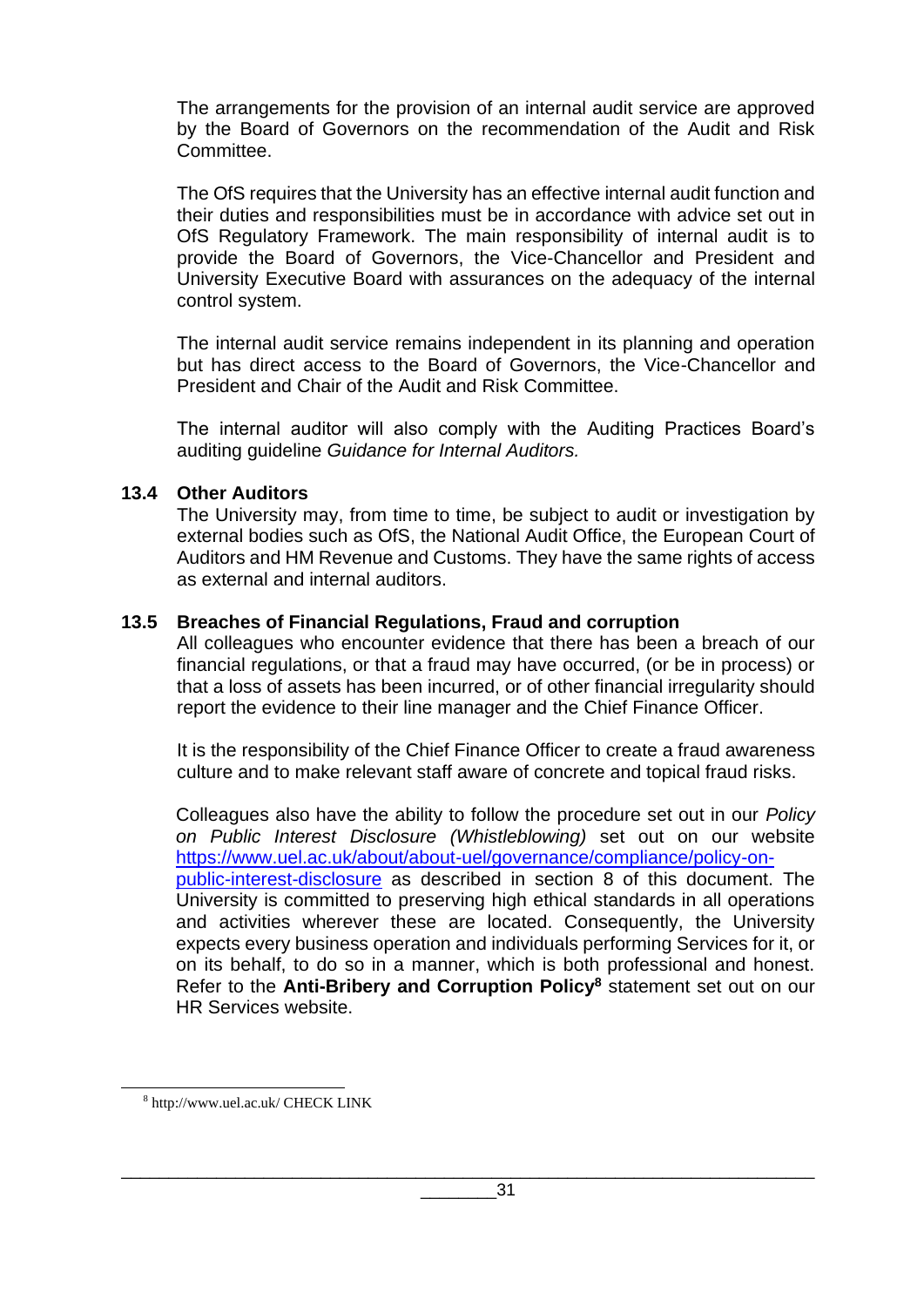# **13.6 Value for Money**

It is a requirement stated within the OfS Regulatory Framework that the University must provide annual assurances to OfS that value for money is being achieved. The University should therefore keep under review its arrangements for managing all the resources under its control, taking into account guidance on good practice issued from time to time by the funding body, the National Audit Office, the Public Accounts Committee or other relevant bodies.

To fulfil this responsibility, the University Executive Board (or a designated subgroup consisting of UEB members) will support the Audit and Risk Committee in providing assurance to OfS that the University has appropriate arrangements to achieve value for money.

# **14. Treasury Management**

# **14.1 Treasury Management Strategy and Policy**

The Treasury Management Strategy and Policy sets out the University strategy and policies for cash management, long-term investments and borrowings.

The Finance and Resources Committee of the Board of Governors shall review our Treasury Management Policy at intervals no greater than once a year. This will include a liquidity objective of a number of days expenditure to be held as a "core cash" buffer.

The Finance and Resources Committee is responsible for ensuring implementation, monitoring and review of the strategy and policy. The University delegates responsibility for the implementation and regular monitoring of its treasury management policies and practices to the Finance and Resources Committee, and for the execution and administration of treasury management decisions to the Chief Finance Officer who will act in accordance with the treasury policy statement and Treasury Management Policy.

All executive decisions concerning borrowing, investment or financing (within policy parameters) shall be delegated to the Chief Finance Officer and an appropriate reporting system set up. All borrowing shall be undertaken in the name of the University and shall conform to relevant OfS requirements.

The Chief Finance Officer will report to the Finance and Resources Committee in each financial year on the activities of the treasury management operation and on the exercise of treasury management powers delegated to him/her.

# **14.2 Appointment of bankers and other professional advisers**

The Finance and Resources Committee is responsible for appointing the University's bankers and other professional financial advisers (e.g., investment managers). The appointment shall be for a specified period after which consideration shall be given by the Finance and Resources Committee to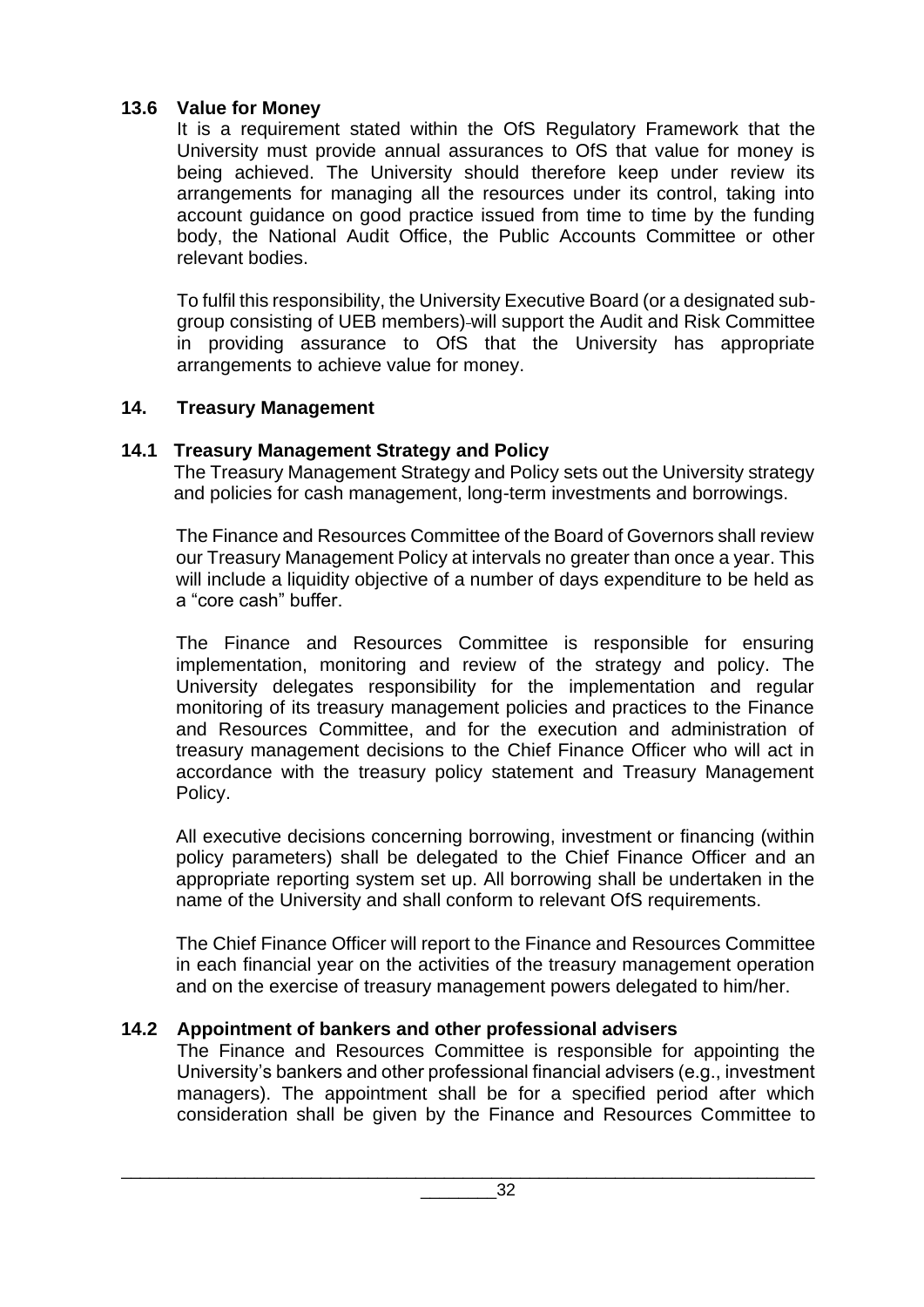review and reappoint. All appointments and reappointments will be subject to competitive tendering process in accordance with our procurement policy.

## **14.3 Banking arrangements**

With the approval of the Finance and Resources Committee, the Chief Finance Officer is the only person who may open or close a bank account in name of the University, or one of its subsidiary companies, for dealing with the funds of the University or subsidiary company. Such accounts may only be opened if they relate to activity that is to be accounted for in the University's consolidated financial statements.

Generally, a bank will ask for a copy of the Finance and Resources Committee minute approving the opening of a new account.

All bank accounts shall be in the name of the University or one of its subsidiary companies, and all cheques and finance instruments made payable to the University or one of its subsidiary companies must be paid into an account that has been opened by the Chief Finance Officer in the name of the University or the subsidiary company.

The Chief Finance Officer is responsible, on behalf of the Finance and Resources Committee, for liaising with the University's bankers in relation to the University's bank accounts.

Details of authorised persons and limits are recorded in the University's applicable bank mandate (see Appendix 4). Any change to the bank mandates must be approved by the Finance and Resources Committee. All automated transfers on behalf of the University, such as BACS or CHAPS, must be authorised in accordance with the applicable banking mandate.

The Chief Finance Officer is responsible for ensuring that all bank accounts are subject to regular reconciliation and that large or unusual items are investigated as appropriate.

#### **14.4 Cash Management**

The Board of Governors has the responsibility for maintaining the solvency of the University and this cannot be delegated.

As set out in the Treasury Management Strategy, the Board of Governors requires the University to hold a cash reserve denominated as an agreed number of days' expenditure to meet its obligations and Finance department have the day-to-day responsibility to ensure that this policy is adhered to.

At each of the scheduled committee meeting, Finance department will prepare a statement of our current solvency levels and a forecast of solvency for the next twelve months for the Board of Governors and the Finance and Resources Committee.

As part of our annual budget cycle, the Board of Governors shall approve an annual cash flow budget.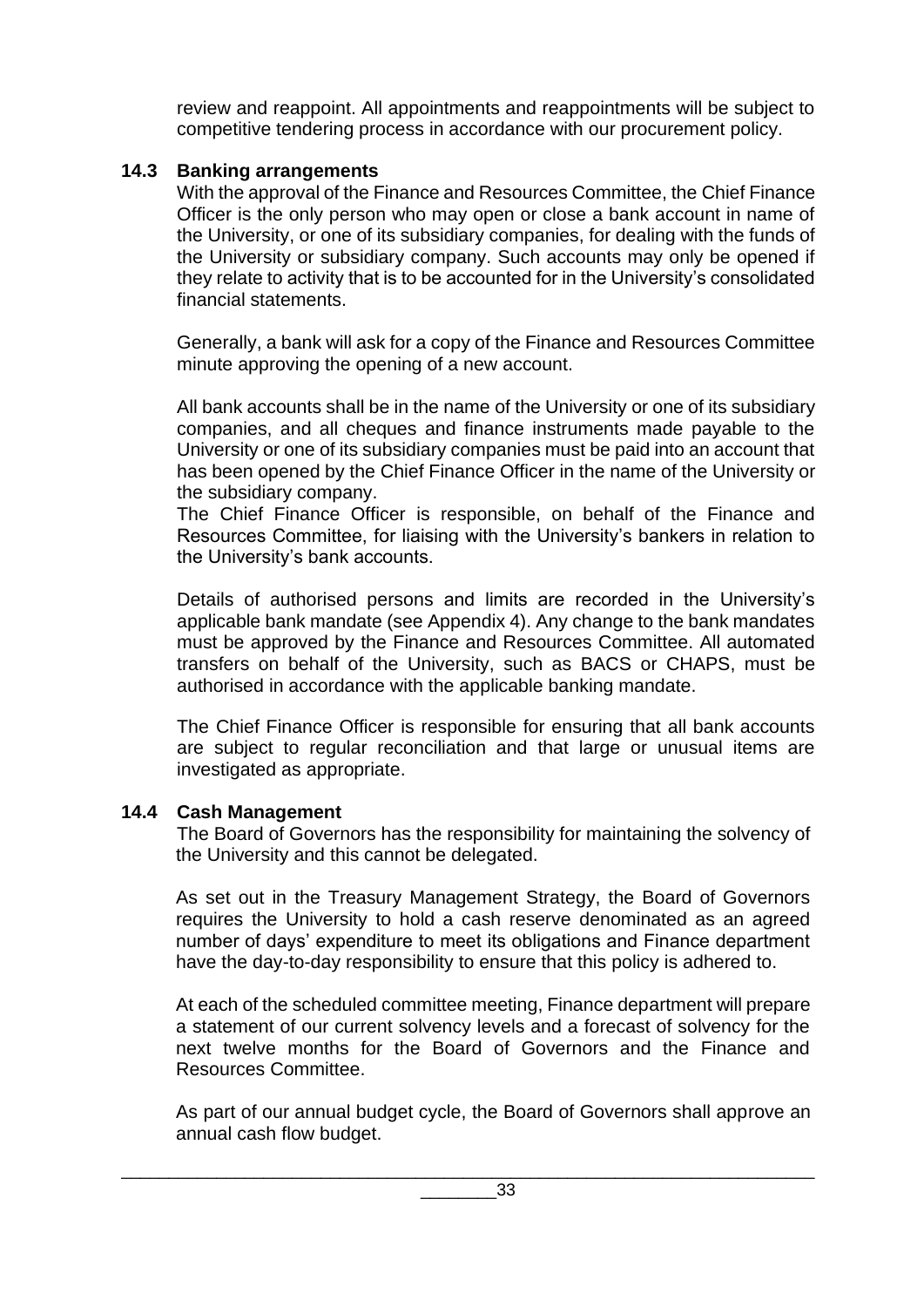#### **15. Income**

#### **15.1 General**

The Chief Finance Officer is responsible for ensuring that appropriate procedures are in operation to enable the University to receive all income to which it is entitled and to minimise risk of loss of income and fraud.

All receipt forms, invoices, or other official documents in use and electronic collection systems must have the prior approval of the Chief Finance Officer.

Levels of charges for contract research, services rendered, goods supplied and rents and lettings are determined in accordance with the University's costing and pricing strategy.

The Chief Finance Officer is responsible for ensuring:

- prompt collection, security and banking of all income received
- that all grants notified by the OfS and other bodies are received and appropriately recorded in the University's accounts
- that all claims for funds, including research grants and contracts, are made by the due date.

#### **15.2 Maximisation of income**

It is the responsibility of all staff to ensure that revenue to the University is maximised by the efficient application of agreed procedures for the identification, collection and banking of income. In particular, this requires the timely notification to the Chief Finance Officer of sums due so that collection can be initiated.

# **15.3 Income from Grant: Recurrent Grant funding**

An agreement between OfS and the University sets out the minimum number of funded places which the University will provide in each academic program and mode, and the funding per student place.

# **15.4 Specific Grant funding**

The Chief Finance Officer shall ensure that all specific grants are applied in accordance with their terms, and that income from such grants is only recognised to the extent that has been spent. The Finance Department will provide a unique source of funds code to ensure that expenditure can be accurately monitored.

# **15.5 Capital Grant funding**

These funds are allocated to the University for technical equipment and improvements to buildings. OfS recommends that each institution has a proper scheme for the planned replacement of equipment, and that it monitors expenditure on equipment and replacement plans.

The Chief Finance Officer shall:

• ensure that equipment purchased is within the terms of the grant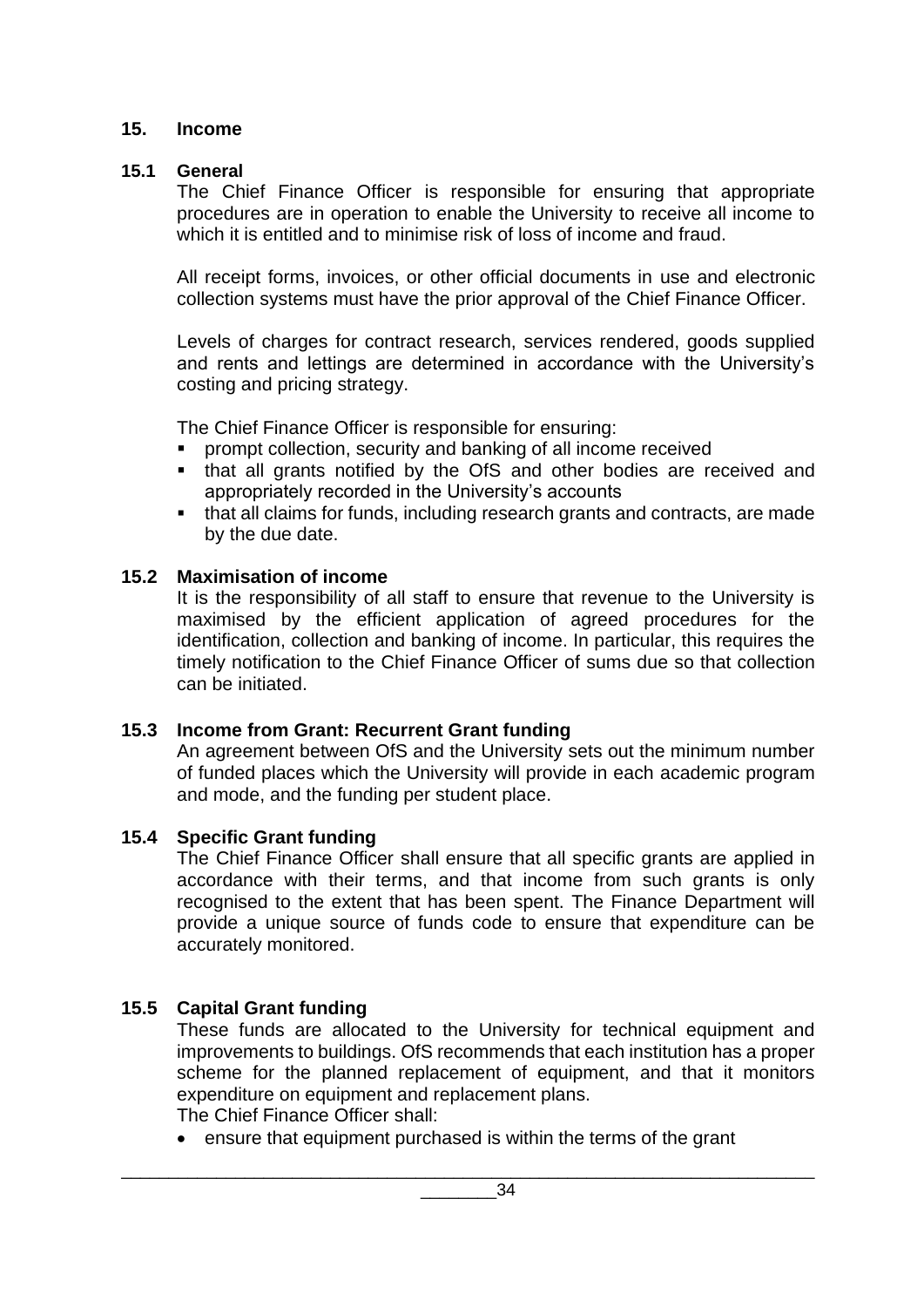- monitor allocations to avoid overspending;
- ensure that funds are claimed from OfS on a timely basis.

# **15.6 Tuition Fee Income**

## **Setting of fees**

The Board of Governors delegate the setting of tuition fees to the Finance and Resources Committee. The Chief Finance Officer carries out the detailed tuition fee review in consultation with colleagues from the schools and services. The proposed fees are presented to and approved by the University Executive Board which are subsequently presented to the Finance and Resources Committee.

No tuition fees other than the tuition fees agreed through this process shall be quoted to any prospective student or sponsoring organisation. Once tuition fees are approved, they shall be loaded into our student records system by Finance.

# **15.7 Halls of residence income**

The University Executive Board is responsible for determining the level of term time fees for student halls of residence and the level of fees for vacation lettings at halls of residence. In doing so they must take account of the need to maximise the income to the University from these activities.

The Residential Services team shall be responsible for invoicing students and other users and ensuring payment, with the assistance of the Finance Department. Every effort shall be made to recover amounts owed, including the use of debt collection agencies.

All students in halls of residence shall be required to sign a formal accommodation agreement. The agreed period of tenancy covers the full academic year.

#### **15.8 Receipt of, cheques, bank drafts and credit/debit card payments**

The University implemented cashless campus on 1 November 2017 and all payment of fees take place electronically via direct bank transfer or online. The service requirement from G4S for cash collection has greatly reduced and is used for primarily for supporting hardship payment to students.

In view of the current global pandemic, we have moved to remote working and will not be able to receive cheques in the posts. Funds must be paid into UEL's collection bank account *(see Finance webpage – Bank's details)*.

the payments must be denominated in sterling and accompanied by an explanation of who is making the payment and why the payment is being made.

# **15.10 Receipt of BACS payments**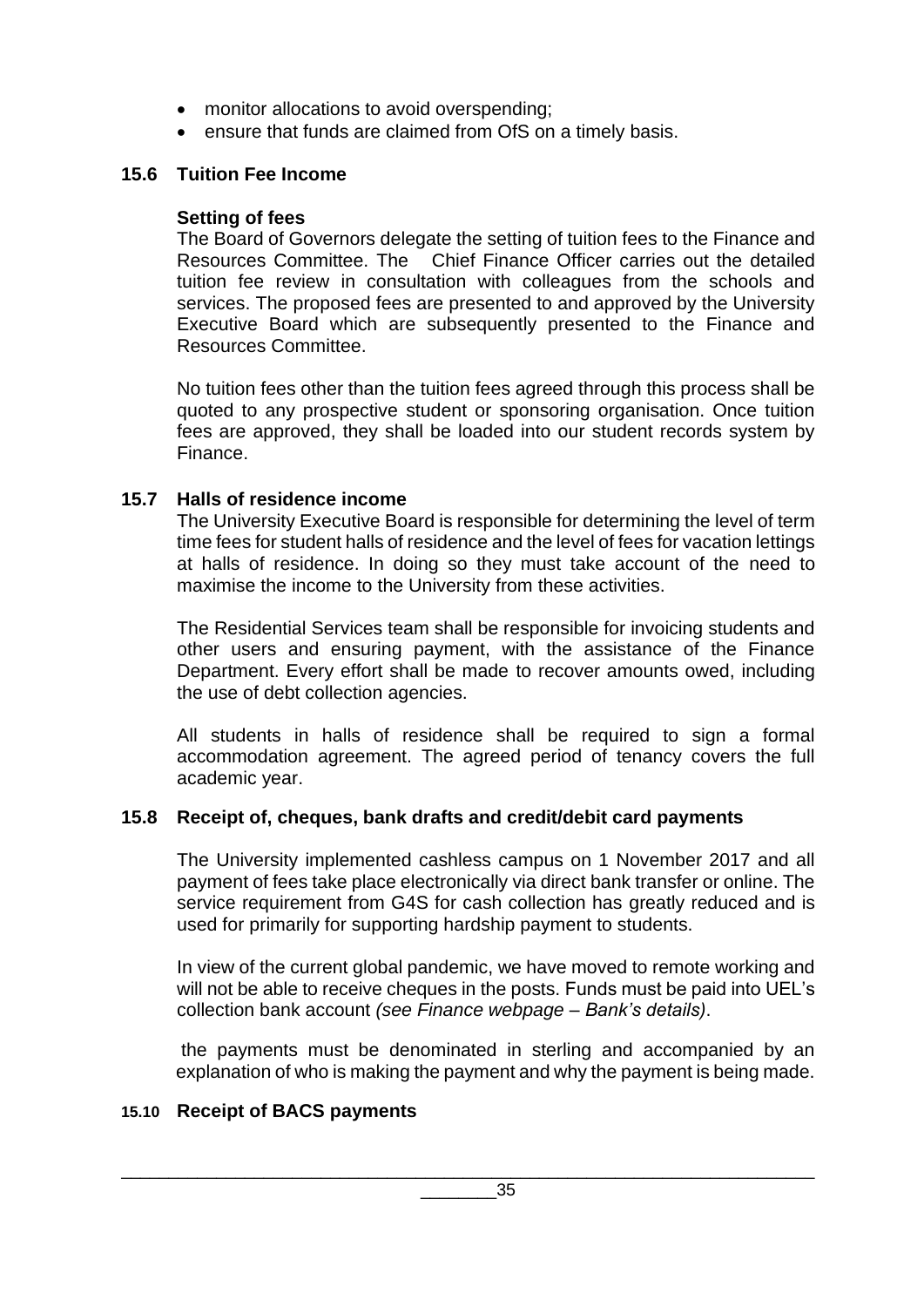All BACS and electronic receipts must be recorded and posted to the finance system on the day, or closest working day, to receipt.

# **15.11 Collection of debts**

The Chief Finance Officer should ensure that:

- debtor invoices are raised promptly on official invoices, in respect of all income due to the University
- credit checks are undertaken as far as possible to assess credit worthiness and to determine credit terms
- **EXED** invoices are prepared with care, recorded in the ledger, show the correct amount due and are credited to the appropriate income account
- any credits granted are valid, properly authorised and completely recorded
- VAT is correctly charged and accounted for
- monies received are posted to the correct debtors account
- swift and effective action is taken to collect overdue debts, in accordance with agreed academic and administrative protocols
- where there are outstanding debts, no further goods and/or services will be provided to the customer until debts have been settled in full
- outstanding debts are monitored and management reports prepared.

Only the Chief Finance Officer or nominees can implement credit arrangements and indicate the periods in which different types of invoice must be paid.

Regular meetings with the credit control team and Director of Finance are held to ensure that reasonable steps are taken to collect outstanding student debts.

Authority to write off individual debts (i.e. total debt of one individual or organization, not individual invoices) is as follows:

| Income Manager                           | up to £1,000   |
|------------------------------------------|----------------|
| <b>Head of Income and Credit Control</b> | up to £5,000   |
| Director of Finance                      | up to £20,000  |
| <b>Chief Finance Officer</b>             | up to £50,000  |
| <b>Vice Chancellor</b>                   | up to £100,000 |
| <b>Board of Governors</b>                | Unlimited      |

# **15.12 Collection of tuition fee debt**

Any student who has not paid an account for tuition fees shall not receive their certificate for any degree, diploma or other qualification until all outstanding tuition fee debts have been cleared. Such students shall be prevented from reenrolling at the University and from using any of the facilities until tuition fee debts are paid.

# **16. Research Grants and Contracts**

The definition adopted by the Higher Education Statistical Agency (HESA), based on the Frascati Manual, is used to determine whether a project can be classified as research: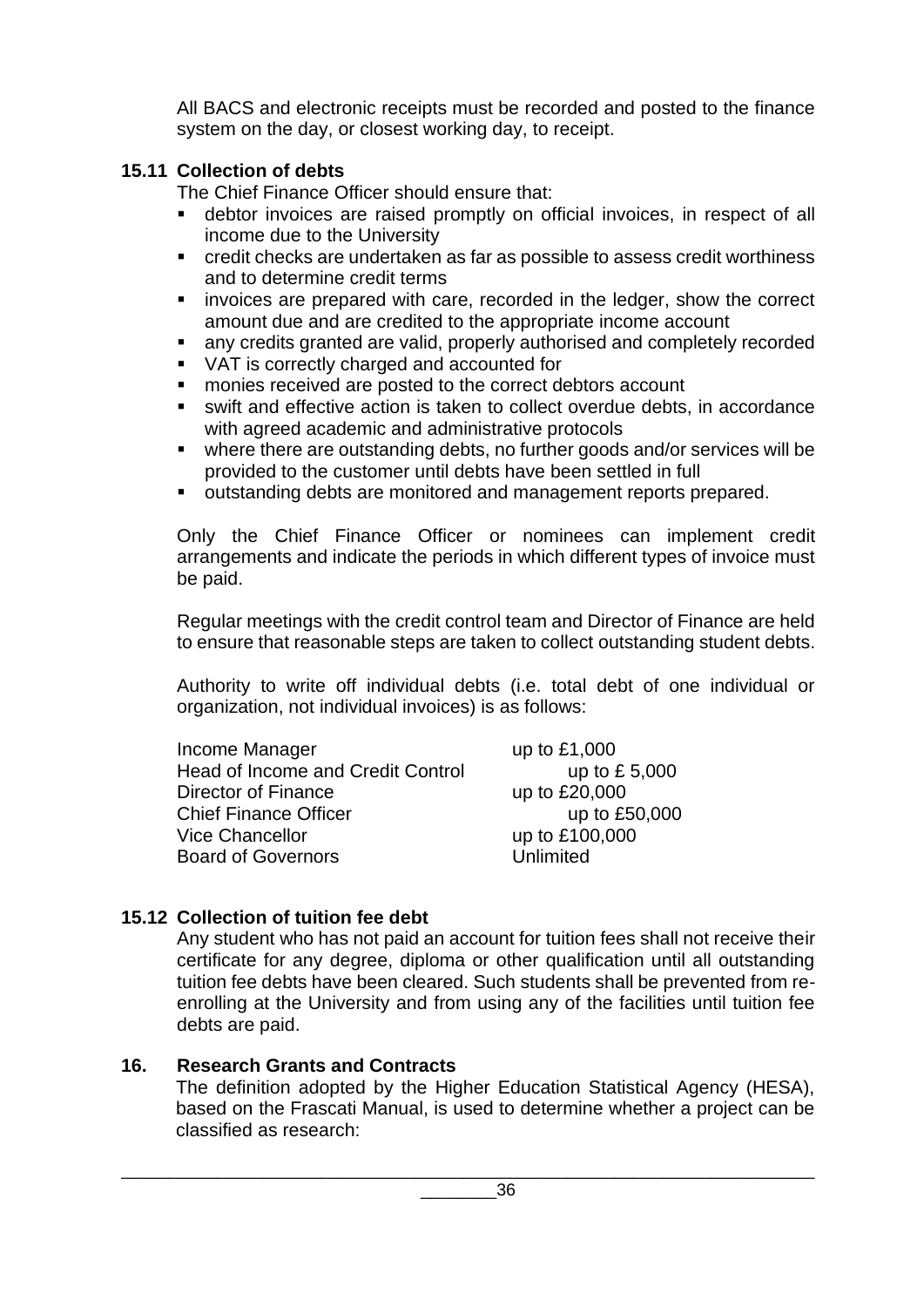Research and experimental development (R&D) comprises creative work undertaken on a systematic basis in order to increase the stock of knowledge, including knowledge of man, culture and society and the use of this stock of knowledge to devise new applications. R&D is a term covering three activities: basic research, applied research and experimental development.

#### Basic research

Experimental or theoretical work undertaken primarily to acquire new knowledge of the underlying foundation of phenomena and observable facts, without any particular application or use in view.

Applied research directed primarily towards a specific practical aim or objective.

#### Experimental development

Systematic work, drawing on existing knowledge gained from research and/or practical experience that is directed to producing new materials, products or devices, to installing new processes, systems and services, or to improving substantially those already produced or installed.

Colleagues preparing bids for external research grants should always consult the Research and Development Support (ReDS) team in advance who will provide advice on a case-by-case basis. Approval must be obtained from the Dean and Director of Research in the College for the bid to be made. Bid submissions shall be signed by a member of the University Executive Board.

Guidance on the VAT and other tax status of research contracts and consultancy contracts may only be provided by Finance. Advice should be sought as early as possible in order to reduce the risk that tax and/or penalties may become due after the project has commenced.

Commercial or contract research shall normally be accounted for through our subsidiary company.

Each bid for external funding shall be prepared on a full economic cost (fEC) basis, including pre-determined overhead rates as calculated as part of the annual Transparency Approach to Costing (TRAC) Research exercise. Each funder will have their own rules on payments for overheads. Payment for overheads shall not be spent on the direct cost of the research project.

# **16.1 Grant or contract?**

This will depend on the nature of the legal relationship between ourselves and the third party. The research councils typically make grants for research, any intellectual property rights remain with us and we have freedom to publish the results of the research. Some charities, departments of state and most profitmaking organisations will commission research by means of a contract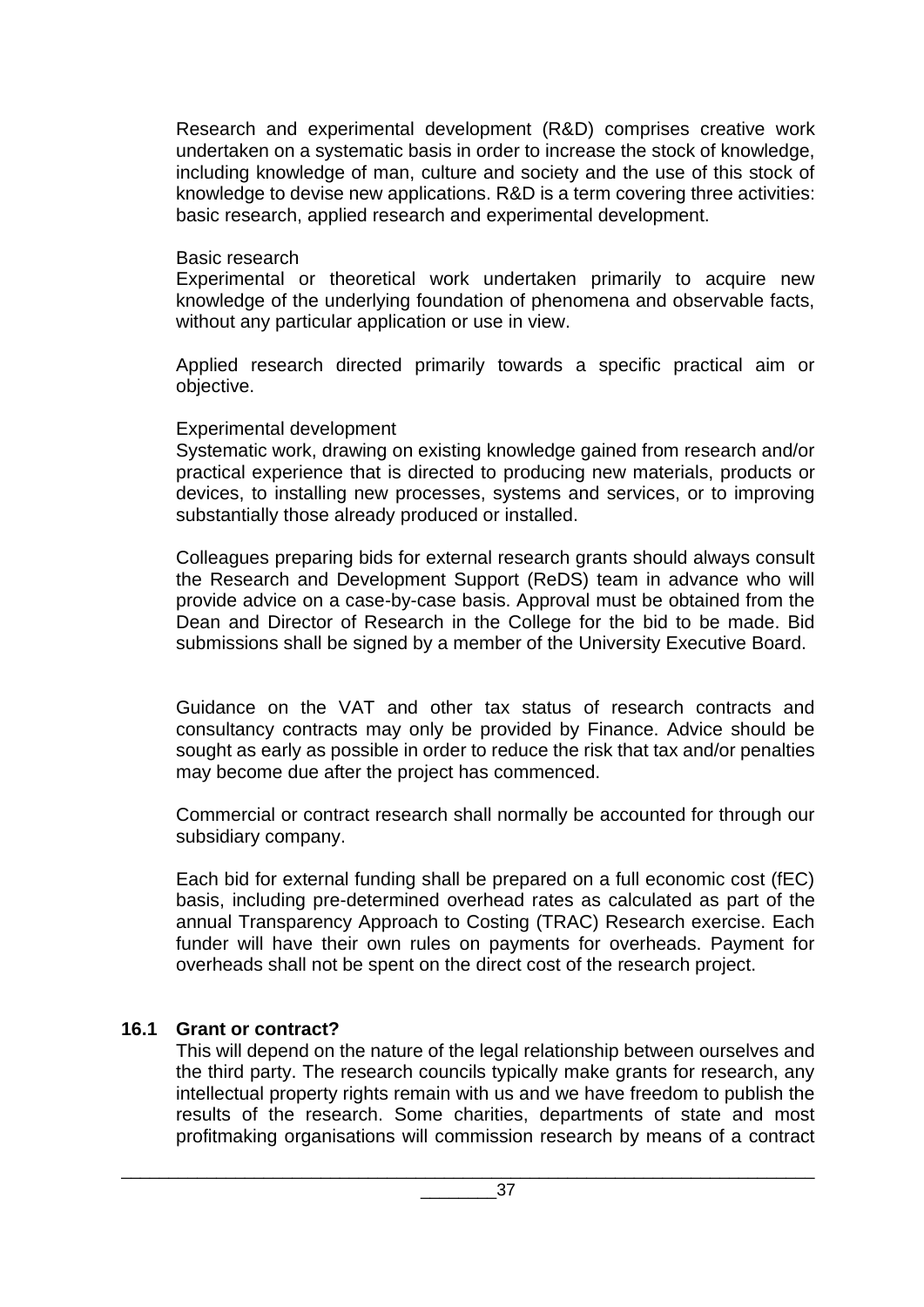whereby the intellectual property rights are likely to transfer to the third party and there are likely to be restrictions on what we can publish.

- **16.2** Many research council grants will name a specific employee as a principal investigator. Where this happens, the grant may specify that should the principal investigator later change employer to another organisation that is capable of receiving grants then the unspent portion of the grant will transfer with the principal investigator.
- **16.3** For each successful bid a unique project code will normally be created to record income and expenditure. At the end of the research activity, this project code will be closed and any gains or losses, charged against the income and expenditure budget of the relevant College or Service.
- **16.4** For the avoidance of doubt it should be noted that even where a research grant or contract has a named "principal investigator" the relevant principal budget holder retains overall financial responsibility for the grant or contract. The "principal investigator" also has a specific responsibility not to exceed their grant.

# **17. Other Income Generating Activity**

- **17.1** Schools and services might identify other opportunities for income generation such as:
	- Consultancies and other services rendered
	- Short courses
	- Off-site collaborative provision (eg franchises articulation, joint awards)
	- Secondments
- **17.2** Costing and pricing of proposed external income generation activities shall be agreed with Finance using the costing template prepared for such purposes. All activities will be costed on a FEC (Full economic cost) basis including overheads and a profit margin. Any discount to the calculated price shall be agreed at a level and the Dean of Schools or Director of Service will have to identify how the school or service budget will absorb any under-recovery of costs.
- **17.3** For academic related activities, proposals shall be agreed by the appropriate approval process including the Deans of Schools, relevant school committees, the Education and Experience Committee, Quality Assurance, ReDS, Finance and the Academic Partnership Office.
- **17.4** The consultancy charter should be referred to for such proposals using the daily rates given.
- **17.5** Due diligence reports on the financial and legal structures of the proposed partner / customer shall be prepared by Finance and Governance and Legal Services respectively. These will inform the decision making process as to whether or not the proposal is to continue. Further due diligence reports may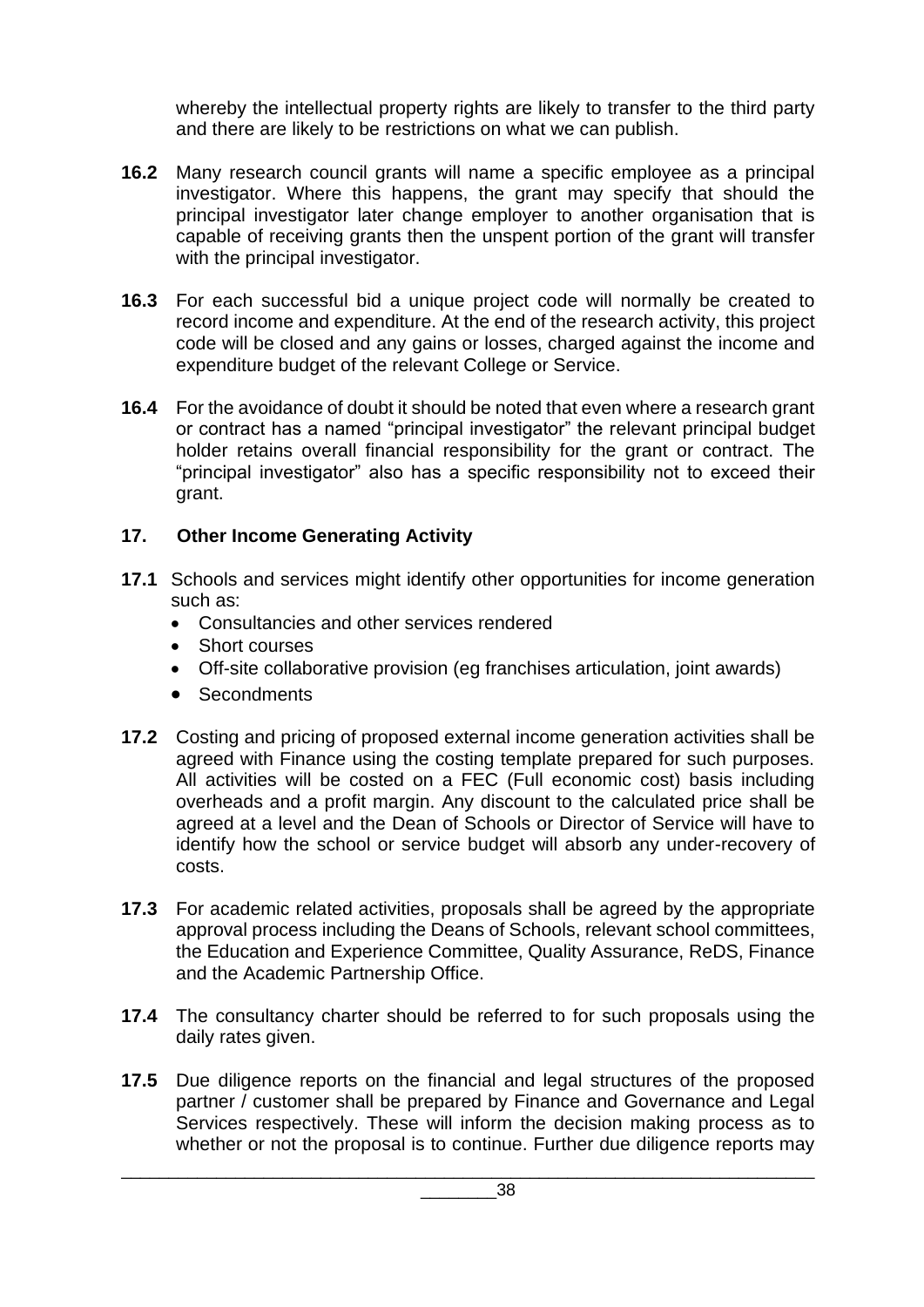be undertaken during the lifetime of the contract or before a renewal contract is agreed.

- **17.6** For each approved activity a contract shall be agreed by Governance and Legal Services, including a financial annex prepared by Finance, for signature by the Vice-Chancellor and President and the customer / partner.
- **17.7** Finance will decide on whether or not an income generating proposal is of a primary or non-primary nature and whether or not it will be accounted for via the subsidiary company.
- **17.8** A separate project code shall normally be created to account for the income and expenditure associated with the activity.
- **17.9** Any agreed additional remuneration to UEL employees arising from income generating activities shall be agreed with the Dean of School or Director of Service at the outset and recompensed via the payroll.

#### **18. Expenditure**

#### **18.1 General**

The Chief Finance Officer is responsible for making payments to suppliers of goods and services to the University.

#### **18.2 Scheme of delegation / financial authorities**

The Dean of School or Director of Service is responsible for purchases within his or her school. Purchasing authority may be delegated to named individuals. In exercising this delegated authority, budget holders are required to observe the purchasing policies and Financial Procedures.

Budget holders with financial approval responsibilities will have to ensure that they attend financial induction and be familiar with key approval regulations before committing the University to any financial arrangements. Electronic signature must not be used for signing of any legally binding contract.

# **Authorisation levels**

Authorisation for all expenditure must be sought in accordance with the threshold requirements as set out in the Appendices included in these regulations below. The approval of the invoices for payment workflows are set up in accordance to the authorisation limits as delegated

). Finance Department shall exercise discretion over the creation of requisitioners and authorisers and their respective financial limits (for electronic systems). The Finance Department must be notified immediately of changes to authorities to commit expenditure.

#### **18.3 Procurement**

You will find further help and advice on all the areas covered in this section on the University's Procurement web pages: [https://uelac.sharepoint.com/sites/finance/SitePages/Procurement\(1\).aspx](https://uelac.sharepoint.com/sites/finance/SitePages/Procurement(1).aspx)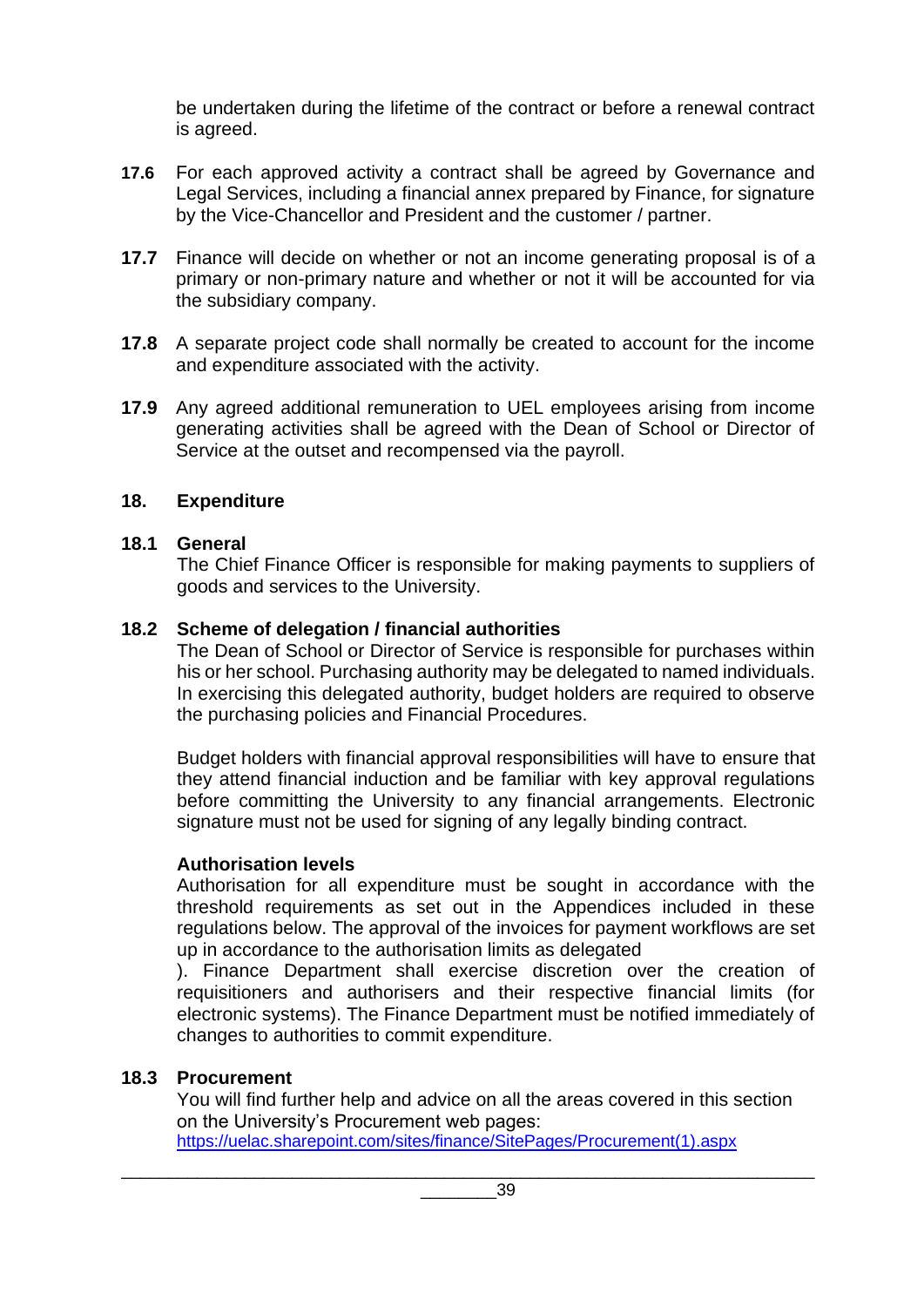The University requires all budget holders, irrespective of sources of funds, to obtain supplies, equipment and services in a way that delivers maximum value for money, consistent with quality, delivery requirements and sustainability, and in accordance with sound business practice.

Full details on how the University conducts its procurement can be found in the link above.

The Head of Procurement is responsible for:

- ensuring that the University's Procurement Policy is known and observed by all involved in procurement
- advising on matters of University procurement policy and practice
- advising and assisting schools and services where required on specific purchases
- developing appropriate preferred supplier arrangements to assist Deans & Directors in meeting their value for money obligations.

# **18.4 Purchasing Goods & Services**

There are only three methods to purchase goods and/or services;

- A purchase order issued from the Agresso system further details can be found in the Procurement Manual
- A University purchasing card
- An expenses claim in the on line expenses system made in accordance with the University's Travel, Subsistence and Expenses Policy

If you do not have access to Agresso to raise requisitions or hold a University purchasing card then you are not permitted to purchase goods or services.

All purchases of travel or travel related services must be purchased directly with our contract suppliers.

# **18.5 Procurement cards**

The operation and control of the University's procurement cards is the responsibility of the Chief Finance Officer.

Holders of procurement cards must use them only for the purposes for which they have been issued and within the authorised purchase limits. Cards must not be loaned to another person, nor should cardholders share their details with others. They should not be used for personal or private purchases. In order to continue to qualify for a card, cardholders and budget holders must comply with the requirements to review and approve card transactions within the timescales laid down. Further details can be found in Purchase Cardholder Procedures.

# **18.6 Tenders and quotations**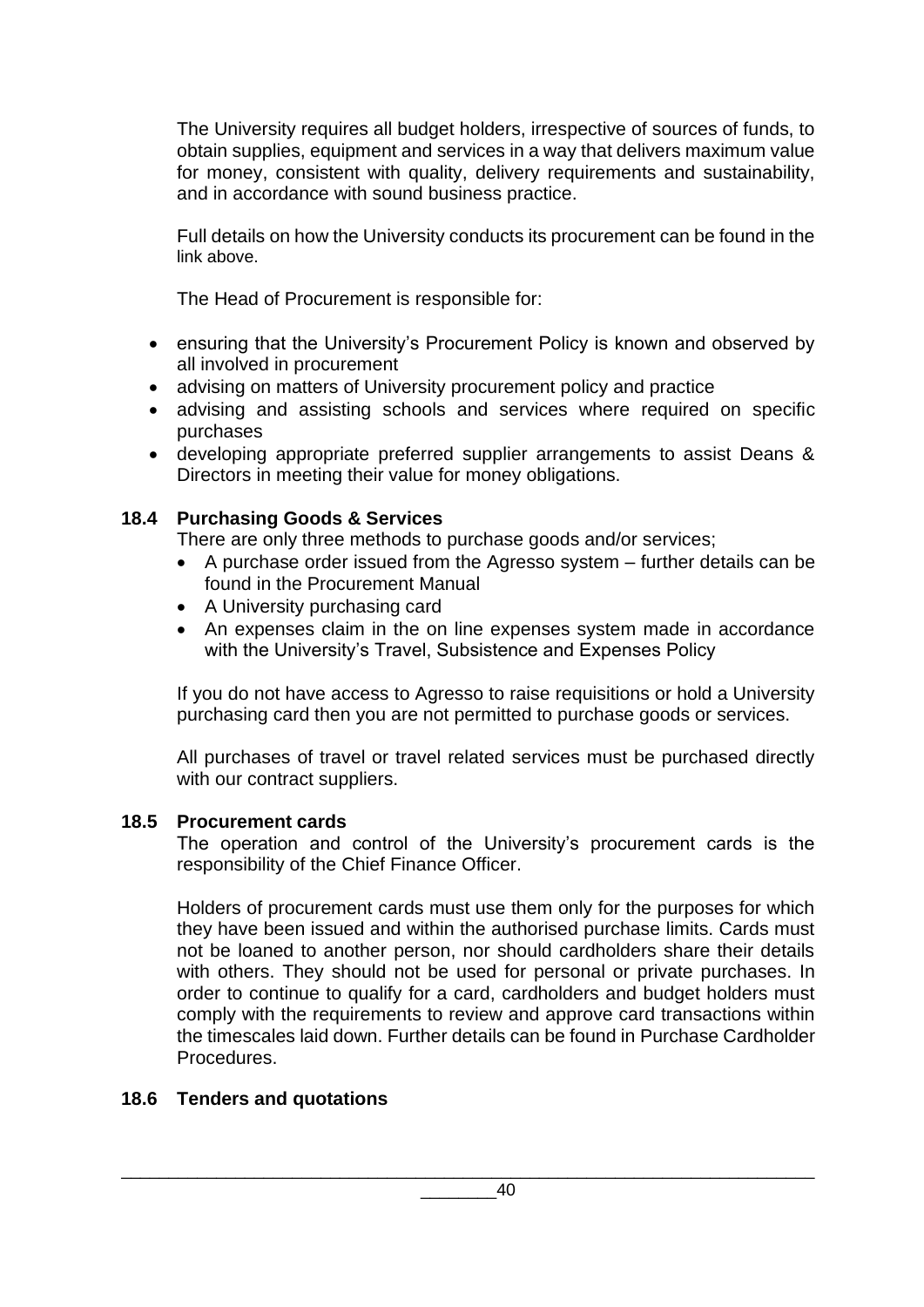The Procurement Team maintains a list of Preferred Suppliers for a range of goods and services. Preferred Suppliers must be used where they exist for the goods or services being purchased.

Where there is no Preferred Supplier for the goods or services being purchased, you must obtain competitive quotations or conduct a tender exercise based on the financial limits set out below.

| The budget holder shall have the discretion to decide whether or $\vert <$ £5,000<br>not to obtain quotations but value for money must always be<br>obtained |  |     |  |
|--------------------------------------------------------------------------------------------------------------------------------------------------------------|--|-----|--|
| The budget holder must obtain a minimum of three written $\geq$ £5,000                                                                                       |  | and |  |
| $<$ £40,000<br>quotations                                                                                                                                    |  |     |  |
| Through a procurement process to be agreed by the $\geq$ £40,000                                                                                             |  |     |  |
| <b>Procurement Team</b>                                                                                                                                      |  |     |  |

Further details on tendering can be found in the Procurement Policy. [https://uelac.sharepoint.com/sites/finance/SitePages/Procurement\(1\).aspx](https://uelac.sharepoint.com/sites/finance/SitePages/Procurement(1).aspx)

In exceptional circumstances, there may only be one sensible choice of supplier where tenders and quotations may fail to add significant value. If this is the case, a Single Tender/Quotation Waiver Form must be completed and approved before a contract is awarded. The form can be found here. [https://uelac.sharepoint.com/sites/finance/SitePages/Procurement\(1\).aspx](https://uelac.sharepoint.com/sites/finance/SitePages/Procurement(1).aspx)

It is always advisable in these circumstances to seek advice from the Procurement Team.

# **18.7 Contracts**

The University is subject to statutory obligations relating to the award of contracts;

- Any contract opportunity we choose to advertise, e.g., in a trade journal or on our website, must also be advertised on the governments Contracts Finder website
- Details of any contract we award over £25,000 must be posted on the Contracts Finder website
- We are required to draw up an annual report of all contracts and frameworks awarded during the year.

It is the budget holder's responsibility to ensure that staff engaged in procurement activities are aware of this and that procurement processes and systems are designed in such a way to ensure that this information is captured and passed to the Procurement Team for recording. It is particularly important that the Procurement team are made aware of any aware of any procurements in excess of £25,000 because of the reporting requirements.

The Head of Procurement is responsible for posting contract awards and for producing the annual report.

# **18.8 Achievement of value for money (VFM)**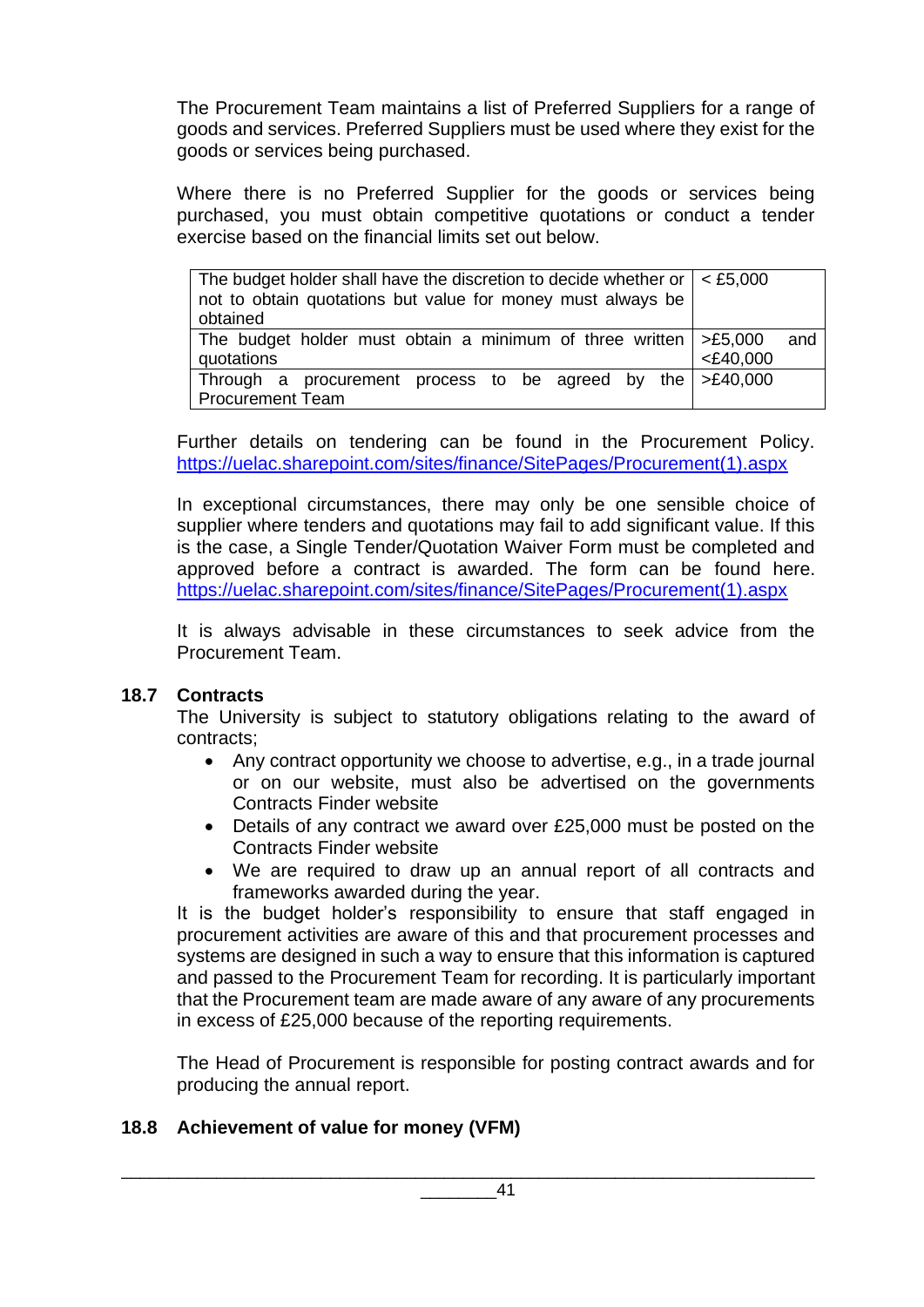Achievement of value for money is an important objective for UEL, and our policy is documented in the "Value for Money Framework". VFM is monitored by the Board of Governors, through the Audit and Risk Committee.

Value for money has three components:

- Economy minimising the cost of resources for an activity (is about 'doing things at a low price')
- Efficiency performing tasks with reasonable effort (is about 'doing things the right way')
- Effectiveness the extent to which objectives are met (is about 'doing the right things').

Procurement and purchasing must be driven by the imperative to secure value for money for UEL and for our students. Consequent to the three components of VFM set out above, value for money does not always involve choosing the least expensive option (although in many cases it does).

# **18.9 EU regulations**

The University considers that it is subject to the Public Contracts Regulations 2015. Any contracts awarded above the thresholds must be advertised in the Official Journal of the European Union, OJEU, and must be awarded in accordance with certain rules and procedures.

If you want to award a contract with a total value of £189,330 for goods or services or £4,733,252, for works, you must contact the Procurement Team for advice as these are the thresholds in sterling from January 2021 in accordance with the Public Contracts Regulations 2015.

# **18.10 Receipt of goods**

Goods received must be physically checked against the purchase order and a goods received note raised on Agresso. The person checking and verifying the delivery should be independent of the person who agreed prices and terms and placed the order. In smaller areas where this is not practical, the line manager review orders greater than £1,000.

# **18.11 Payment of invoices**

The procedures for making all payments shall be in a form specified by the Chief Finance Officer who is responsible for deciding the most appropriate method of payment for categories of invoice. Payments to UK suppliers will normally be made by BACS transfer every week.

There is a statutory obligation on the University to pay all valid and undisputed invoices within 30 days.

There is an obligation on the University to annually report its performance on payments to suppliers.

The Late Payment of Commercial Debts Regulations 2013 allows businesses to charge interest on late payments. The chargeable rate is . 8% plus Bank of England base rate (source: [https://www.gov.uk/late-commercial-payments](https://www.gov.uk/late-commercial-payments-interest-debt-recovery/charging-interest-commercial-debt)[interest-debt-recovery/charging-interest-commercial-debt](https://www.gov.uk/late-commercial-payments-interest-debt-recovery/charging-interest-commercial-debt))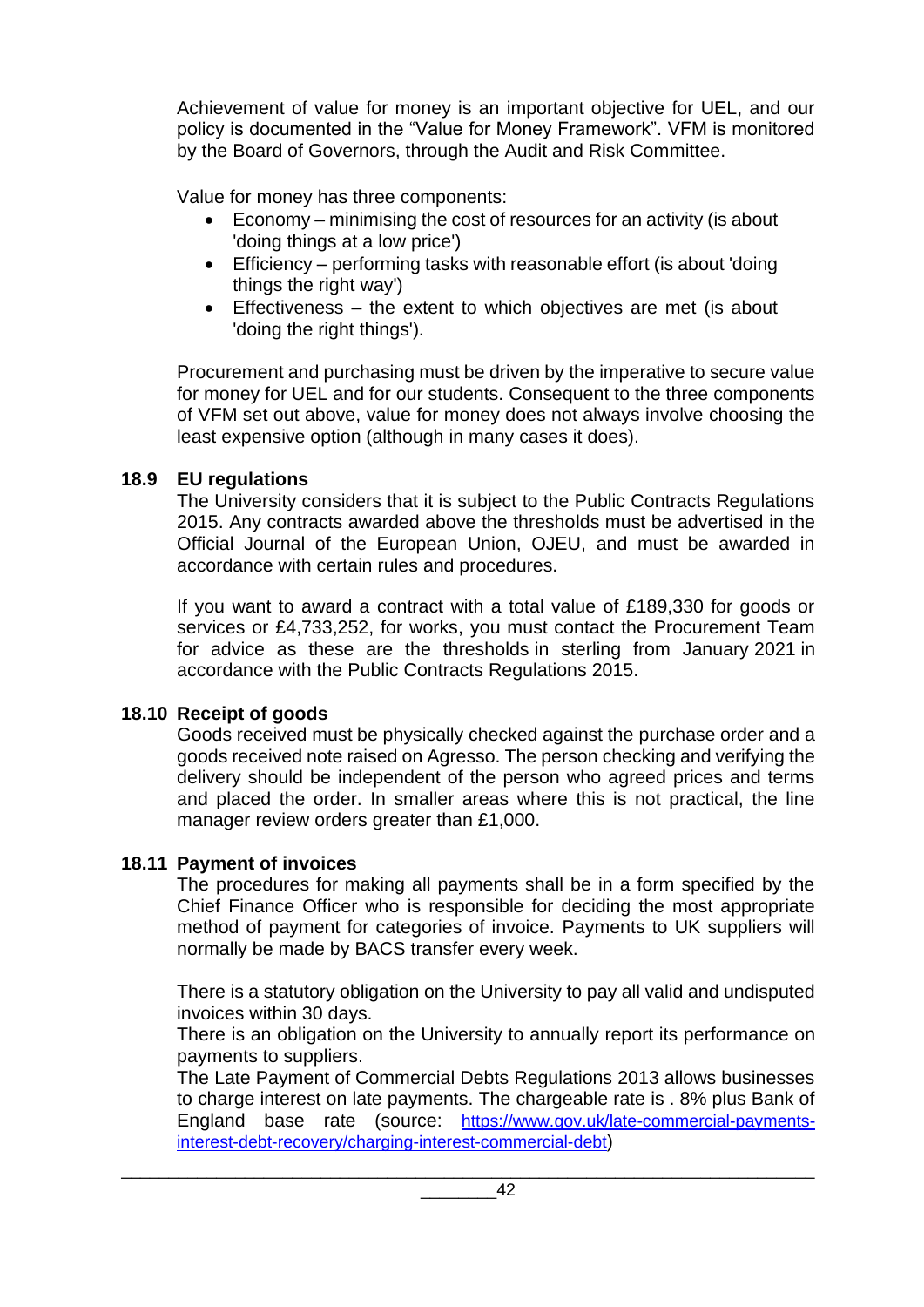- Suppliers should send all invoices directly to Finance for processing for payment. Any invoices received in the Schools and services must be sent immediately to Finance
- Approval and payment of invoices on Agresso relies on the completion of various workflow tasks. Budget holders are responsible for ensuring that there are sufficient approvers identified and set up to ensure completion of tasks is not unduly delayed which may result in late payment to a supplier.

#### **18.12 Staff reimbursement**

Most supplies should be purchased by way of a purchase order or a purchase card. On occasion, staff may incur out of pocket expenses, most often in relation to travel, and are entitled to reimbursement. This reimbursement is made by submitting a claim for expenses through the on-line expenses system.

The expense system is only to be used for out of pocket expenses, (e.g. lunch, taxi fares and other allowable expenses as defined in our Travel, Subsistence & Expenses Policy). Only in exceptional circumstances is the expenses system to be used to pay for the purchasing of goods or services – e.g. IT equipment, books, stationery and a justification for this approach will have to be provided in order for payment to be made. Expenses will be paid directly into the staff member bank account.

In order to qualify for reimbursement, claimants must comply fully with the requirements laid down for the claiming of expenses – e.g. the requirement to provide receipts. Further details on what can be claimed for is contained in the Travel, Subsistence & Expenses Policy.

https://uelac.sharepoint.com/sites/finance/SitePages/Policies.aspx

Where such expenses are planned, budget holders may approve an advance for payment, into a staff member bank account, of up to 75%. This advance must be settled within two weeks of returning from the trip with any surplus paid back.

Advances will not be made to cover travel and accommodation which must be booked through UEL Travel.

#### **18.13 Giving hospitality**

The limits concerning acceptable expenditure for entertaining guests and providing hospitality are set out in the University's Travel, Subsistence & Expenses Policy.

Employees should also be aware of guidelines for receiving hospitality which are covered in section 9 of these Financial Regulations.

#### **19. Staff Costs**

#### 19.1 **General**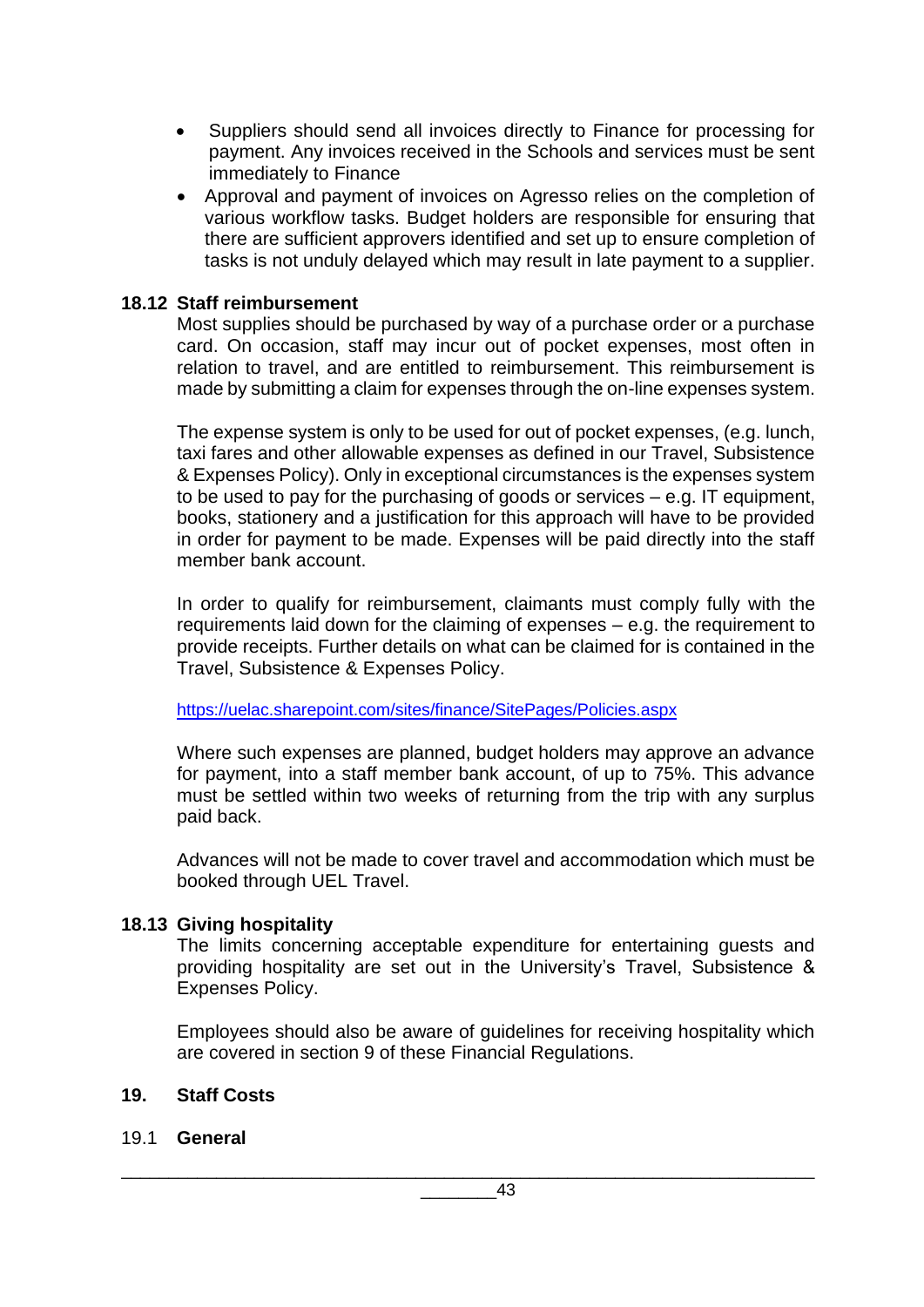Expenditure on staff should support business objectives, be within budget and comply with legislative requirements and UEL's HR policies. The Board of Governors is directly responsible for the recruitment, terms of employment and dismissal of holders of posts at UEB level. The Board also has responsibility for the framework under which other members of staff are employed.

## 19.2 **Remuneration policy**

All direct employees will be appointed to the salary scales approved by the Board of Governors. All letters of appointment must be issued by the HR Services team. The Employment Committee and/or Remuneration Committee must be consulted or informed about any matter requiring their attention and authorisation in good time to be able to make an informed decision. Salaries for senior staff appointed to UEB must be approved by the Remuneration Committee.

No additional hours or overtime payments or additional payments or expenses must be claimed without prior authorisation from the relevant budget holder.

#### 19.3 **Appointment and termination of staff**

Managers seeking to employ a new members of staff must comply with UEL's HR policies, and in particular the Recruitment and Selection policy and the Payments to Individuals policy. When seeking to employ a new member of staff, managers should always consider the possibility of relocation of work within a team, whether there is a justifiable business requirement and how value for money can best be achieved.

Services job vacancies must be approved by the UEB before recruitment can commence. . Hiring managers must receive confirmation from Finance that the host budget can afford the employment of the member of staff before commencing recruitment.

Employment at the University may be terminated in the following ways:

- Resignation of the member of staff concerned;
- Conclusion of a fixed—term contract of employment;
- Through the University's approved disciplinary procedures;
- Through the University's approved redundancy procedures.

#### **Temporary Staff**

From time to time UEB shall create authorisation processes for the use of temporary staff and communicate this to budget holders.

All contracts of employment must be issued by HR Services. Budget holders must ensure that HR is promptly notified of all information required to handle the appointment of an employee or their termination of employment, be that by reason of resignation or dismissal.

#### 19.4 **Salaries and other payments**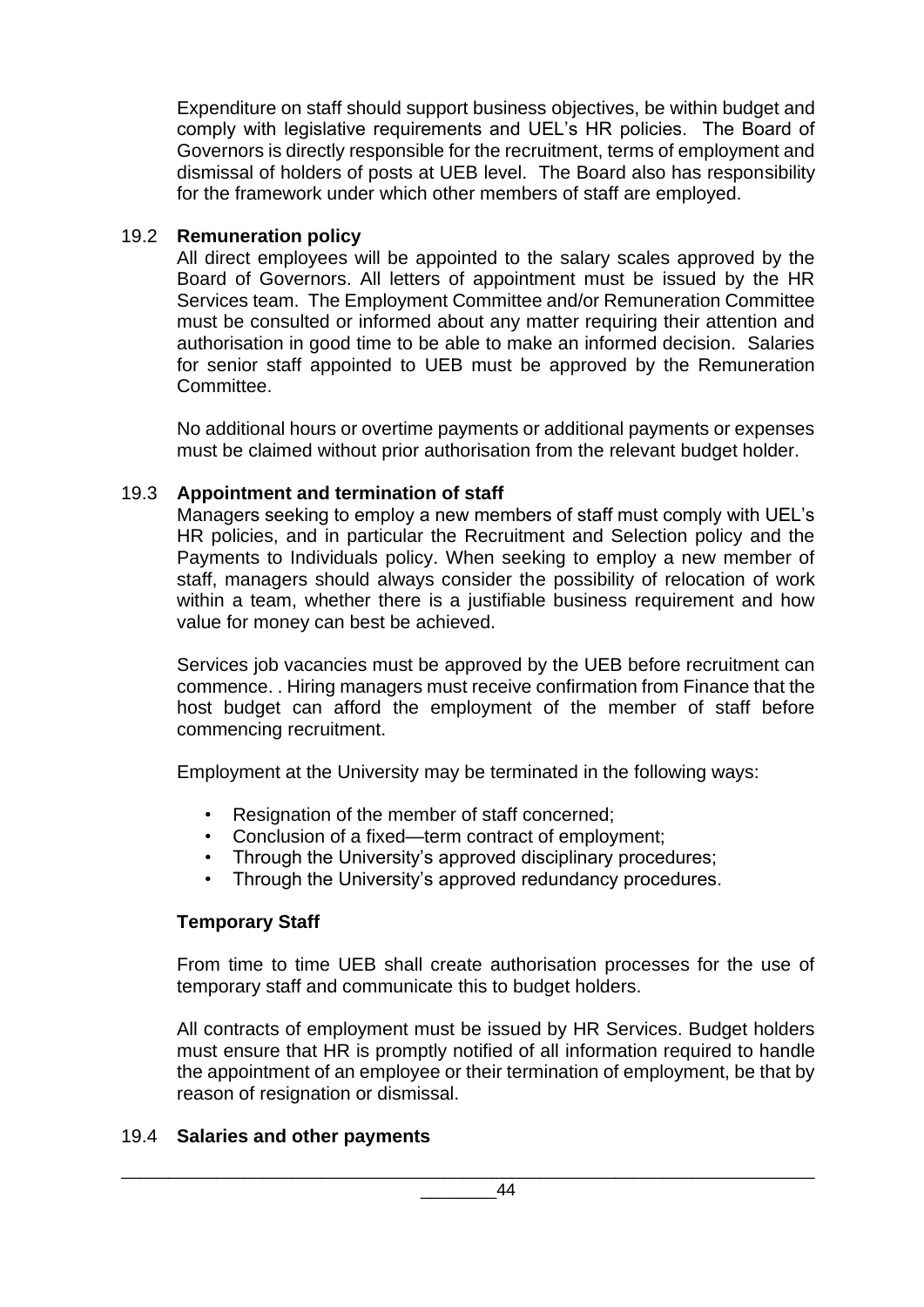HR Services are responsible processing all global changes in payroll, such as processing pay awards, hours of employment, or pension deductions. Any permanent changes must comply with UEL's HR policies and must be authorised by the budget holder and the Director of Corporate Services or their nominee. Where a temporary increase in pay is permitted under UEL's HR policies, such increases can only be authorised by the relevant budget holder, and by HR Services, if required under a particular policy.

HR Services are responsible for ensuring the payroll is run accurately and that all relevant deductions and payments are notified to Financial Services in order for the relevant payments to be made to the appropriate bodies and authorities. Payment to employees is via BACS. Head of HR Services, or nominee shall maintain at all times an appropriate scheme of division of duties for operating payroll.

In exceptional circumstances the Vice- Chancellor and President or Deputy Vice Chancellor / Chief Finance Officer (or nominee) may authorise an advance of pay. Any such advance must be recorded and recovered by the payroll team as soon as possible.

#### 19.5 **Pension schemes**

HR Services is responsible for administering the various pension schemes in accordance with each scheme's rules. In particular this entails ensuring the correct documentation is in place for individual employees, that deductions are made accurately and that Financial Services are promptly notified of any payments that need to be made to the schemes or other bodies.

# 19.6 **Travel, subsistence and other allowances**

All claims for travel and subsistence should be made in accordance with the relevant UEL policies and must be authorised in advance. Consideration must be given to the need to travel and must have an appropriate level of risk assessment undertaken prior to travel overseas.

All travel – UK and overseas, are normally approved by their line manager before the travel. The VC&P overseas travel shall be approved by the Remuneration and Staffing Committee Chair or the Committee's nominated representative.

#### 19.7 **Severance and non-recurring payments**

From time to time UEL may operate a Voluntary Severance and Early Retirement Scheme. Applications from staff members will be considered by a suitably constituted panel. In all cases HR Services will prepare a costing of the proposed severance or early retirement's savings for consideration by the panel.

Severance packages for employees whose annual pay exceeds £100K must receive the prior agreement of the Board of Governors via the Remuneration Committee in accordance with guidance provided by HEFCE.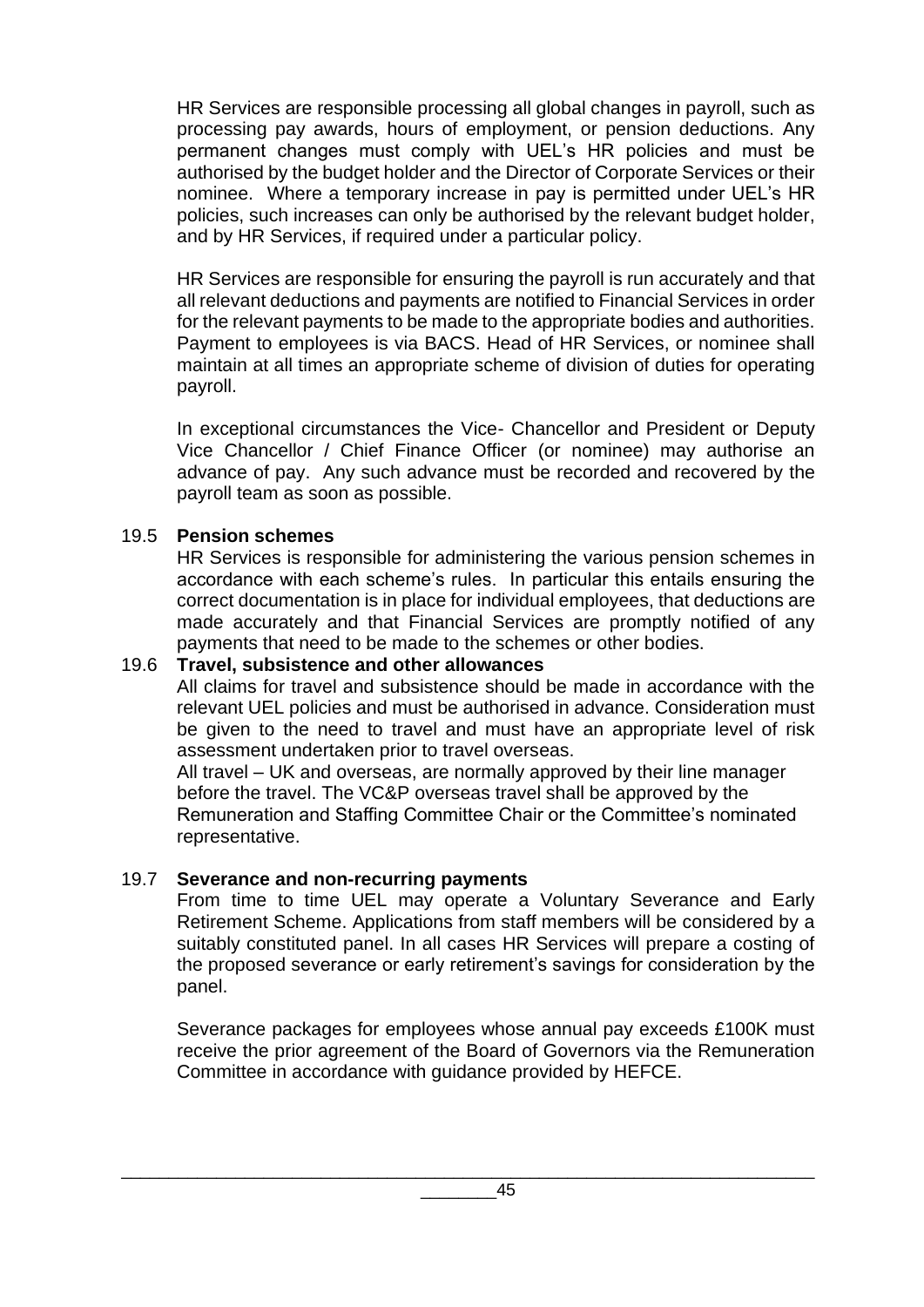Where a member of staff leaves UEL's employment and owes money as a result of overpaid salary or other benefits, HR Services must advise the Finance immediately.

## **20. Assets**

#### **20.1 Land, buildings, fixed plant and machinery**

The purchase, lease or rent of land, buildings or fixed plant can only be undertaken with authority from the Board of Governors and with reference to OfS requirements where exchequer-funded assets or exchequer funds are involved.

#### **20.2 Fixed asset register**

The Chief Finance Officer is responsible for maintaining the University's register of land, buildings, fixed plant and machinery. Staff will provide the Chief Finance Officer with information he/she needs to maintain the register.

#### **20.3 Inventories**

Deans and Directors are responsible for maintaining inventories, in a form prescribed by the Chief Finance Officer, for all plant, equipment, furniture and stores in their Schools or Services. The inventory must include items donated or held on trust.

Inventories must be checked at least annually.

When transferring equipment etc between Colleges or Services, a transfer record must be kept and the inventories amended accordingly.

#### **20.4 Stocks**

Deans and Directors are responsible for establishing adequate arrangements for the custody and control of stocks within their Schools or Services, and for ensuring that regular inspections and stock checks are carried out.

Stocks and stores of a hazardous nature should be subject to appropriate security checks.

Principal budget holders who operate a trading service with a stock of goods for sale shall arrange a year-end stock take of these stocks in response to guidance from the Financial Accounts team.

# **20.5 Audit of assets**

Budget holders are responsible for establishing adequate arrangements for custody and control of all assets within their departments.

# **20.6 Safeguarding Assets**

Deans and Directors are responsible for the care, custody and security of the buildings, stock, stores, furniture, cash, etc under their control. They will consult the Chief Finance Officer in any case where security is thought to be defective or where it is considered that special security arrangements may be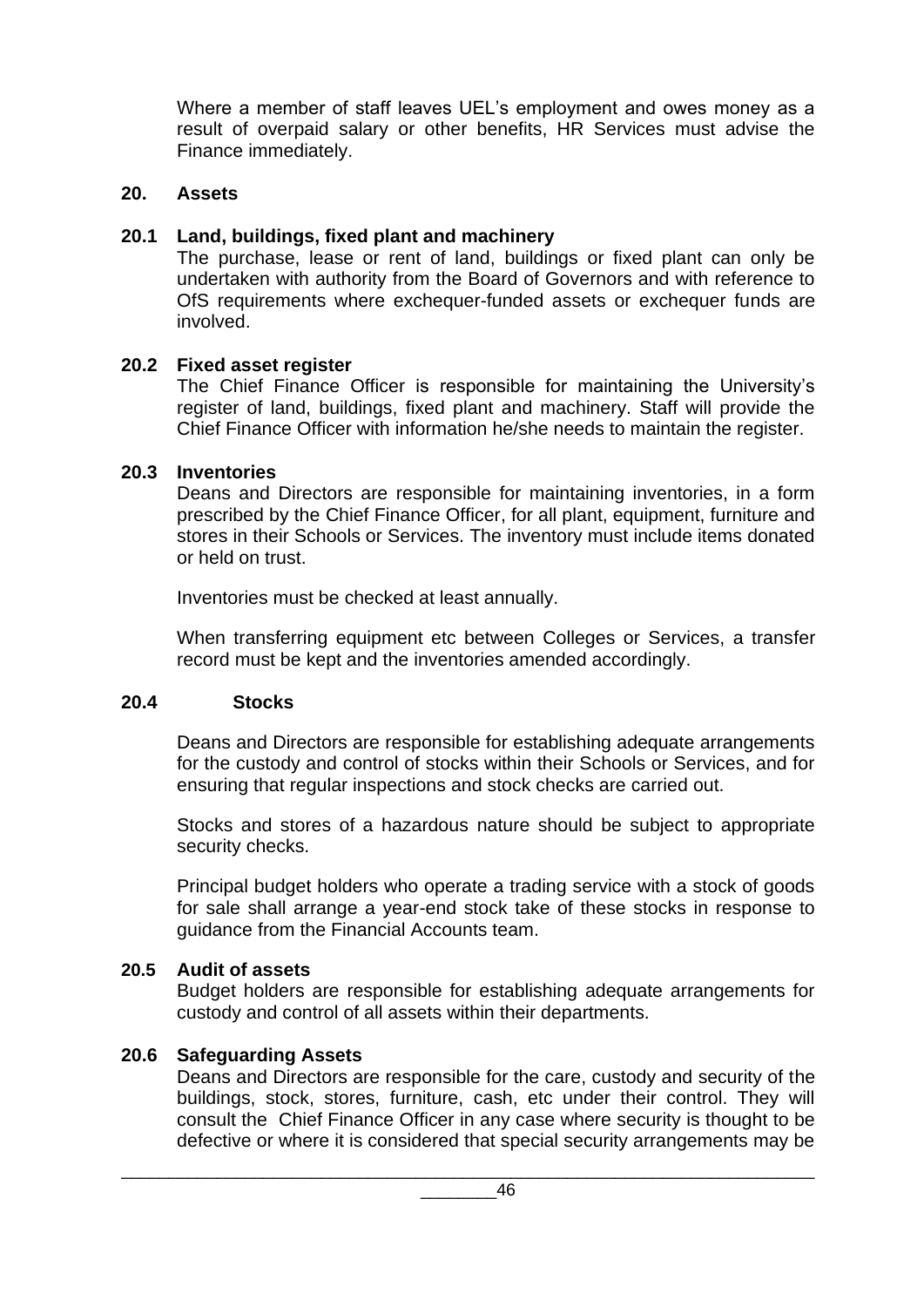# needed.

Assets owned by the University shall, so far as is practical, be effectively marked to identify them as University property.

#### **20.7 Personal Use**

Assets owned or leased by the University shall not be subject to personal use without proper authorisation.

## **20.8 Asset Disposal**

Disposal of equipment and furniture must be in accordance with procedures agreed by the Finance and Resources Committee and contained in the University's detailed financial procedures.

The procedures on the recording of, accounting for and disposal of assets must be followed. Disposal of land and buildings must only take place with the authorisation of the Board of Governors. The Regulator's consent may also be required if exchequer funds were involved in the acquisition of the asset.

Budget Holders shall ensure that proper and secure systems operate for the disposal of such assets and that these are recorded. They will ensure the safe custody of property (including documents and official correspondence files) under their control. Losses caused by theft, fraud, arson, neglect of duty or gross carelessness, must be notified to the Chief Finance Officer, who will take appropriate action.

Budget Holders will advise the Chief Finance Officer of any item to be disposed of, including details of estimated market value, proceeds of sale, and reason for disposal.

Assets shall not be subject to personal use without proper authorisation and after making necessary insurance arrangements. University property or equipment must not be removed from the premises without written authority of the Budget Holder, who must ensure that a record of any such removals is maintained (including a signed receipt by the borrower) and that the property is returned in due course.

The Chief Finance Officer shall be authorised to take any necessary steps to safeguard the University's interests in bankruptcies and company liquidations.

# **20.9 All other assets**

Heads of Department are responsible for establishing adequate arrangements for custody and control of all other University assets, whether tangible (such as stock) or intangible (such as intellectual property), including electronic data.

Staff bringing valuable personal property to the University should ensure that they have adequate private insurance arrangements as the University accepts no liability for loss or damage to such property.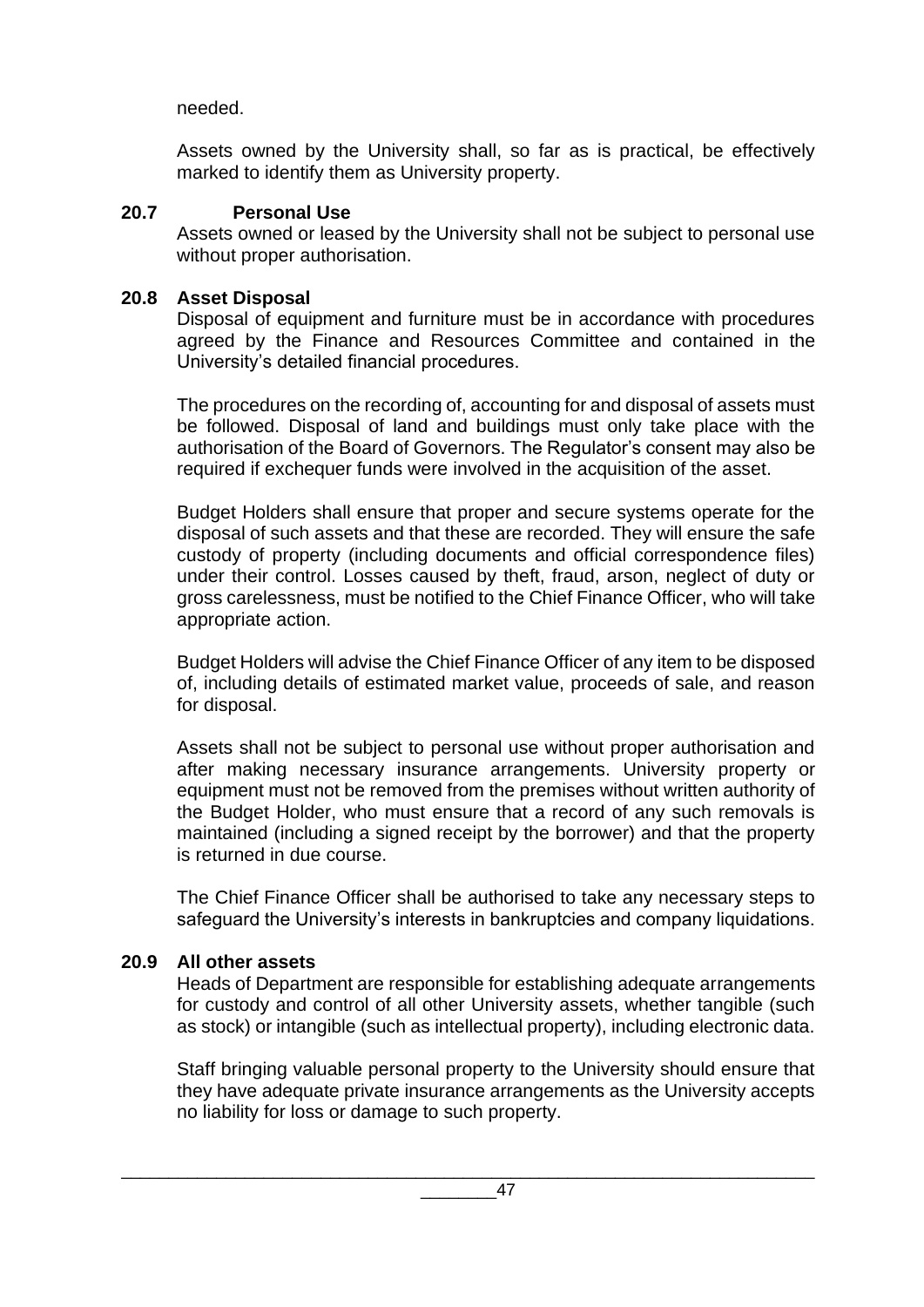# **21. Funds Held on Trust**

# **21.1 Gifts, benefactions and donations**

The Chief Finance Officer is responsible for maintaining financial records in respect of gifts, benefactions and donations made to the University and initiating claims for recovery of tax where appropriate.

# **21.2 Student welfare and access funds**

The Chief Finance Officer will prescribe the format for recording use of student welfare funds. Records of Access to Learning Funds will be maintained according to OfS requirements.

# **21.3 Voluntary funds**

The Chief Finance Officer shall be informed of any fund that is not an official fund of the University which is controlled wholly or in part by a member of staff in relation to their function in the University.

The accounts of such funds shall be audited by an independent external person and shall be submitted with a certificate of audit to the appropriate body. The Chief Finance Officer shall be entitled to verify that this has been done.

# **22. Other**

# **22.1 Insurance**

Within this general framework, the Chief Finance Officer will maintain appropriate insurance policies for us. Principal Budget Holders shall notify the Chief Finance Officer (or nominee) in writing, and as soon as practicable, of any loss, liability or damage or any event likely to lead to a claim.

# **22.2 Subsidiary companies**

In accordance with advice provided by Her Majesty's Revenue and Customs, and the Charities Commission, we have a subsidiary company, Knowledge Dock (UEL) Limited, which undertakes potentially profitable trading activities on our behalf.

We have a general power to create new subsidiary companies where it is necessary to do so in pursuit of our general objects. New subsidiary companies may only be created by a resolution of the Board of Governors.

The performance of all active subsidiary companies will be reviewed twice a year by the Board of Governors. Any report on an actual or proposed company to the Board of Governors shall be accompanied by a commentary from our nominated officer.

Any sale to a subsidiary company should take place at arm's length and the Chief Finance Officer should be first consulted with regards to any purchase from the subsidiary company.

The annual financial statements of all subsidiary companies shall be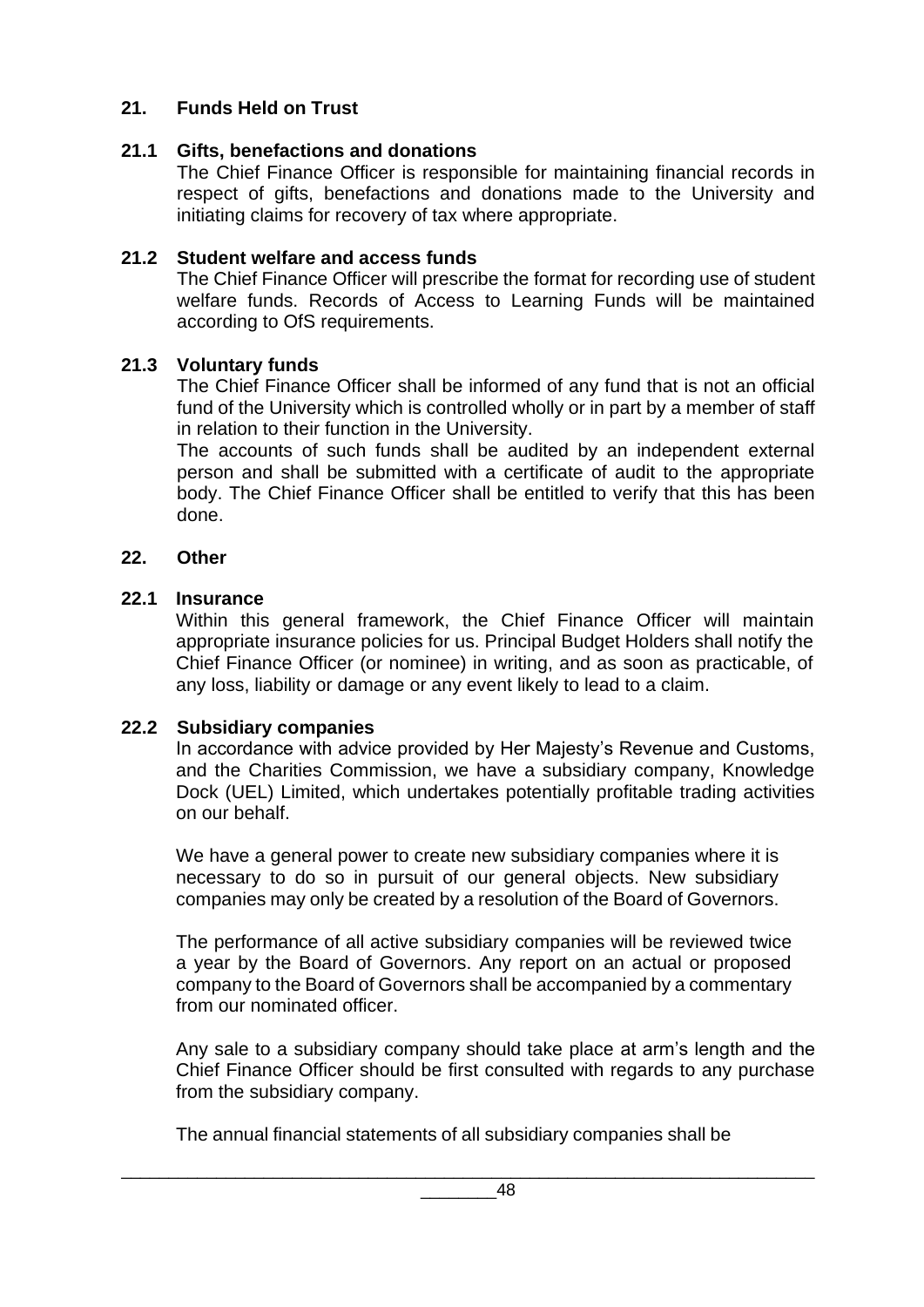consolidated in our annual financial statements.

# **22.3 Students' union**

The University of East London Students Union (UELSU) is a separate legal entity. Amongst other matters, it is responsible for maintaining its own bank account and financial records. The University's Board of Governors shall receive UELSU's audited financial statements each year.

# **22.4 Actual or potential conflict of interest**

A conflict of interest is something which could influence your judgement or which could be perceived (by a reasonable member of the public) to do so. This might arise as a result of:

- a) direct financial consequences for yourself;
- b) indirect financial consequences for yourself through, for example, contracting with someone else you or a close member of your family is employed by;
- c) non-financial consequences that may be held to benefit yourself. (For example, a charitable organisation might wish to book one of our campuses for a big event. No prominent member of that charity employed by us should take part in the negotiation of the terms and conditions under which the charity makes use of the campus).

Conflicts of interest may arise from your position, the position of any partner or from close family members.

Board of Governors, University Executive Board and principal members of Finance must declare their interests in advance to the University Secretary who will maintain a public register of such interests.

Board of Governors and employees must withdraw from any discussion or decision-making process in which they have an actual or perceived conflict of interest.

Employees must not take part in any financial process in which they or any partner or close member of the family will benefit. (e.g. a field leader has legitimately and independently arranged for their Head of School's partner to give a lecture on one of their programmes. The Head of School must not authorise a travel and subsistence claim relating to their partner.)

Very occasionally, a financial benefit will be so general that it becomes impossible to avoid a conflict of interest. For example when determining whether a potential pay award is affordable. The Chief Finance Officer should be able to give their advice even though they would be likely to benefit from the pay award. In all such cases, the potential conflict of interest must be declared.

It is the responsibility of the individual concerned to recognise when a conflict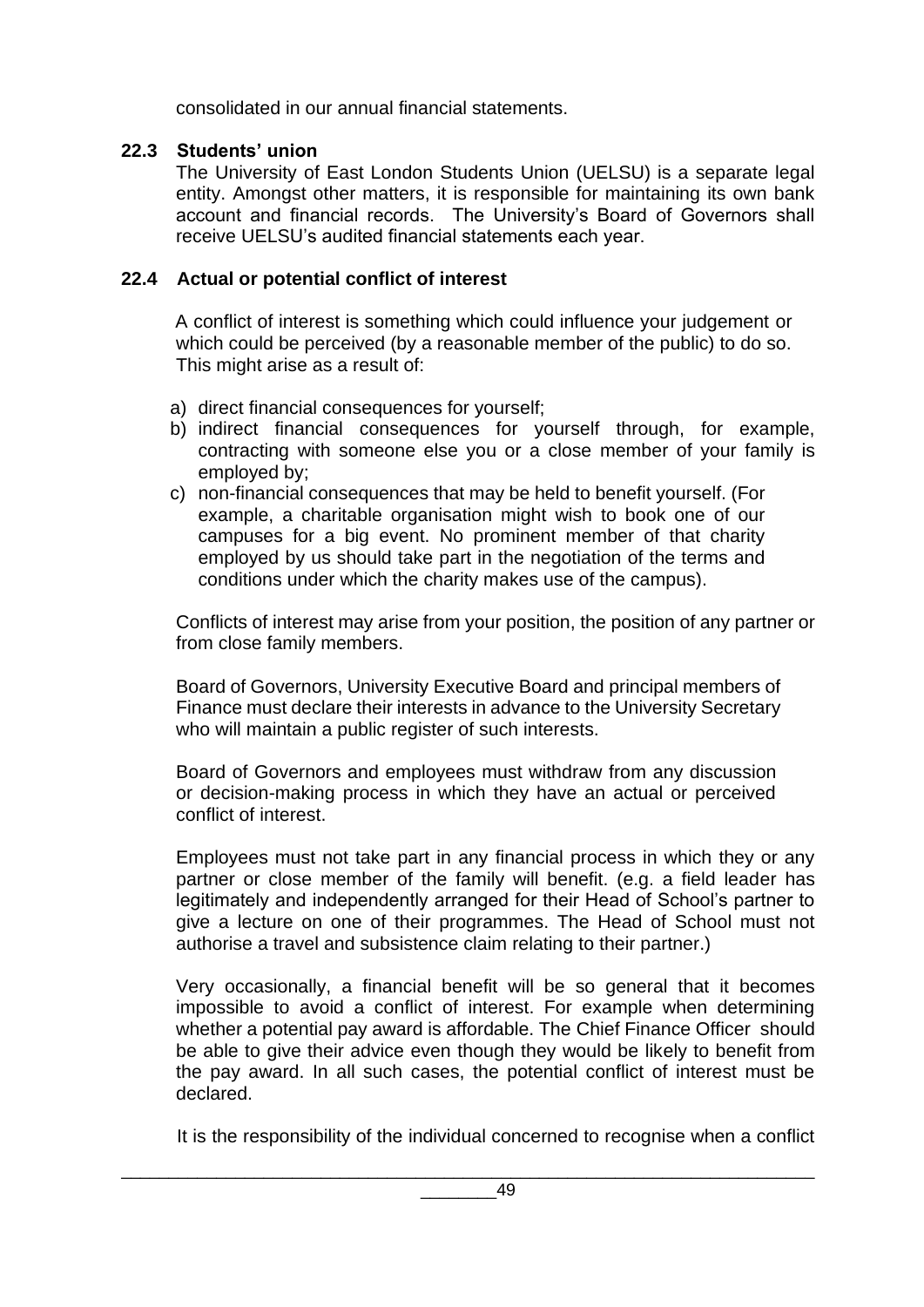of interest might arise. If in doubt they should seek the advice of the University Secretary. Under no circumstances should the individual themselves determine that a conflict of interest they may have does not exist or can be managed. The full policy on Declarations and Conflicts of Interest is set out here:

[Articles of Government.docx \(sharepoint.com\)](https://uelac.sharepoint.com/:w:/r/sites/GovernanceandLegal/_layouts/15/Doc.aspx?sourcedoc=%7BF8830521-F792-43E3-AAB9-9FA2D1286A64%7D&file=Articles%20of%20Government.docx&action=default&mobileredirect=true&DefaultItemOpen=1)

# **22.5 Authority**

Authority shall be derived from:

- An authorised minute from a relevant meeting;
- The signature of an appropriate person;
- A consent or instruction issued through our e-mail system from the personal account of an appropriate person;
- Someone operating as an appropriately authorised user within one of our main computer systems e.g. HR, student records, finance system;
- Authority may be delegated refer to the University's scheme of delegation.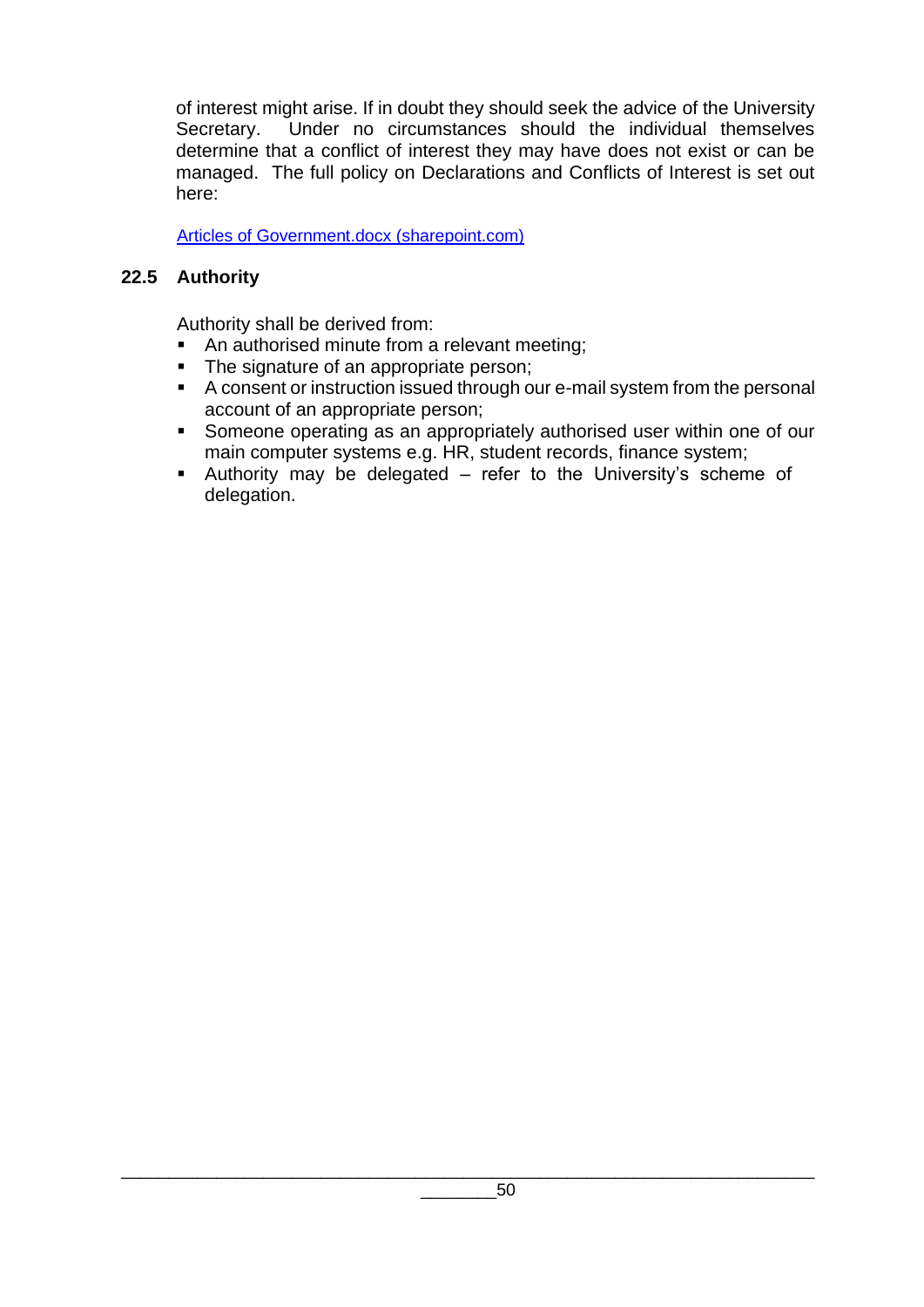

Pioneering Futures Since 1898

# **D Glossary and Terminology**

| <b>Board</b>     | <b>Board of Governors</b>                |
|------------------|------------------------------------------|
| Deans            | Deans of Schools                         |
| <b>Directors</b> | <b>Directors of Services</b>             |
| FRC              | <b>Finance and Resources Committee</b>   |
| <b>OfS</b>       | <b>Office for Students</b>               |
| <b>ReDS</b>      | <b>Research and Development Services</b> |
| VC&P             | <b>Vice-Chancellor and President</b>     |
| UEB              | <b>University Executive Board</b>        |
|                  |                                          |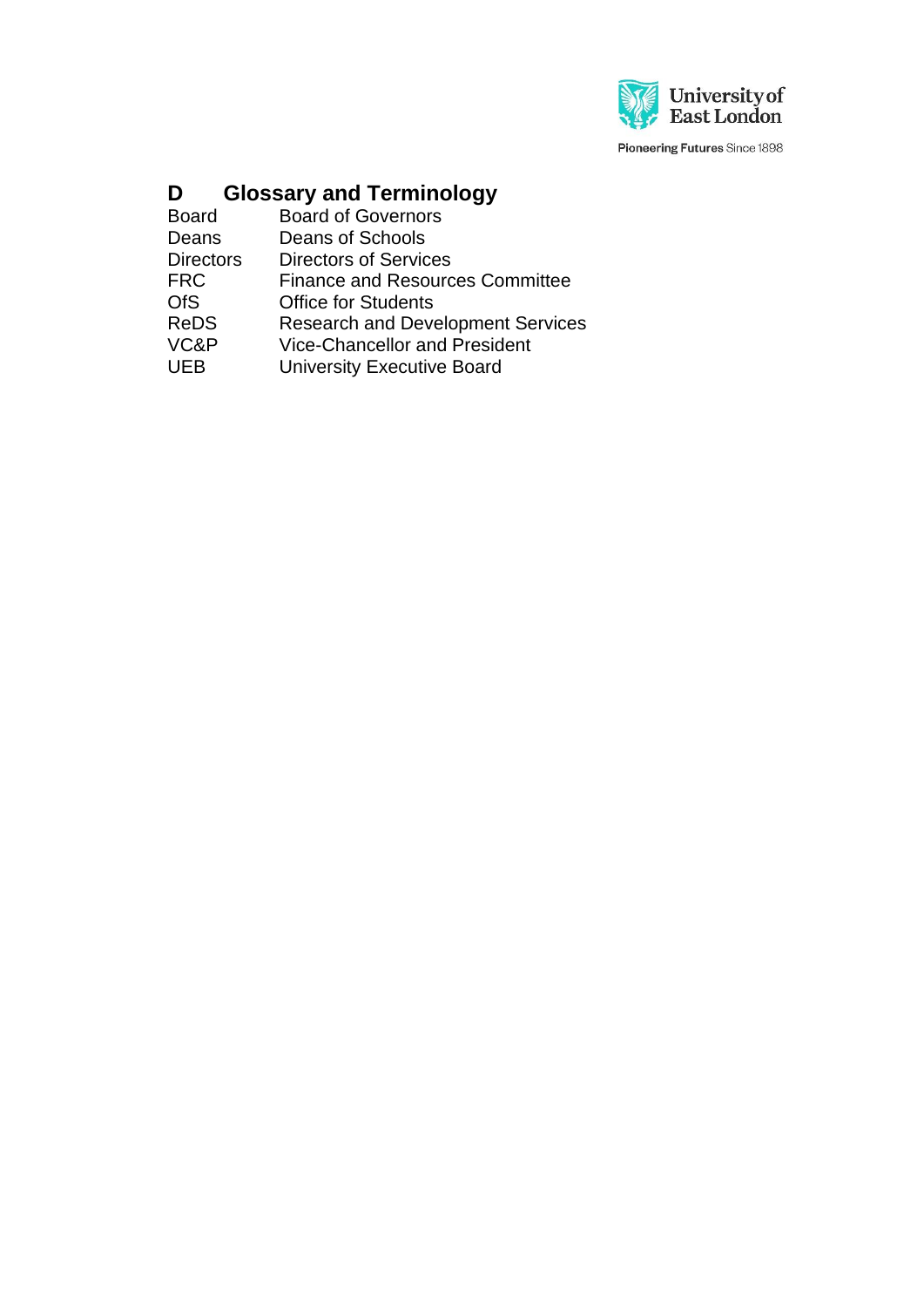# **E Appendices**

#### **Appendix 1**

#### **The Seven Principles of Public Life from the Report of the Parliamentary Committee for Standards in Public Life (The Nolan Report)**

#### **SELFLESSNESS**

Holders of public office should take decisions solely in terms of the public interest. They should not do so in order to gain financial or other material benefits for themselves, their families or their friends.

#### **INTEGRITY**

Holders of public office should not place themselves under any financial or other obligation to outside individuals or organisations that may influence them in the performance of their official duties.

#### **OBJECTIVITY**

In carrying out public business, including making public appointments, awarding contracts, or recommending individuals for rewards and benefits, holders of public office should make choices on merit.

#### **ACCOUNTABILITY**

Holders of public office are accountable for their decisions and actions to the public and must submit themselves to whatever scrutiny is appropriate to their office.

#### **OPENNESS**

Holders of public office should be as open as possible about all their decisions and the actions that they take. They should give reasons for their decisions and restrict information only when the wider public interest clearly demands.

#### **HONESTY**

Holders of public office have a duty to declare any private interests relating to their public duties and to take steps to resolve any conflicts arising in a way that protects the public interest.

#### **LEADERSHIP**

Holders of public office should promote and support these principles by leadership and example.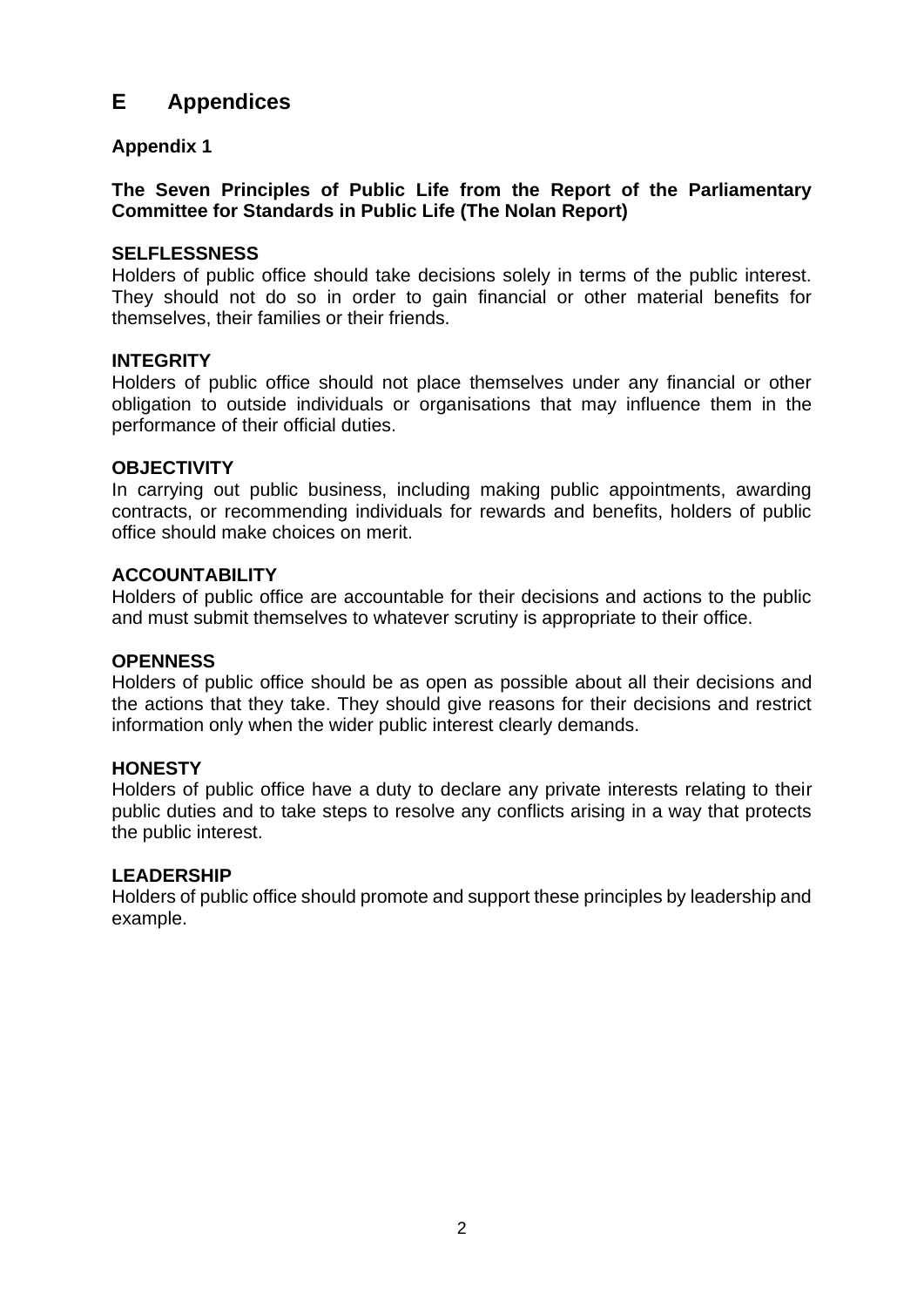# **Appendix 2**

# **Summary of Delegated Financial Authority**

**I Authorisation for all expenditure** must be sought in accordance with the threshold requirements as set out below. All limits include VAT. Please note that the following limits apply to budgeted expenses. Any expenses which are not within budget must be approved by the Vice-Chancellor and President and Chief Finance Officer.

| <b>Purchasing authority for capital</b><br>and revenue expenditure | BoG<br><b>FRC</b>                                | <b>Delegation</b>                                                                           |
|--------------------------------------------------------------------|--------------------------------------------------|---------------------------------------------------------------------------------------------|
|                                                                    |                                                  |                                                                                             |
| >E250,000                                                          |                                                  | VC&P / CFO                                                                                  |
| Up to £250,000                                                     |                                                  | <b>UEB Members</b>                                                                          |
| Up to £100,000                                                     |                                                  | Dean of School / Corporate Director                                                         |
| Up to £25,000                                                      |                                                  | <b>Budget Holder</b>                                                                        |
| Up to £2,000                                                       |                                                  | School / Directorate Authorised Buyer                                                       |
|                                                                    |                                                  | Approval limits for expenditure on Construction/Digital Projects and income on Partnerships |
| >E10m                                                              | Conducted in<br>accordance with                  | Board approval required following<br>endorsement by TPC and FRC                             |
| £5m to £10m                                                        | the Financial<br>Regulations                     | FRC approval required following<br>endorsement by UEB and TPC                               |
| £2m to £5m                                                         |                                                  | UEB approval required                                                                       |
| £500k to £2m                                                       |                                                  | VC&P/CFO                                                                                    |
| $<$ £500 $k$                                                       |                                                  | CFO, specifically for Income from<br>partnerships PVC for C&E                               |
| contract                                                           |                                                  | Approval limits for expenditure on Capital Projects where budgets have been exceeded post   |
| >£2m and/or exceeding contingency<br>and/or programme impact       | Conducted in<br>accordance with<br>the Financial | Approval required by FRC                                                                    |
| >£500k and/or exceeding<br>contingency and/or programme<br>impact  | Regulations                                      | Approval required by UEB                                                                    |
| >£100k and/or exceeding<br>contingency and/or programme<br>impact  |                                                  | Approval required by Project Board and<br><b>CFO</b>                                        |
| <£100k within contingency no<br>programme impact                   |                                                  | Director of Estates                                                                         |

#### **Capital spend over £1.25m to be approved by The Board Capital spend up to £1.25m to be approved by UEB**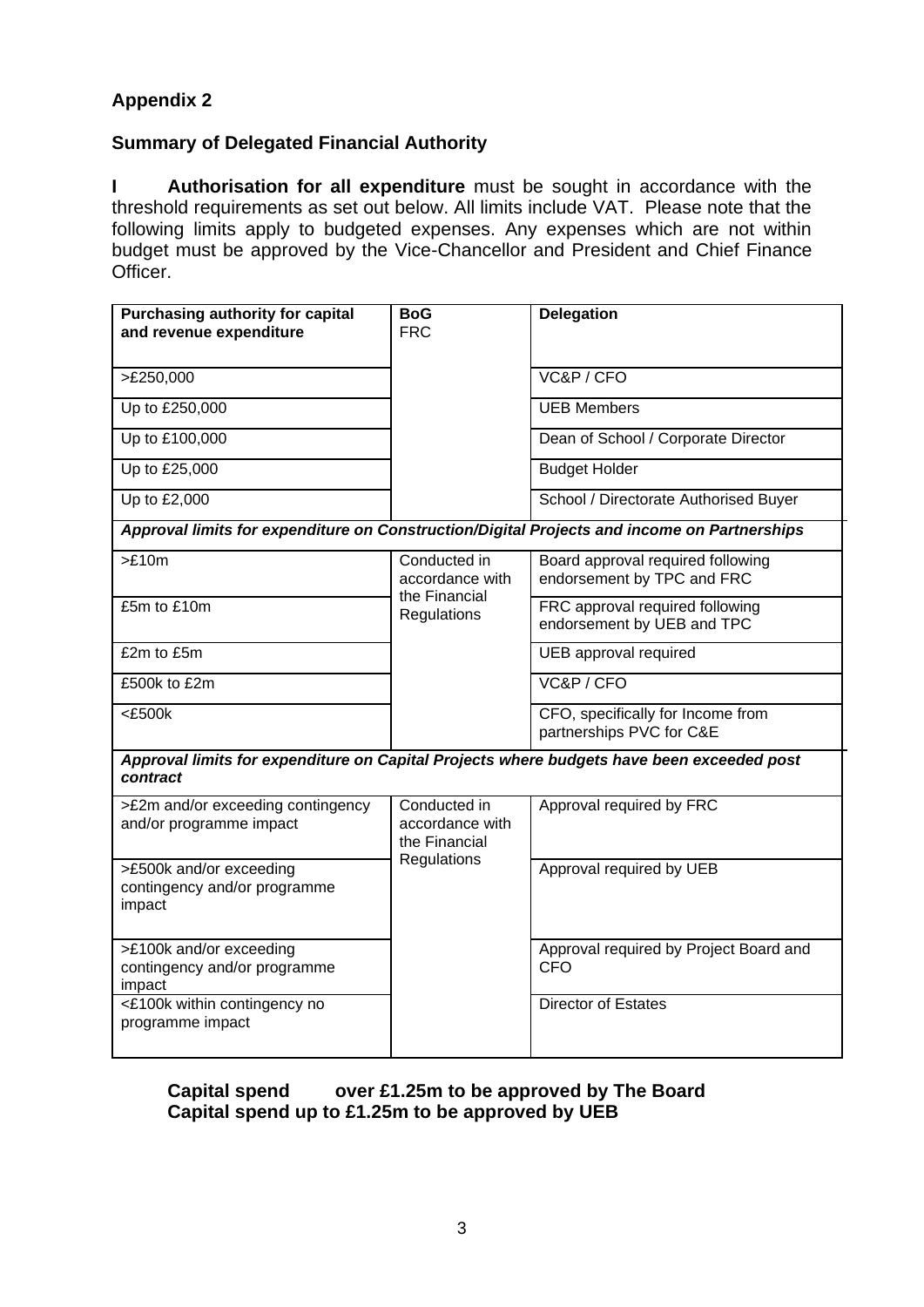# **II Authority to write off**

| <b>Members</b>                           | <b>Write off limits</b> |
|------------------------------------------|-------------------------|
| Income Manager                           | up to £1,000            |
| <b>Head of Income and Credit Control</b> | up to £5,000            |
| Director of Finance                      | up to £20,000           |
| <b>Chief Finance Officer</b>             | up to £50,000           |
| Vice Chancellor and President            | up to £100,000          |
| <b>Board of Governors</b>                | Unlimited               |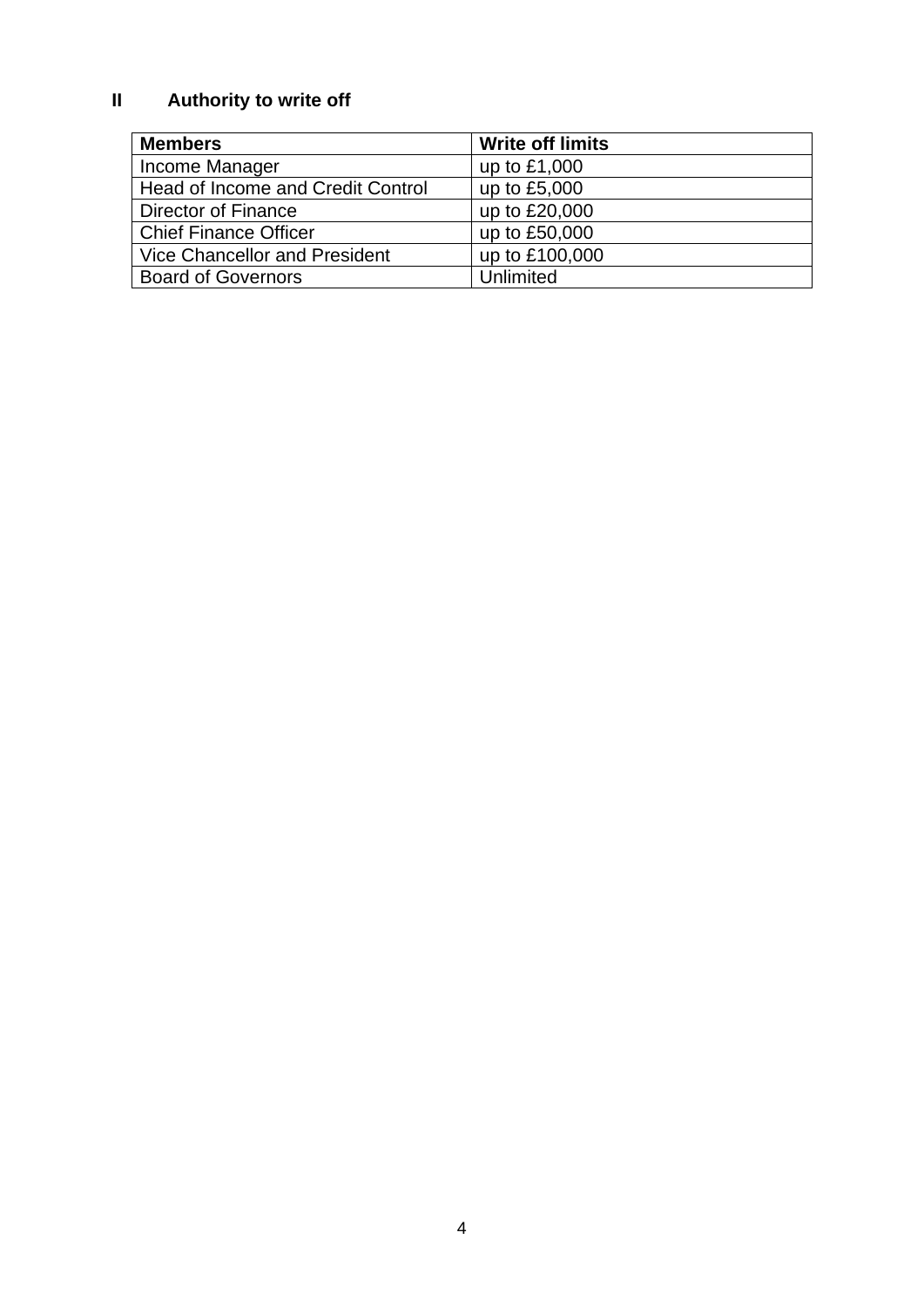# **Appendix 3**

# **Summary of value limits for particular transaction types**  *(all limits include VAT)*

|              | <b>Category</b>                                                                                                                                                                                                                                                                                                                                                                     | Value                                                          |
|--------------|-------------------------------------------------------------------------------------------------------------------------------------------------------------------------------------------------------------------------------------------------------------------------------------------------------------------------------------------------------------------------------------|----------------------------------------------------------------|
| A            | Sum below which it is not normally economic to raise an invoice                                                                                                                                                                                                                                                                                                                     | £100                                                           |
| B            | Purchase value below which only general propriety and value for<br>money considerations apply                                                                                                                                                                                                                                                                                       | $<$ £5,000                                                     |
| $\mathsf C$  | Purchase value above which three written quotations must be<br>received.                                                                                                                                                                                                                                                                                                            | > £5,000                                                       |
| D            | Purchase value above which supply must be awarded through a<br>procurement process.<br>(A member of the Procurement Team must be included in the<br>decision making process)                                                                                                                                                                                                        | £40,000                                                        |
| E            | Purchase value above which purchasers must comply with EU<br>procedures.<br>(As a public body, we are subject to EU procurement rules. For most<br>purchases, the current limit is just above £181,302 for goods and<br>services, £4,551,413 for works. (this value is subject to change).<br>A member of the Procurement Team must be included in the<br>decision making process). | £189,330<br>For goods &<br>services<br>£4,733,252 for<br>works |
| $\mathsf{F}$ | Value above which tangible fixed assets must be capitalised.                                                                                                                                                                                                                                                                                                                        | £20,000                                                        |
| G            | Value of buildings projects above which a cash flow statement must<br>be provided to Finance on a monthly basis.<br>For cash flow projections.                                                                                                                                                                                                                                      | £1,000,000                                                     |
| H            | Value of contracts above which a credit check on a non-publicly<br>funded institution must be undertaken by Finance.<br>For financial control.                                                                                                                                                                                                                                      | £50,000                                                        |
| I            | Annual pay of employee above which termination payment must be<br>approved by Board of Governors.<br>This is the lower limit for salary disclosure that is determined each<br>year by OfS in their accounts directive to HEIs.                                                                                                                                                      | £100,000                                                       |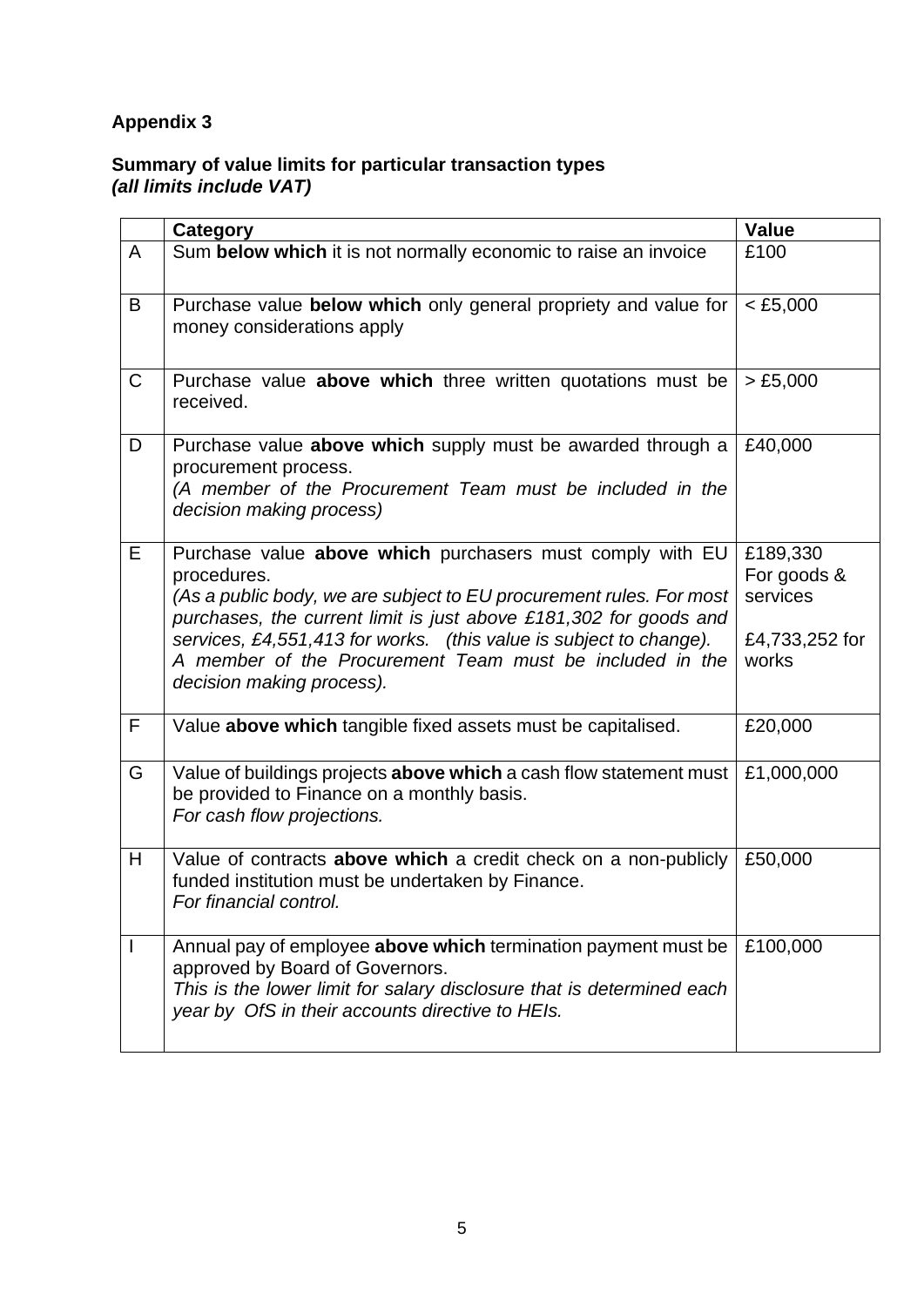#### **Appendix 4 Bank Payment Approval Mandate**

#### **a) University of East London**

#### **Signatories**

| <b>Group A</b>  | <b>Group B</b>           |
|-----------------|--------------------------|
| Dean Curtis     | Harry Osei               |
| <b>Ying Kay</b> | <b>Milton Codrington</b> |
| Jim Benson      | Zuzana Kirstein          |
|                 |                          |

#### **Approving Limits**

| <b>Payments Limits</b> | <b>Signing Rules</b>                 |
|------------------------|--------------------------------------|
| $<$ £25 $k$            | 1 from Group A or B                  |
| £25,000 to £100,000    | 2 from Group A or B                  |
| £100,000 to £200,000   | 1 from Group A and 1 from Group A or |
|                        | B                                    |
| >E200,000              | 2 from Group A                       |

#### **b) Subsidiary companies - Knowledge Dock Limited and UEL Professional Services**

# **Signatories**

| <b>Group A</b>       | <b>Group B</b>            |
|----------------------|---------------------------|
| <b>Paul Marshall</b> | Harry Osei                |
| Ying Kay             | <b>Milton Cordrington</b> |
| <b>Verity Brown</b>  | Zuzana Kirstein           |
| Duncan Boak          |                           |
|                      |                           |

#### **Approving Limits**

| <b>Payments Limits</b> | <b>Signing Rules</b>                 |
|------------------------|--------------------------------------|
| $<$ £25 $k$            | 1 from Group A or B                  |
| £25,000 to £100,000    | 1 from Group A and 1 from Group A or |
|                        | В                                    |
| >E100,000              | 2 from Group A                       |
|                        |                                      |

In addition to the payment approval mandate as set out in the tables above, the Vice-Chancellor and President or Chief Finance Officer can approve monthly payroll payment of up to 1/12<sup>th</sup> plus 5% of the annual salary budget for the University and its subsidiary companies.